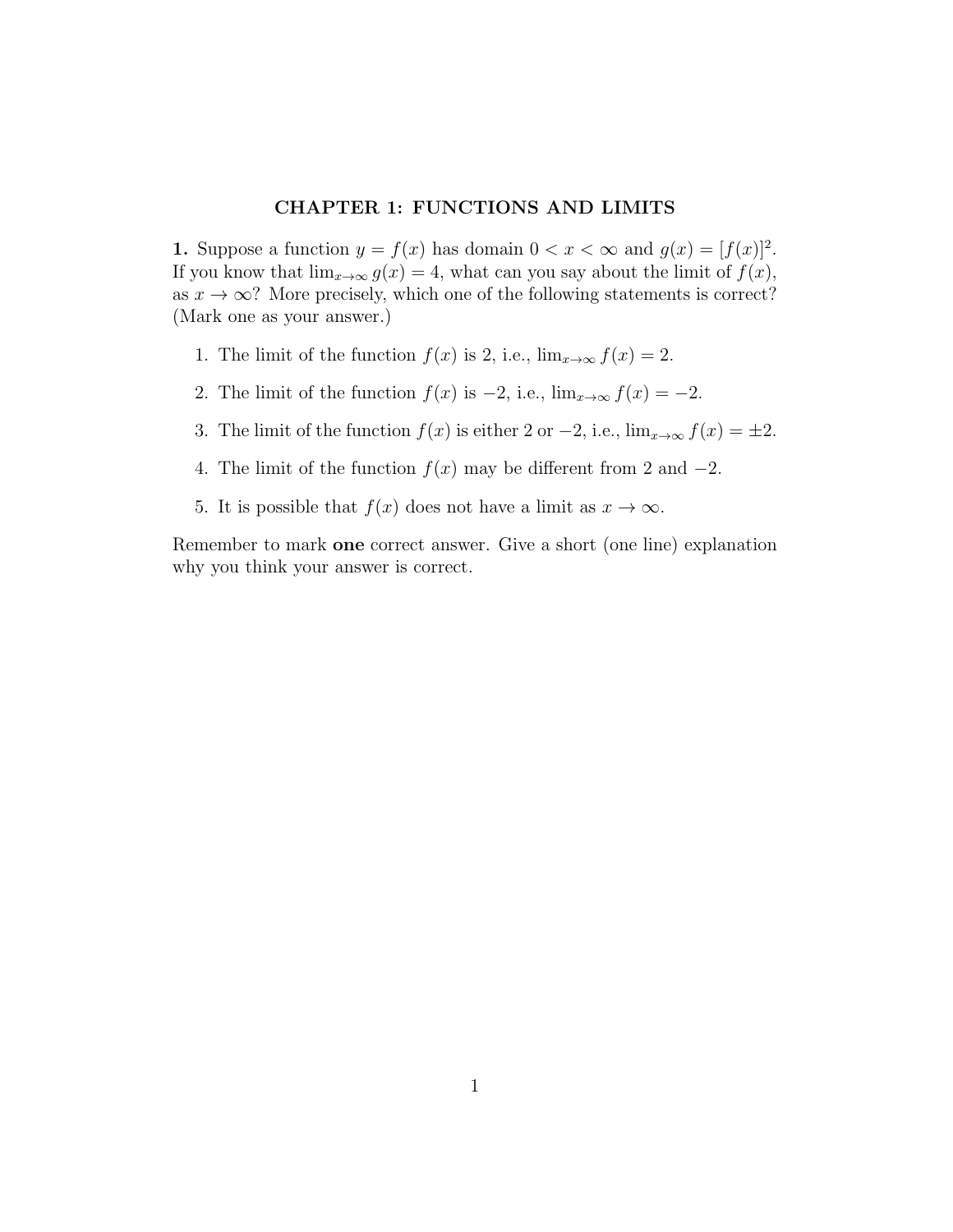**3.** Suppose a continuous function  $y = f(x)$  has domain  $0 < x < \infty$  and its graph consists of intervals where  $f(x) = 0$  and occasional "bumps" where  $f(x)$  rapidly grows to 1 and just as rapidly drops back to zero. See the plot.

The intervals where  $f(x) = 0$  get longer, so that each interval is twice as long as the previous one. The bumps, on the contrary, get shorter – every bump is twice as short (narrow) as the previous one. What can you say about the limit of  $f(x)$ , as  $x \to \infty$ ? More precisely, which one of the following statements is correct? (Mark one as your answer.)

- 1. The limit of the function  $f(x)$  is zero, i.e.,  $\lim_{x\to\infty} f(x) = 0$ .
- 2. The limit of the function  $f(x)$  is one, i.e.,  $\lim_{x\to\infty} f(x) = 1$ .
- 3. The limit of the function  $f(x)$  is between zero and one, but not exactly zero or one.
- 4. The limit of the function  $f(x)$  does not exist.
- 5. The function  $f(x)$  has more than one limit, as  $x \to \infty$ .

Remember to mark one correct answer. For an extra credit, you can add a short (one line) explanation why you think your answer is correct.

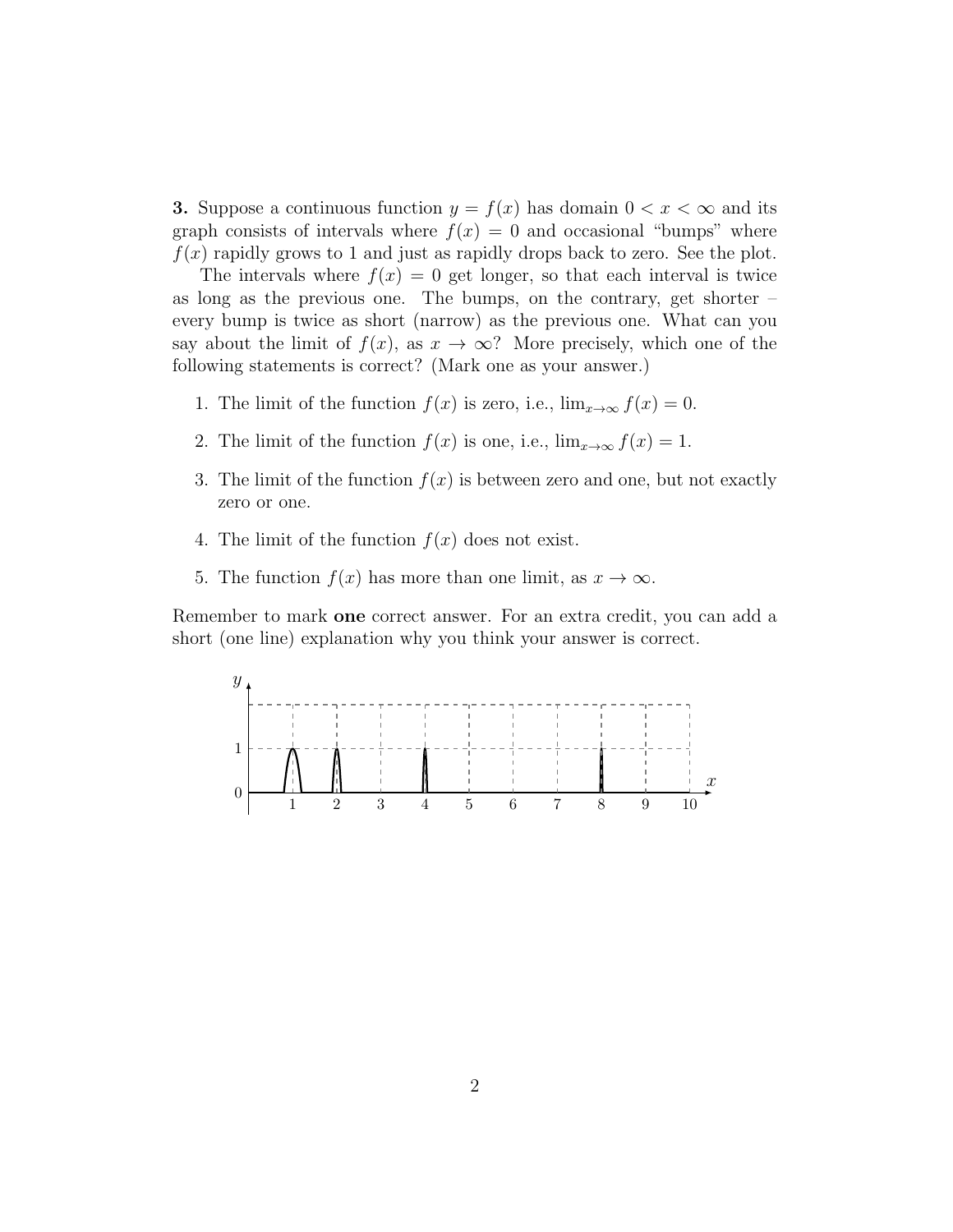4. Suppose a continuous function  $y = f(x)$  has domain  $0 < x < \infty$  and its graph consists of intervals where  $f(x) = 0$  and occasional "bumps" where  $f(x)$  rapidly grows to a certain level and just as rapidly drops back to zero. See the plot.

The intervals where  $f(x) = 0$  get longer, so that each interval is twice as long as the previous one. The bumps, on the other hand, get taller – every bump goes one step higher than the previous one. What can you say about the limit of  $f(x)$ , as  $x \to \infty$ ? More precisely, which one of the following statements is correct? (Mark one as your answer.)

- 1. The limit of the function  $f(x)$  is zero, i.e.,  $\lim_{x\to\infty} f(x) = 0$ .
- 2. The function  $f(x)$  tends to infinity, i.e.,  $\lim_{x\to\infty} f(x) = \infty$ .
- 3. The limit of the function  $f(x)$  is any positive number.
- 4. The limit of the function  $f(x)$  does not exist.
- 5. The function  $f(x)$  has more than one limit, as  $x \to \infty$ .

Remember to mark one correct answer. For an extra credit, you can add a short (one line) explanation why you think your answer is correct.

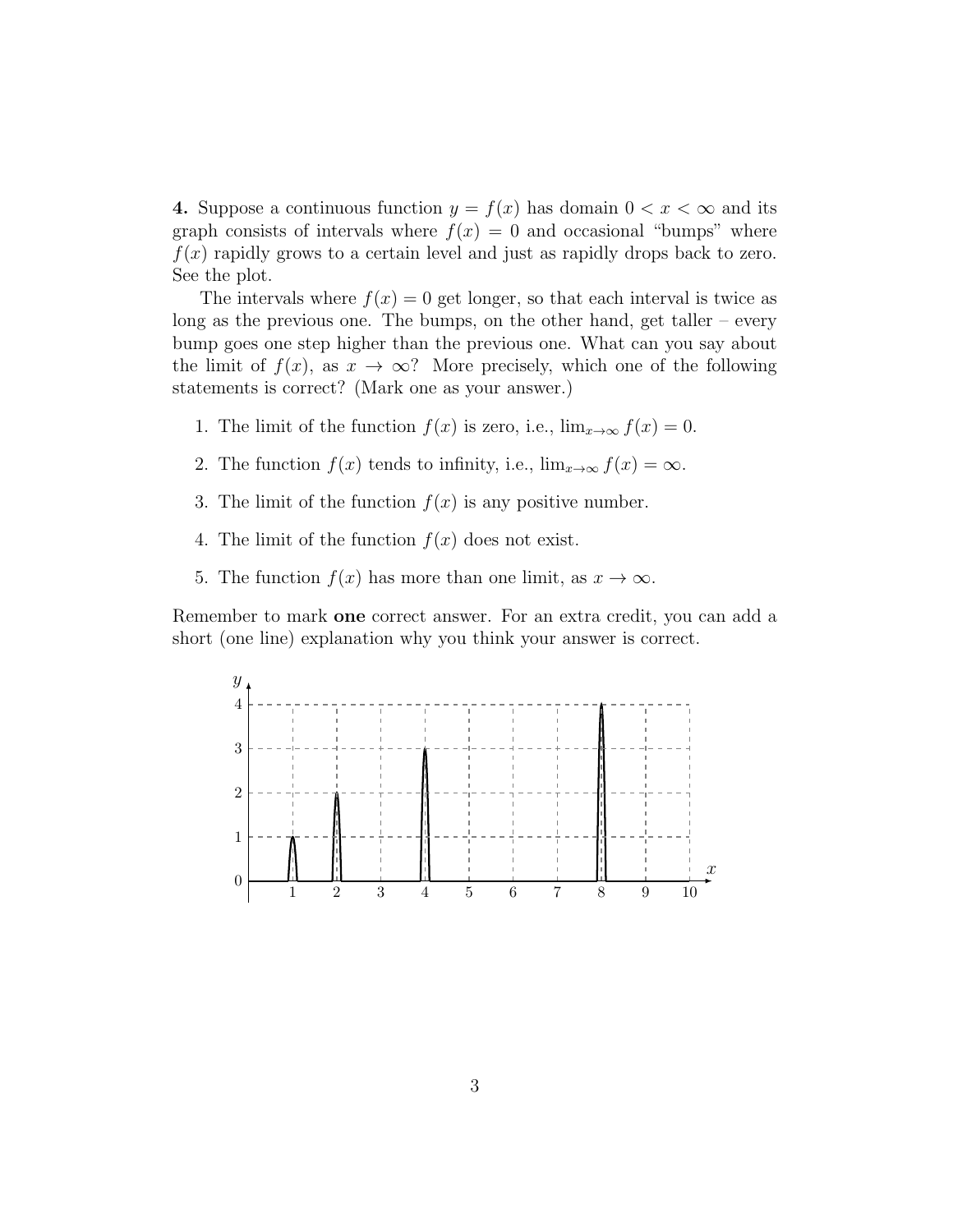**5.** Suppose  $g(x) = x^2$ . The graph of a function  $f(x)$  is given below. For parts  $(a) - (c)$  below, write all real numbers z that make the statement true. If no values of z make the statement true, write "NONE". You do not need to show your work.



(d) The function  $h(x)$  is given by the formula  $h(x) = \frac{1}{2}f(x+2) - 1$ . on the axes provided below, draw a well labelled graph of  $h(x)$ .

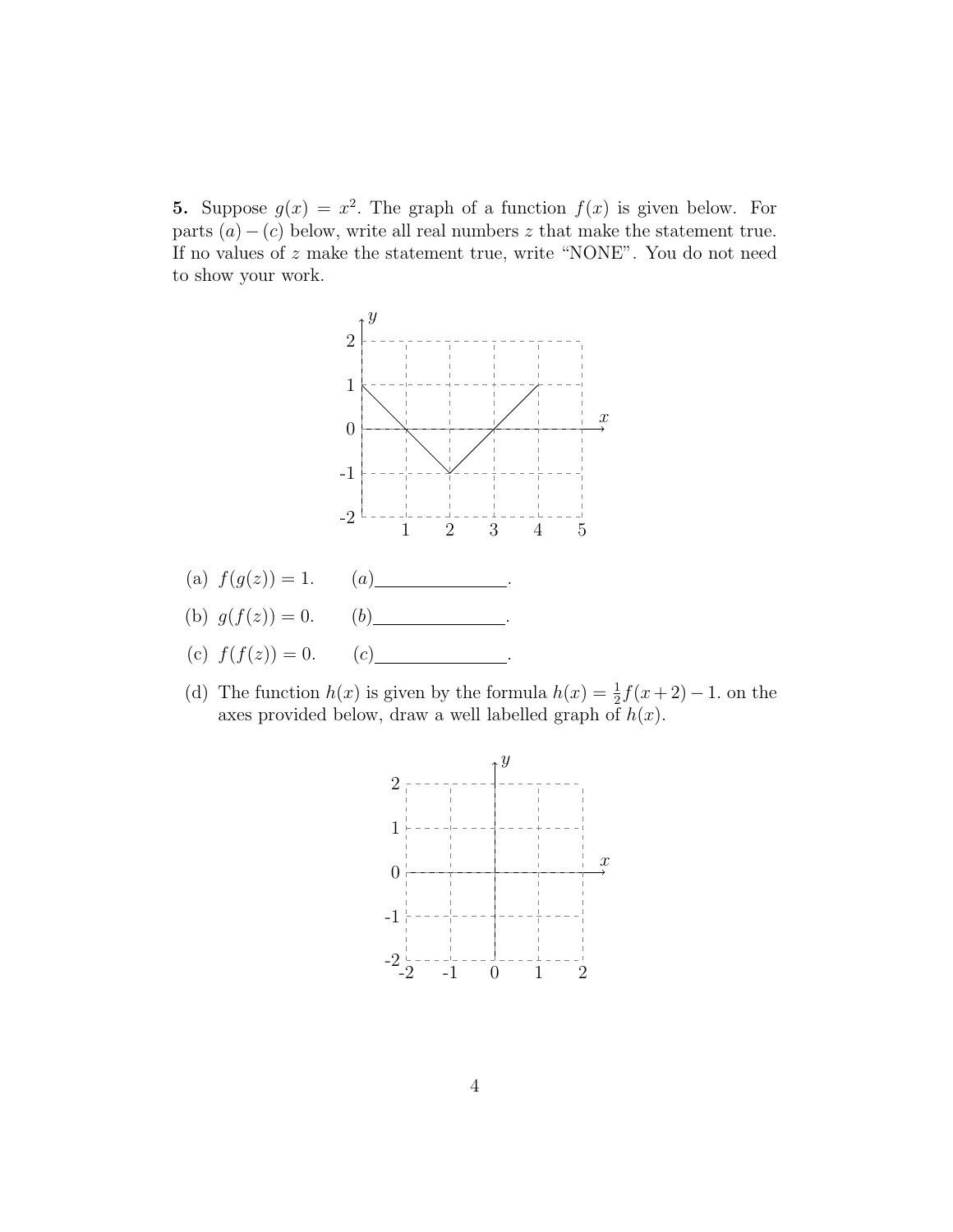**6.** The graph of a function  $f(x)$  is shown below. The domain of  $f(x)$  is  $-4 \leq x \leq 4.$ 



(a) Determine the domain and range of the function

$$
l(x) = -3f(x+2) + 4.
$$

| Domain: |  |
|---------|--|
| Range:  |  |

(b) On the axes below, draw a graph of the derivative of  $f(x)$ .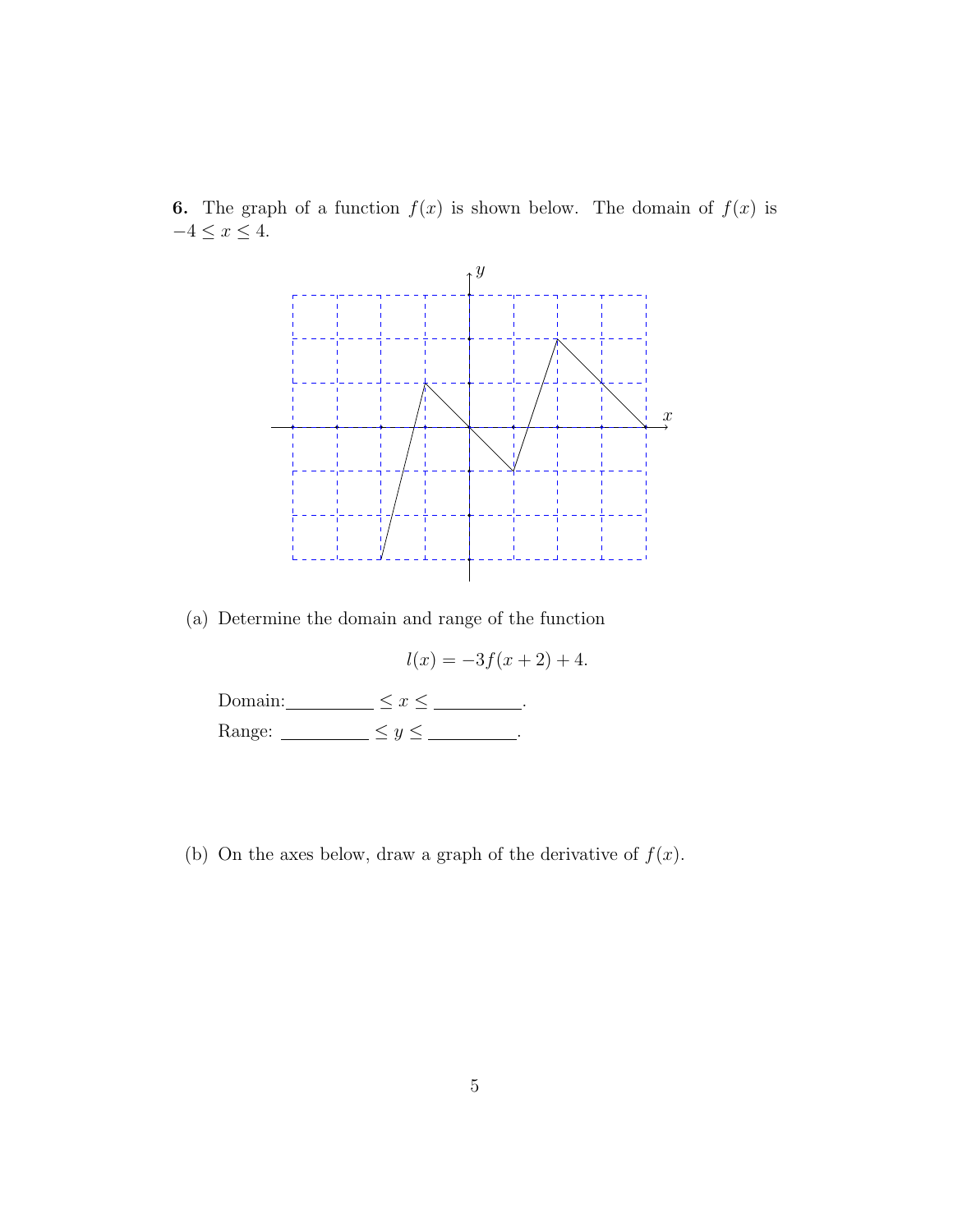![](_page_5_Figure_0.jpeg)

7. A bug crawls on a metal plate along a curve given by  $x(t) = t + 1$ ,  $y(t) = t^2 + 2$ . The temperature on the plate is given by  $T(x, y, t) =$  $10 + xy + 2xt$ . How warm is the spot the bug reaches at  $t = 2$  at that time?

8. Let  $C$  be the set of US cities with more than 100,000 inhabitants and  $S$ the set of US states.

Rule 1: To every state  $s \in S$  we assign the cities in C located there.

Rule 2: To every city  $c \in C$  we assign the state where it is located

Which of these rules provides for a function and why?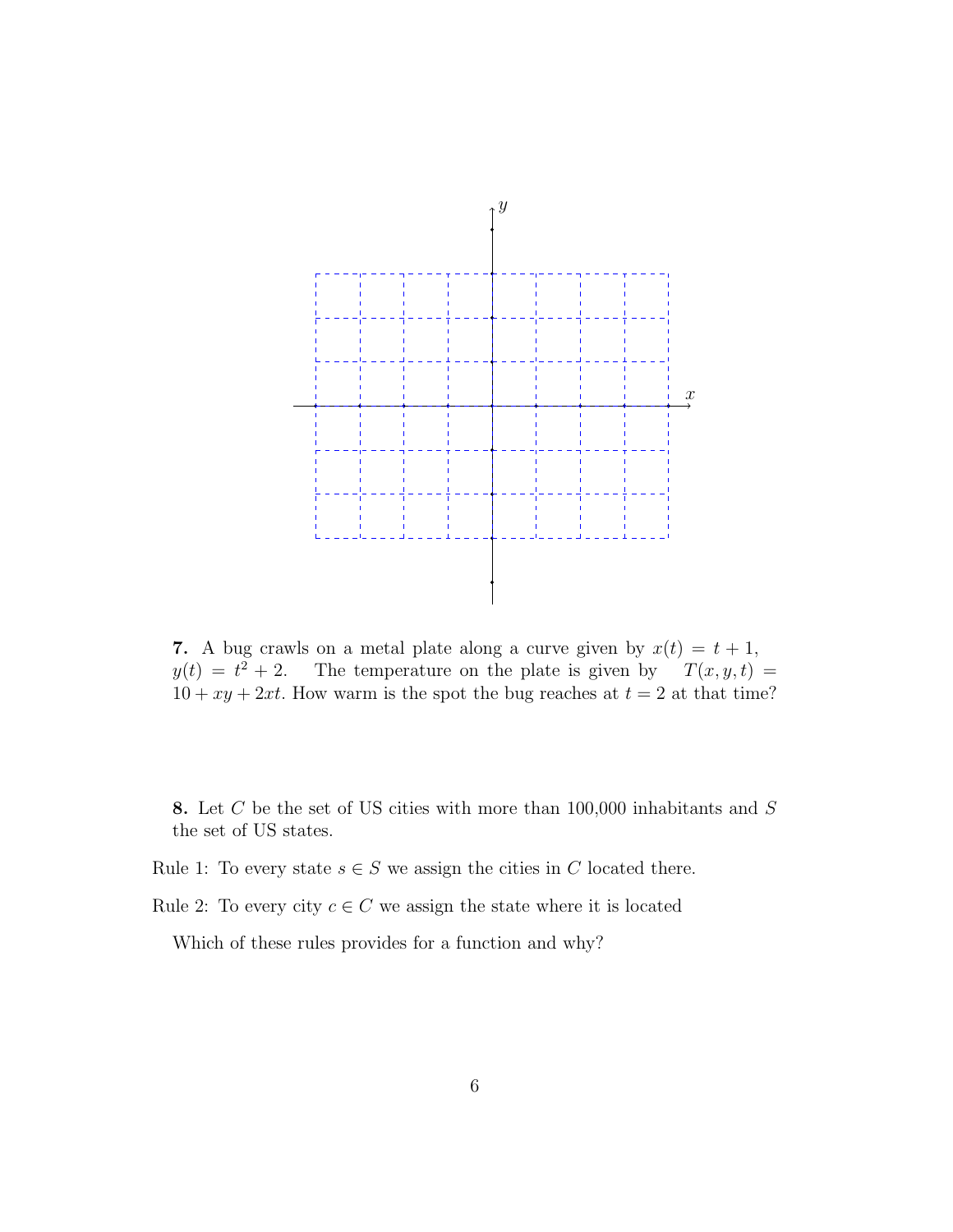9. Tom rolls a die five times and produces a list recording his rolls in the second row. Does this represent a function? Explain.

| <u>.</u> | . . | <b>J</b> |  |
|----------|-----|----------|--|
|          |     |          |  |

10. Sara works for HelioFun and fills balloons with helium. During the process the radius of balloon increases at the rate of 2cm per second.

- (a) Express the volume V of the balloon as a function of its radius (assuming it being spherical)
- (b) Express the radius  $r$  and the volume  $V$  of the balloon as functions of time.
- (c) Name the Mathematical operation which combines  $V$  and  $r$  to give  $V$ as a function of time.

11. Suppose  $g(x) = x^2$ . The graph of a function  $f(x)$  is given below. For parts  $(a) - (c)$  below, write all real numbers z that make the statement true. If no values of z make the statement true, write "NONE". You do not need to show your work.

![](_page_6_Figure_7.jpeg)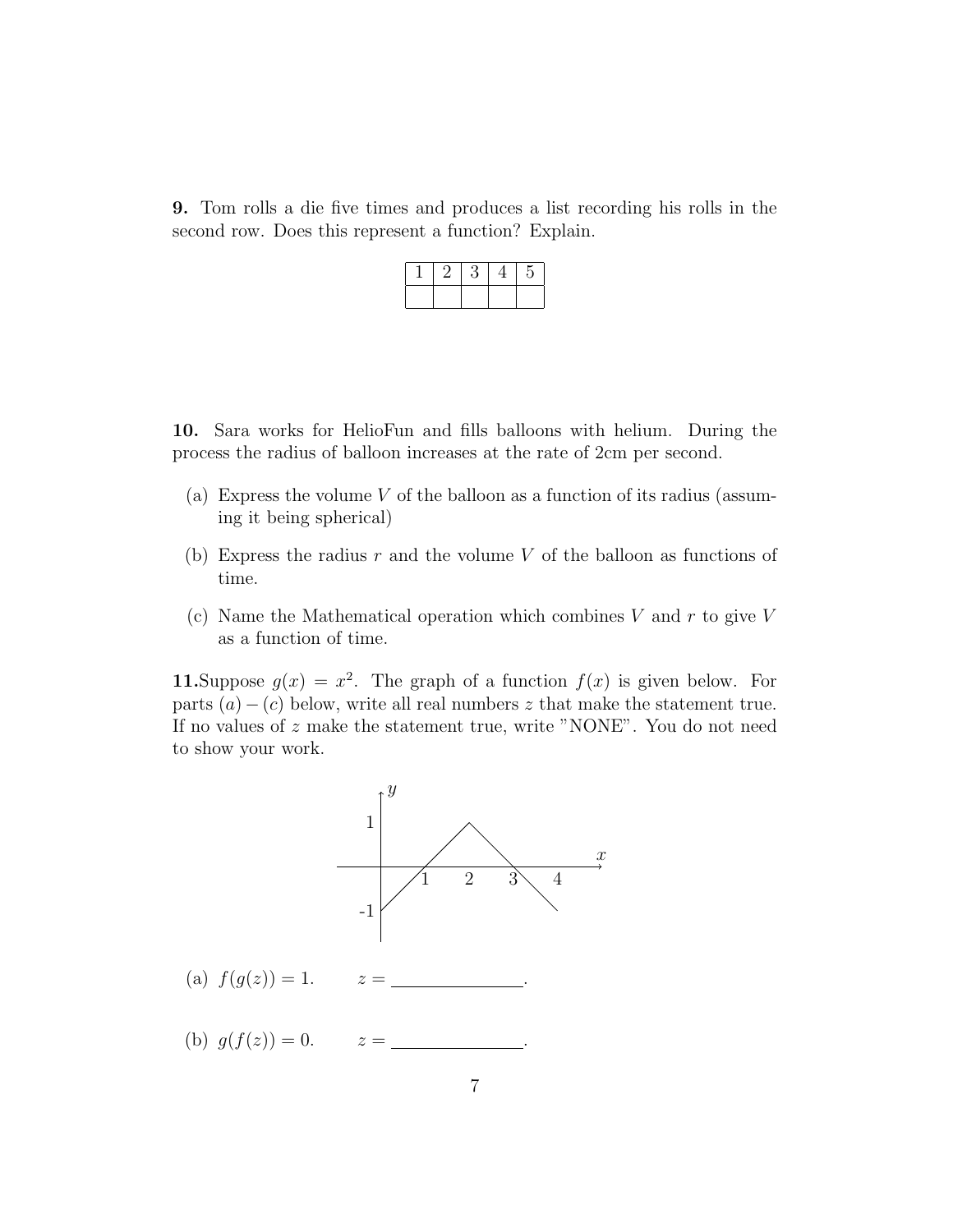- (c)  $f(f(z)) = 0.$   $z =$
- (d) The function  $h(x)$  is given by the formula  $h(x) = \frac{1}{2}f(x+2) 1$ . On the axes provided below, draw a well labelled graph of  $h(x)$

![](_page_7_Figure_2.jpeg)

12. Define a function

$$
f(x) = \begin{cases} \frac{-x^3 + 5x^2}{x - 5}, & x \neq 0, \\ k, & x = 5, \end{cases}
$$

- a Find a value of k so that  $f(x)$  is a continuous function for all real numbers  $x$ .
- **b** For the value of k you found, is  $f(x)$  differentiable at  $x = 5$ ? Briefly explain.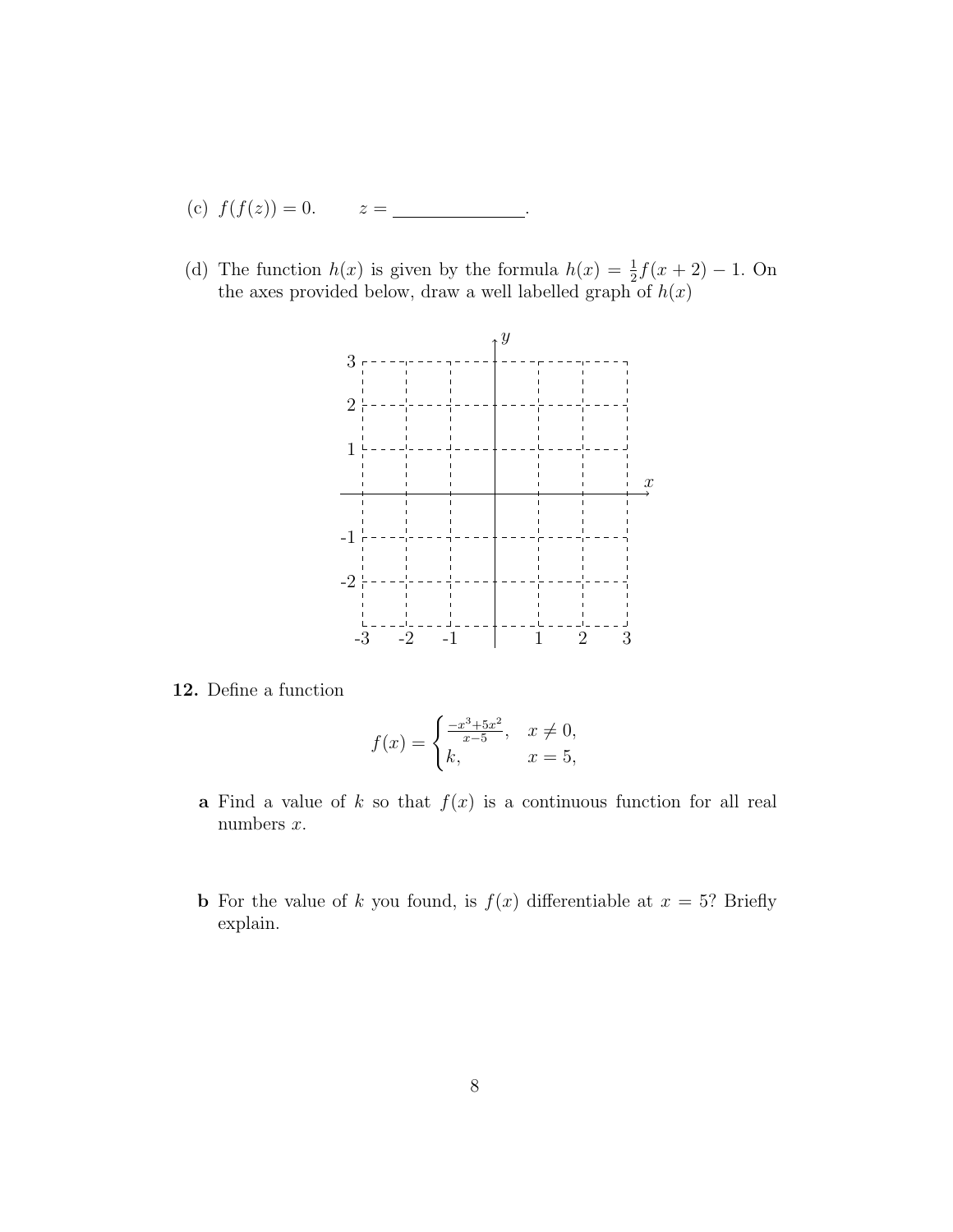13. The following figure shows the graph of  $y = f(x)$  for some function f. The dotted line signifies a vertical asymptote.

![](_page_8_Figure_1.jpeg)

- a Using the graph, give the values of each of the following quantities if they exist. Choose your answer in each part from the numbers 0, 1, 2, 3 or the words DOES NOT EXIST. Answers may be used more than once or not at all.
	- i) f(1) = ,
	- ii) f(2) = ,
	- iii) f(3) = ,
	- iv) f 0 (−1) = ,
	- v) f 0 (1) = ,
	- vi) f 0 (2) = ,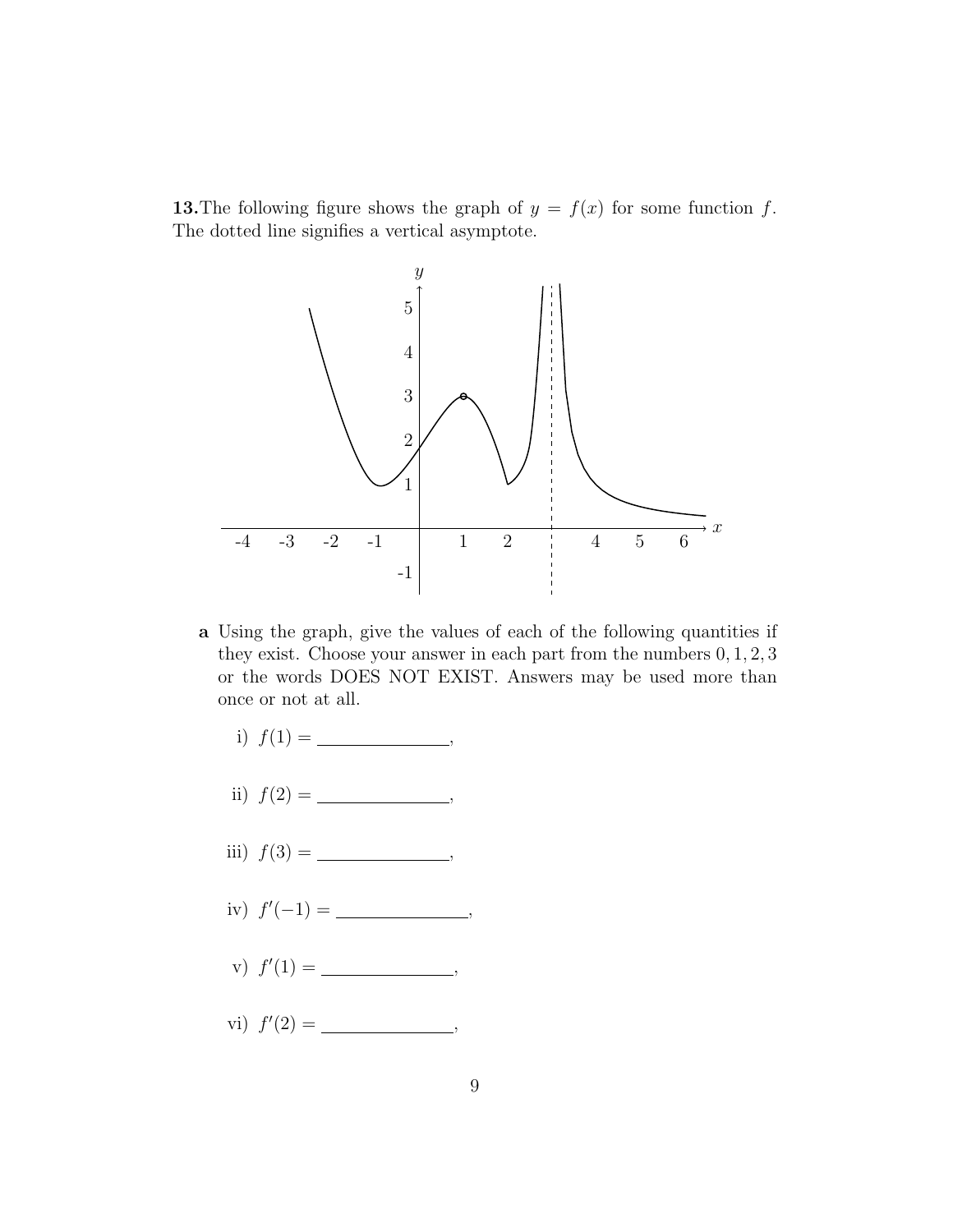- vii)  $\lim_{x\to+\infty} f(x) = \underline{\qquad}$ ,
- viii)  $\lim_{x \to 3} f(x) =$  ,
- ix)  $\lim_{x\to 2} f(x) =$  ,
- x)  $\lim_{x \to 1} f(x) =$  ,
- xi)  $\lim_{x \to -1} f(x) =$ ,
- xii)  $\lim_{x\to-\infty} f(x) =$  .
- **b** Still looking at the graph, is f continuous at the following x values? (Yes or No)
	- i) x = 1 ii)  $x = 2$ iii)  $x = 3$

14. Aziza and Zainab are former Math 126 students at a prestigious weather forecasting company near Cloudytown,MI. Each using different meteorological instruments, they've recorded the rainfall over Cloudytown during a storm. They've let  $F(t)$  be the total rainfall, in inches, t hours after the start of the storm. They collected the following data.

Aziza's data: 
$$
F(0) = 0
$$
,  $F(1) = 0.3$ , and  $F(2) = 0.5$   
Zainab's data:  $F'(0) = 0.6$ ,  $F'(1) = 0.7$ , and  $F'(2) = 0.3$ 

a Use Aziza's data (and not Zainab's data) to estimate how quickly the rain was falling, in inches per hour, at the start of the storm (time  $t = 0$ ) and after one hour  $(t = 1)$ .

$$
t = 0: \underline{\hspace{2cm}} t = 1: \underline{\hspace{2cm}} \underline{\hspace{2cm}}
$$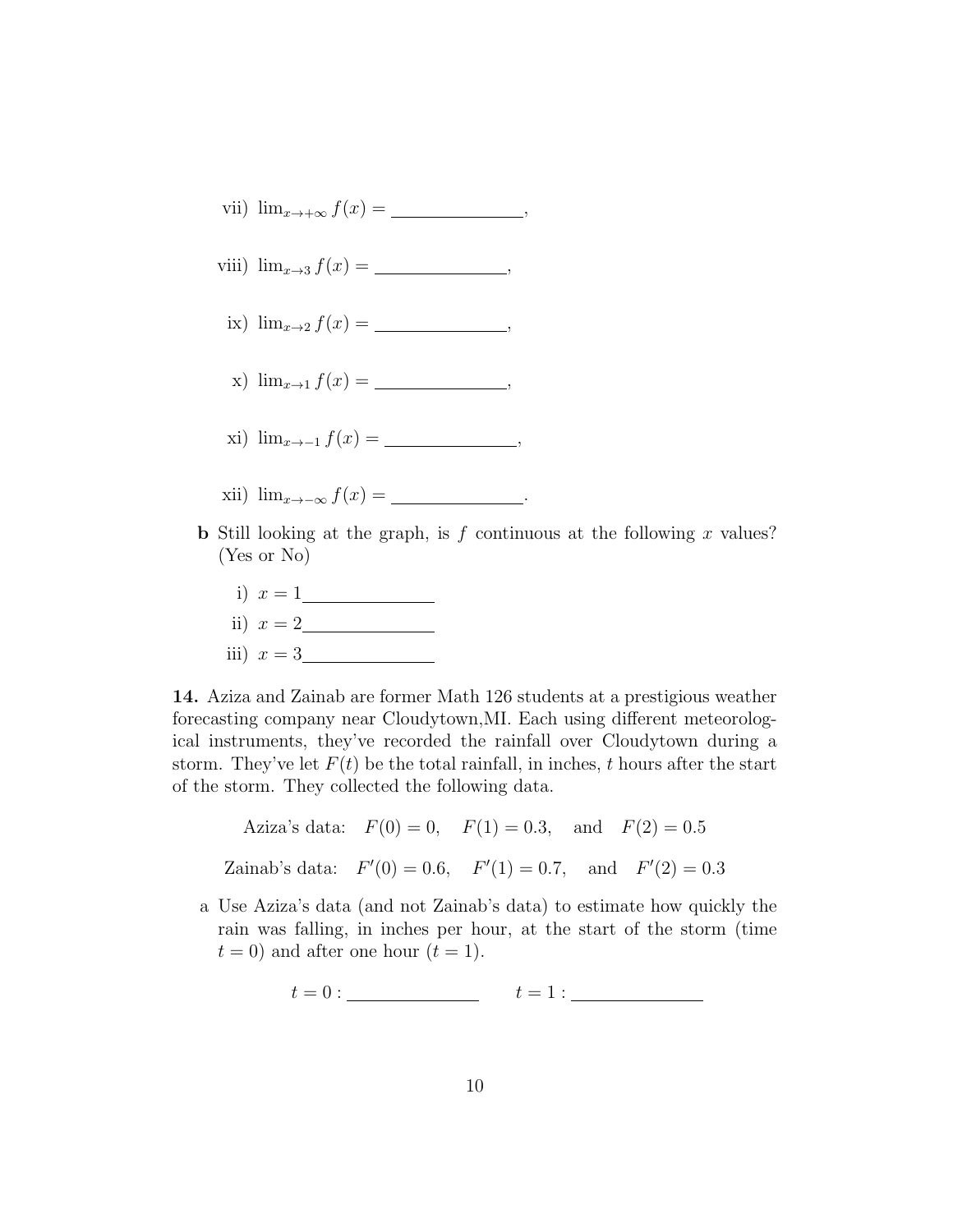- b (True of False) circle T (True) of F (False) for each of the statements below.
	- Assuming all the data gathered was correct, throughout the second hour of the storm it was raining at a rate of about 0.7 inches per hour.

T F

• Assuming all the data gathered was correct, during the first hour of the storm rainfall slowed down and later sped up again.

## T F

• Either Aziza's instrument or Zainab's instrument must be faulty because their measurements give different values for  $F'(0)$  and  $F'(1)$ .

## T F

• Assuming all the data gathered was correct, since  $F'(0) = 0.6$  we know that about 0.6 inches of rain fell in the first hour.

# T F

c Give a practical interpretation of  $F'(0) = 0.6$  that begins, "During the first five minutes of the storm ..."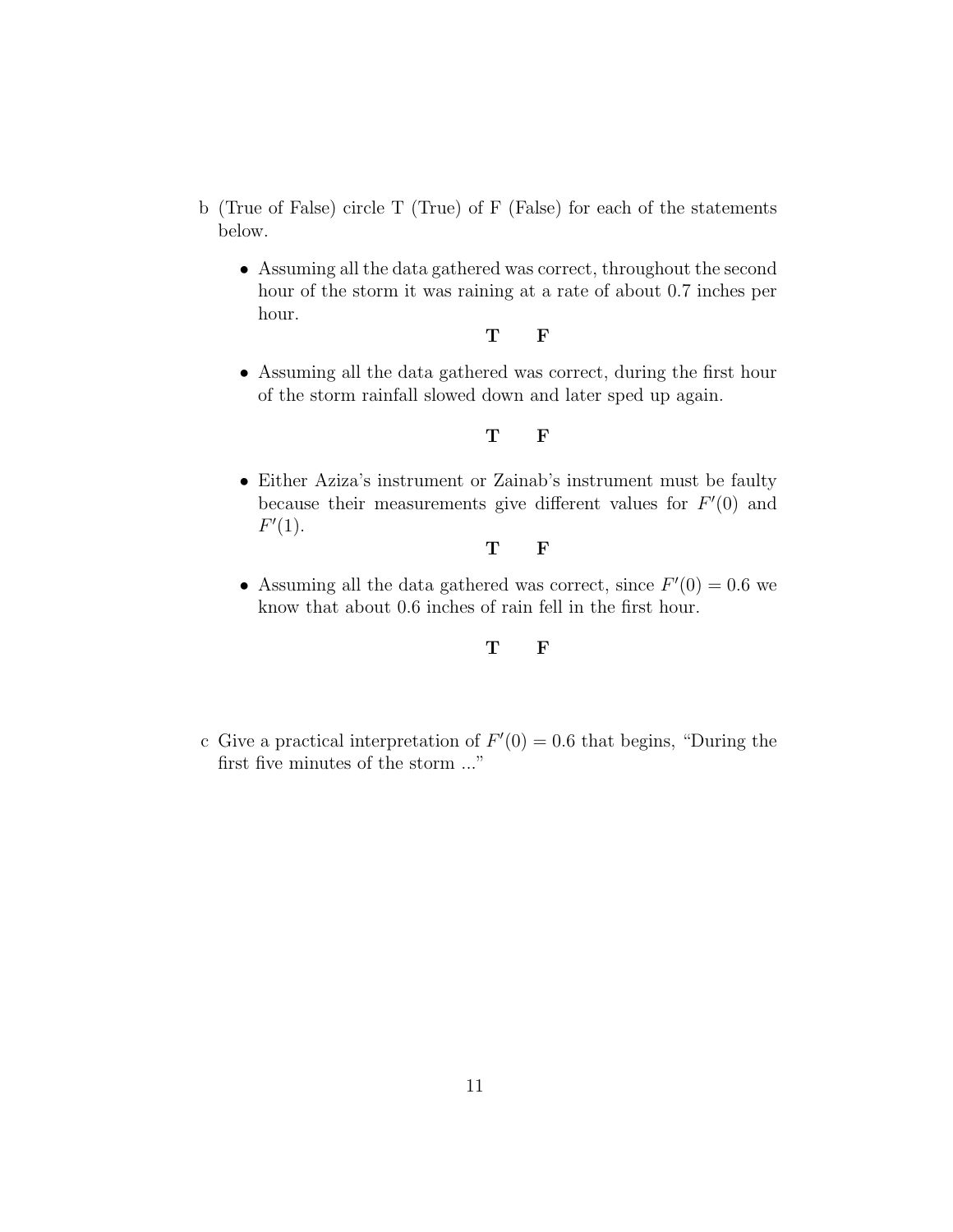## CHAPTER 2: DERIVATIVES

1. If  $g(x)$  is a positive differentiable function, then for  $x > 0$ , the derivative of the function  $\frac{\ln x}{g(x)}$  is (circle correct answer and explain your choice)

$$
\frac{1}{xg(x)} \qquad \frac{1}{xg'(x)} \qquad \frac{1}{xg(x)} - \frac{g'(x)\ln x}{(g(x))^2}
$$
\n
$$
\frac{1}{xg(x)} + \frac{g'(x)\ln x}{(g(x))^2} \quad \frac{1}{xg'(x)} - \frac{\ln x}{(g(x))^2} \quad \frac{1}{xg'(x)} + \frac{\ln x}{(g(x))^2}
$$

2. The graph of a piecewise function  $f(x)$  is given below. Use it to select the correct value of each derivative below. Circle only one answer for each part. Ambiguous marks will receive no credit.

![](_page_11_Figure_4.jpeg)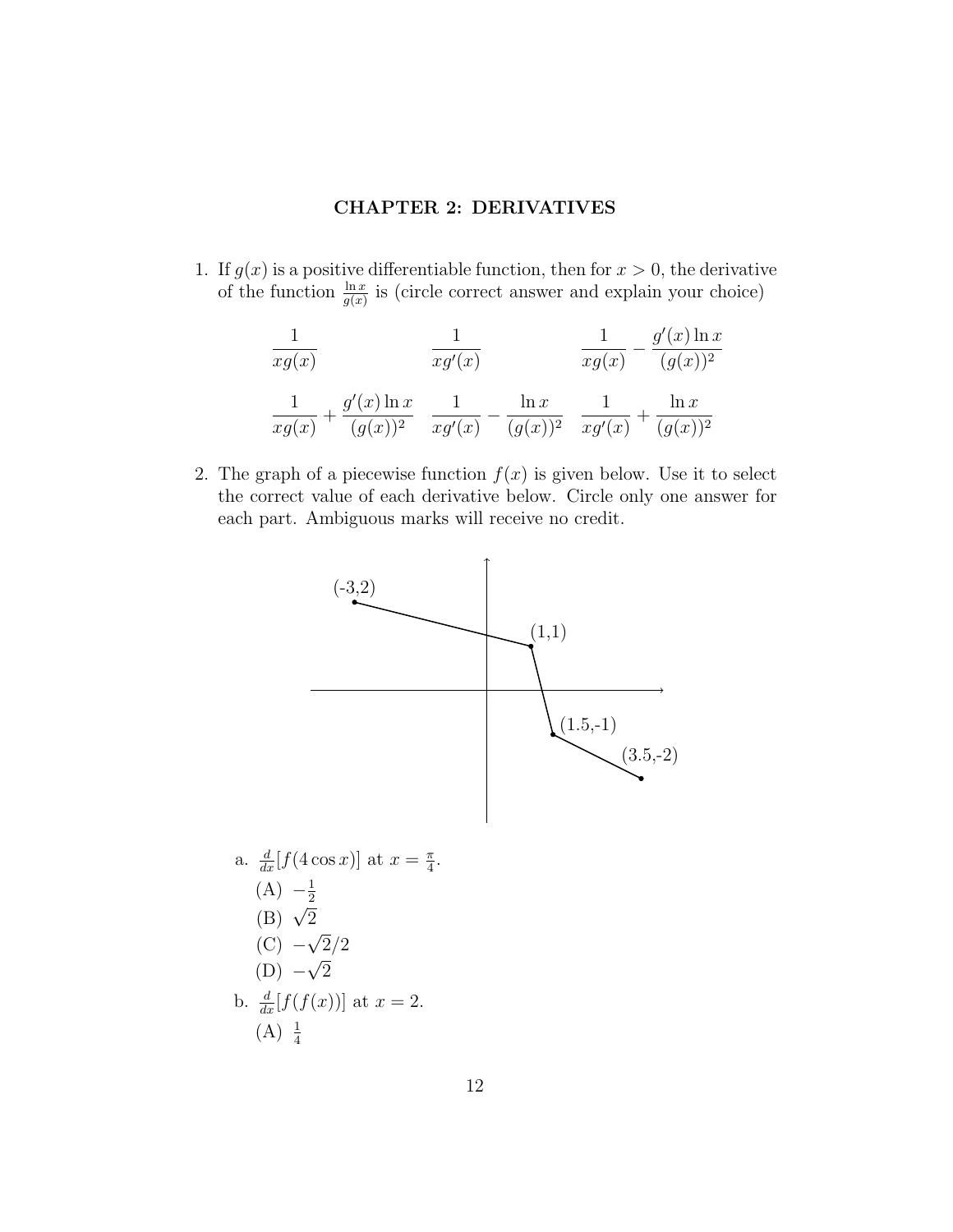(B) 
$$
\frac{1}{8}
$$
  
\n(C)  $-\frac{1}{4}$   
\n(D)  $-\frac{1}{8}$   
\nc.  $\frac{d}{dx}[e^{f(x)}]$  at  $x = \frac{5}{4}$ .  
\n(A) -2  
\n(B) -1/2  
\n(C) -4  
\n(D) 0  
\nd.  $f'(f(x))$  at  $x = 3$ .  
\n(A) 1/4  
\n(B) 1/8  
\n(C) -1/4  
\n(D) -1/2

3. In the following table, both  $f$  and  $g$  are differentiable functions of  $x$ . Answer the following questions.

| $\mathbf x$                  | $\cdot$ | 3  |    | 5            |
|------------------------------|---------|----|----|--------------|
| f(x)                         |         | 6  | '2 | 9            |
| f'(x)                        | $\cdot$ |    | 3  | 2            |
| g(x)                         |         |    |    | 11           |
| $\mathbf{g}$<br>$\mathbf{X}$ |         | '2 | 3  | $\mathbf{z}$ |

- (a) If  $h(x) = \frac{f(x)}{g(x)}$ , find  $h'(4)$ .
- (b) If  $k(x) = f(x)g(x)$ , find  $k'(2)$ .
- (c) If  $m(x) = f(g(x))$ , find  $m'(3)$ .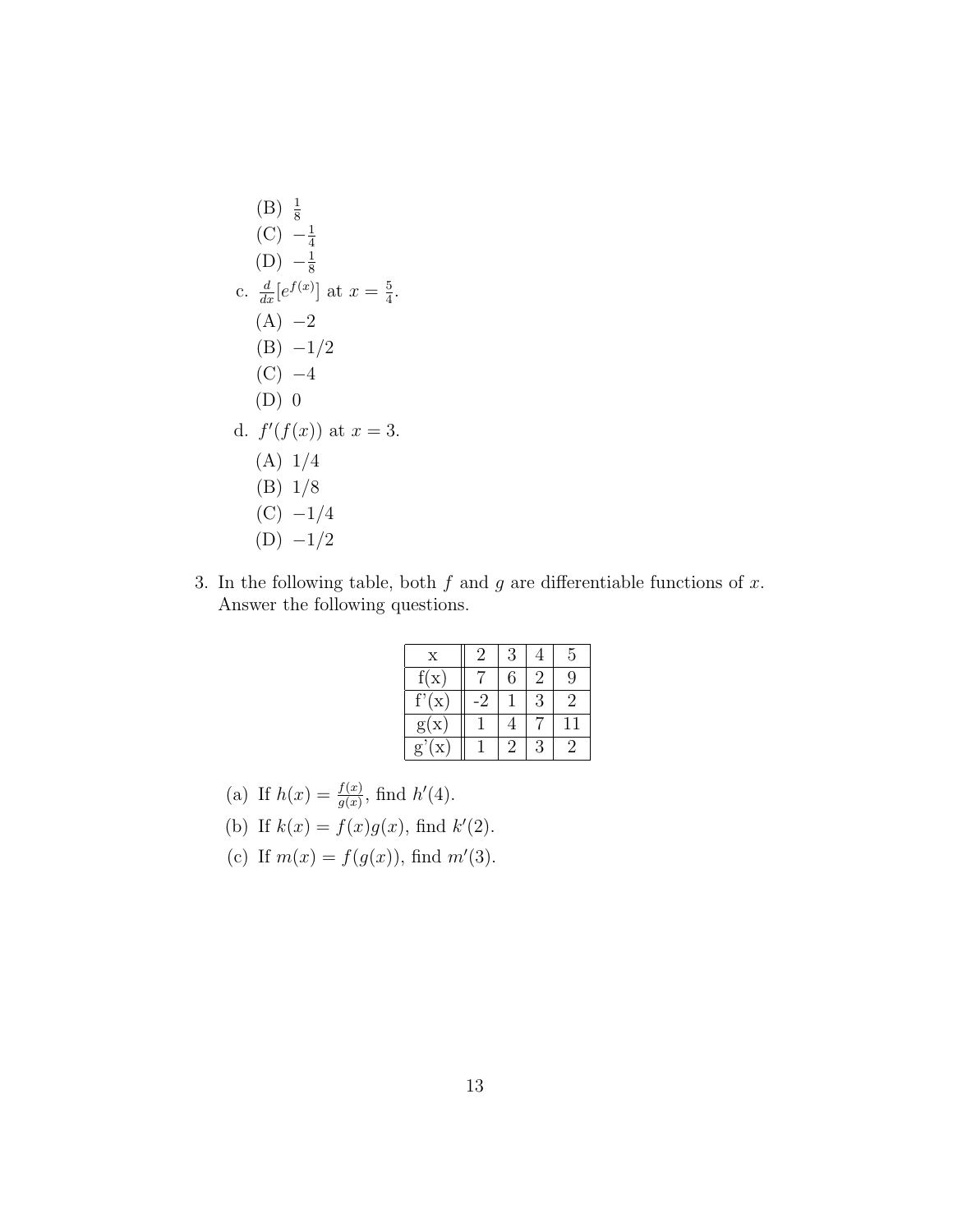§2.8 (Linear approximations)

1. a. Find the local linearization  $L(x)$  of the function

$$
p(x) = (1+x)^k
$$

near  $x = 0$ , where k is a positive constant

- b. Suppose you want to use  $L(x)$  to find an approximation of the Suppose you want to use  $L(x)$  to find an approximation of the<br>number  $\sqrt{1.1}$ . What number should k be, and what number should x be?
- c. Approximate  $\sqrt{1.1}$  using  $L(x)$ .
- 2. a. Find the tangent line approximation of the function

$$
p(x) = 1 + x^k
$$

near  $x = 1$ , where k is a positive constant.

- b. Suppose you want to use your tangent line from (a) to approximate Suppose you want to use your tangent line from (a) to approximate<br>the number  $1 + \sqrt{0.95}$ . What values of k and x would you plug in to you answer from (a)?
- c. Approximate  $1 + \sqrt{0.95}$  using your tangent line from (a).

The figure below shows the graph of a function  $k(x)$  and its tangent line at a point (a,2). The average rate of change of  $k(x)$  between  $x = a$  and  $x = 6$ is  $\frac{1}{6}$ .

![](_page_13_Figure_12.jpeg)

Find exact numerical values for the following. If it is not possible to find a value, write "NP". You do not need to show your work.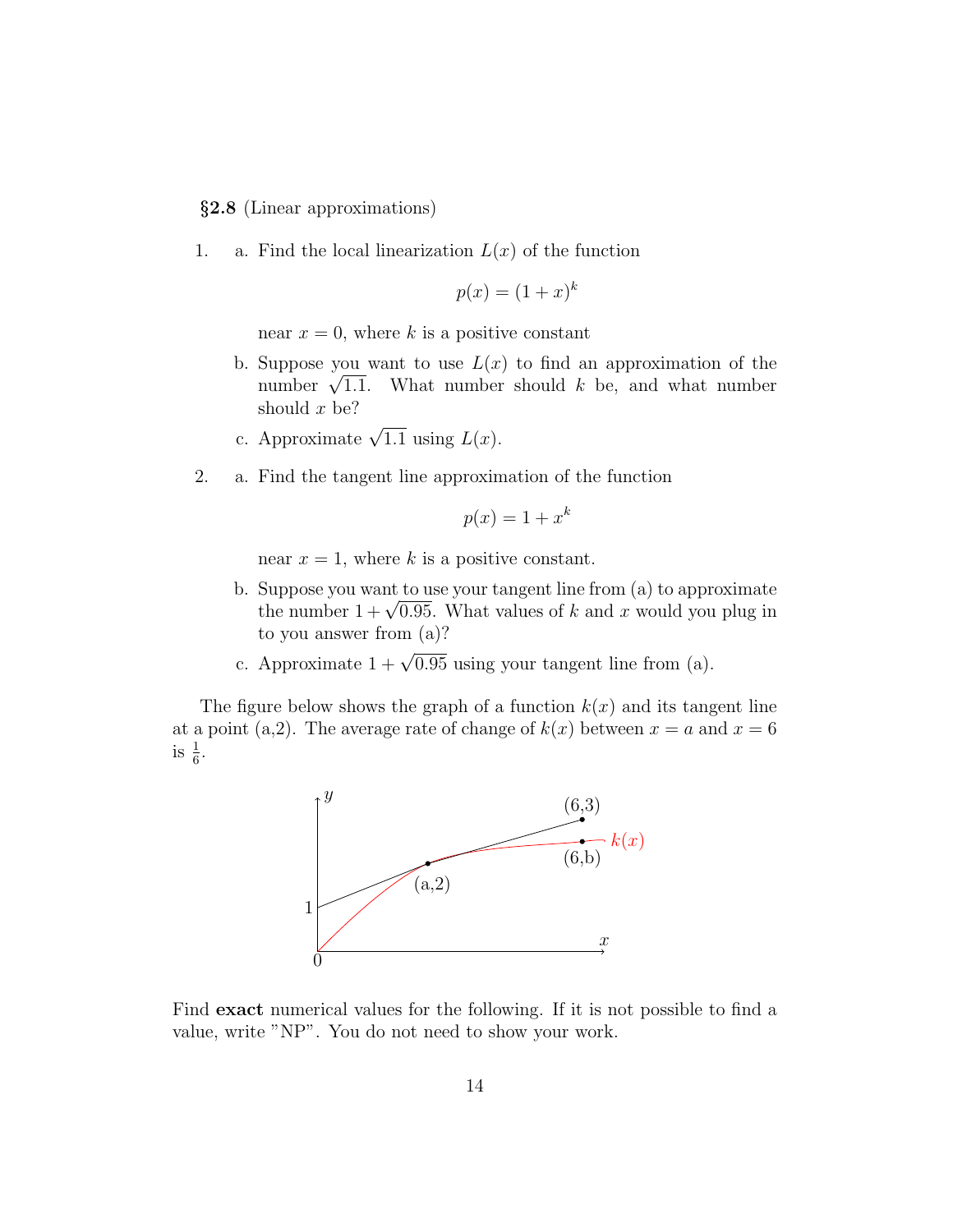- (a)  $(a) =$  ...
- (b)  $(b) =$  ...
- (c)  $k'(2) =$  \_\_\_\_\_\_\_\_\_\_\_\_\_\_\_\_.
- (c)  $k'(a) =$  \_\_\_\_\_\_\_\_\_\_\_\_\_\_\_\_\_\_\_\_\_.
- (c)  $k'(6) =$  \_\_\_\_\_\_\_\_\_\_\_\_\_\_\_\_\_\_\_.

Suppose  $h(x) = (x - 1)\sqrt{x}$ .

(a) Using the limit definition of the derivative, write an explicit expression for  $h'(3)$ . Your expression should not contain the letter h. Do not try to evaluate your expression.

$$
h'(3) = \underline{\hspace{2cm}}.
$$
The derivative of  $h(x)$  is  $h'(x) = \frac{3}{2}\sqrt{x} - \frac{1}{2\sqrt{x}}$ .

- (b) Using the given formula for  $h'(x)$ , write an equation for the tangent line to the graph of  $h'(x)$  at  $x = 2$ .
- (c) Write an equation for the tangent line to the graph of  $h(x)$  at  $x = a$ where  $a$  is an unknown constant.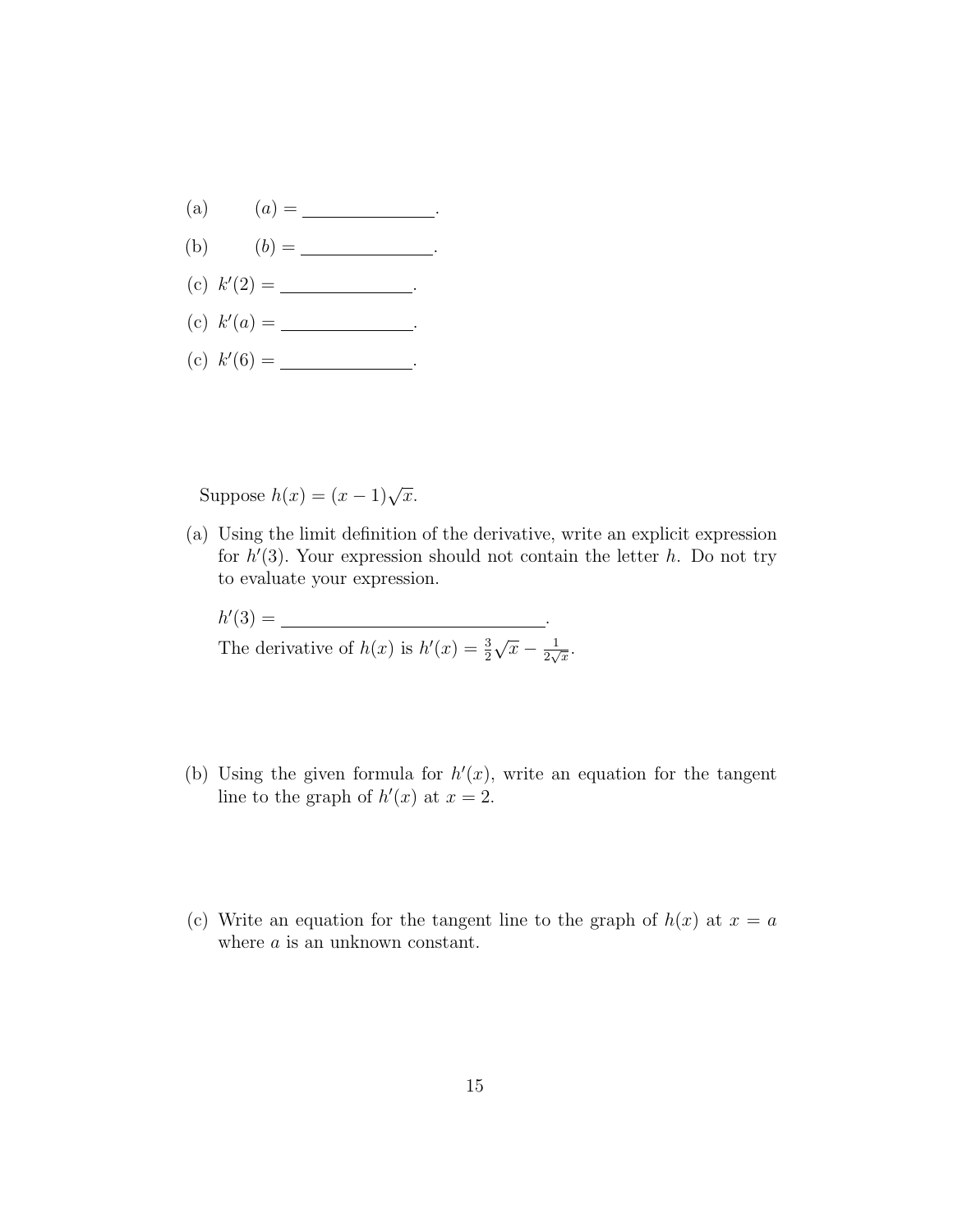(d) Using your answer from  $(c)$ , find a value of a so that the tangent line to the graph of  $h(x)$  at  $x = a$  passes through the origin.

The graph of a function  $g(x)$  is given below.

![](_page_15_Figure_2.jpeg)

(a) List all x- values with  $-4 < x < 4$  where  $g(x)$  is not continuous. If there are none, write NONE.

(b) List all x- values with  $-4 < x < 4$  where  $g(x)$  is not differentiable. If there are none, write NONE.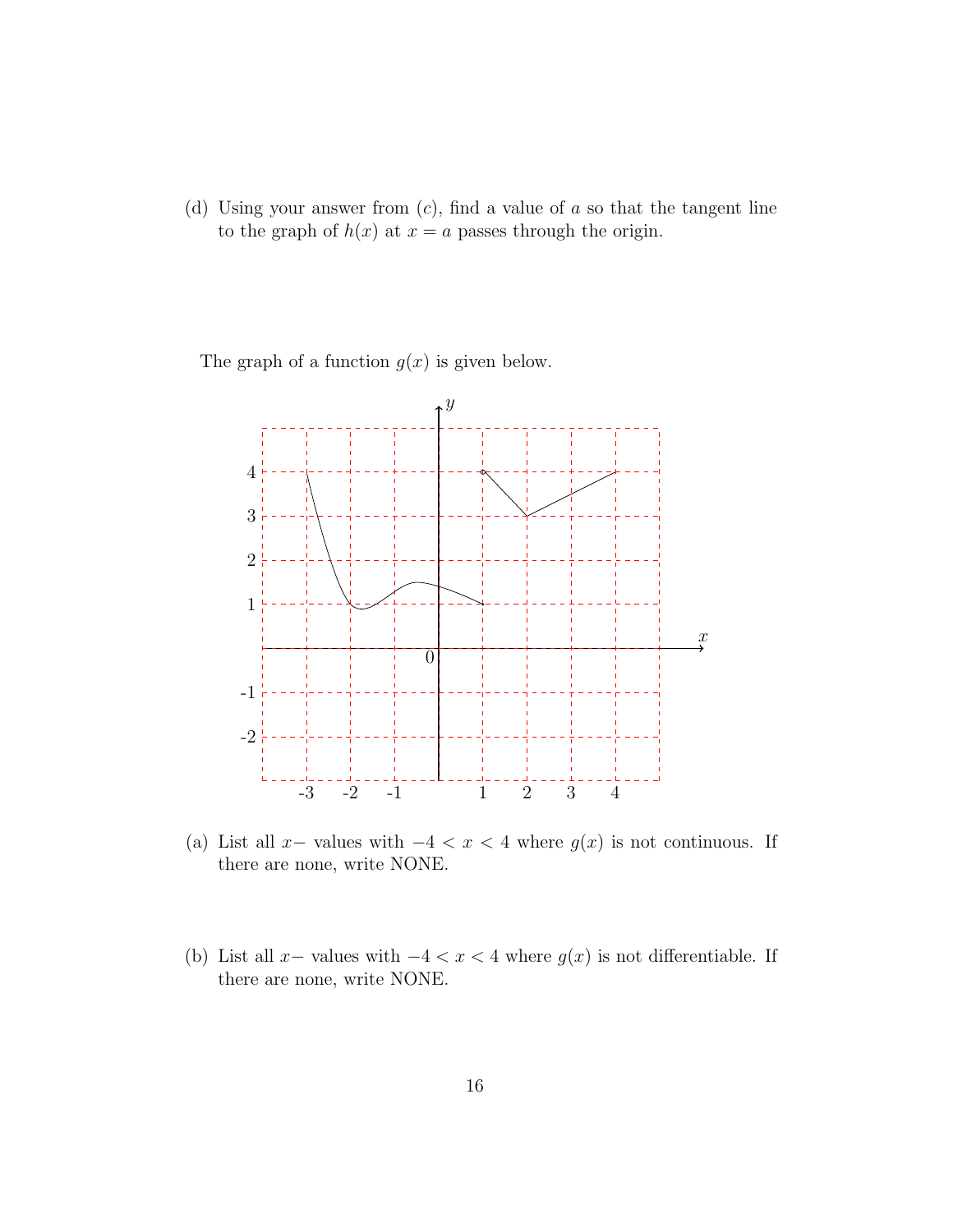(c) On the axes provided, carefully draw a graph of  $g'(x)$ . Be sure to label important points or features on your graph.

![](_page_16_Figure_1.jpeg)

Define a function

$$
f(x) = \begin{cases} \frac{9-x^2}{x-3}, & x \neq 3, \\ m, & x = 3 \end{cases}
$$

- (a) Find the value of m so that  $f(x)$  is a continuous function for all real numbers x.
- (b) For the value of m you found, is  $f(x)$  differentiable at  $x = 3$ ? Briefly explain.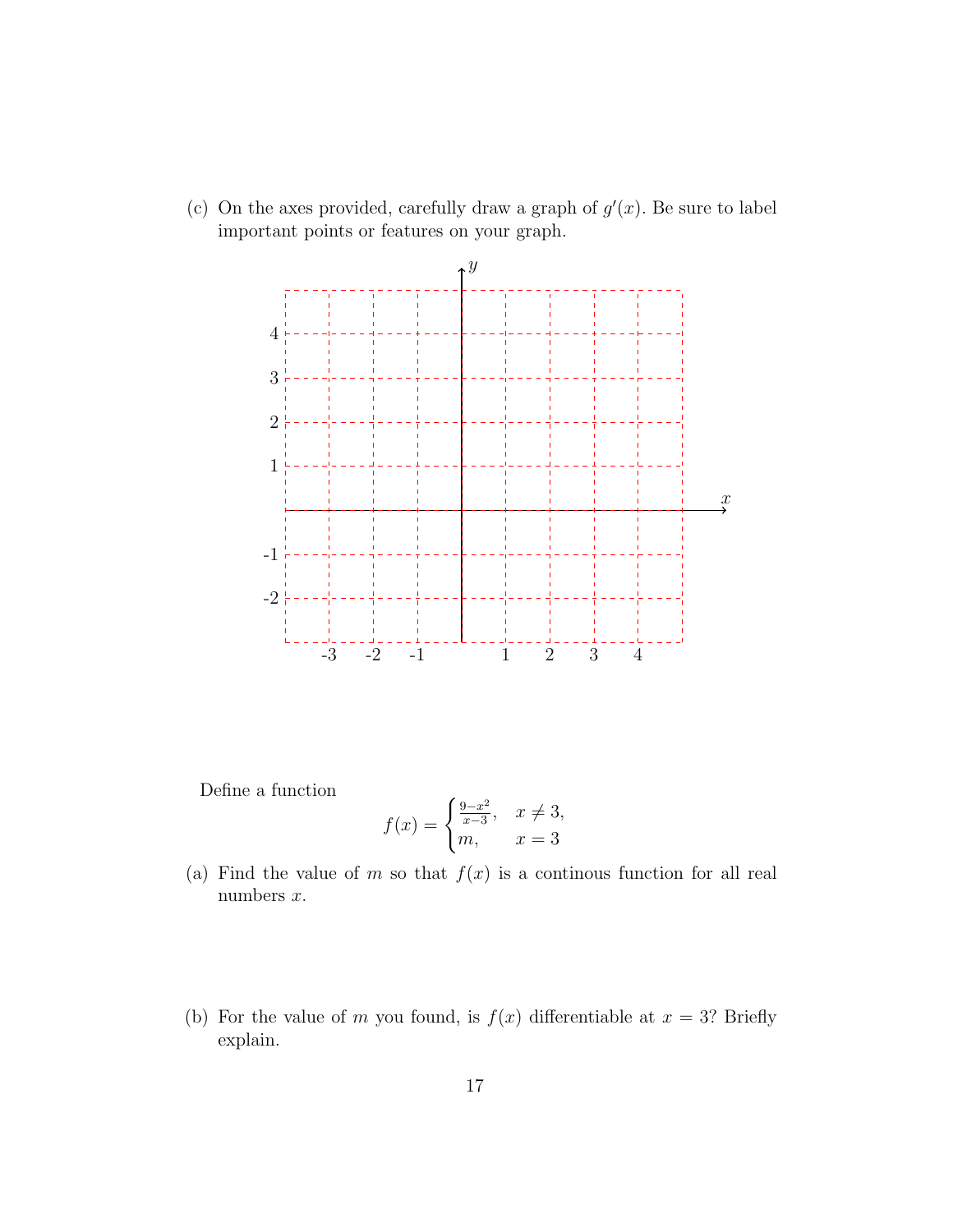Use the limit definition of the derivative to write an explicit expression for  $s'(2)$  where  $s(t) = (t+3)^{5t}$ . Do not simplify or evaluate the limit. Your answer should not include the letter  $s$ .

$$
s'(2) = \underline{\qquad \qquad }
$$

[7 points] For which value(s) of a is the following function continuous? Show all your work.

$$
f(x) = \begin{cases} \frac{x^2 - 5x}{x - 5}, & x \neq 5\\ ax^2 - 2x - 10, & x = 5. \end{cases}
$$

Given below is a graph of a function  $f(x)$  and a table for a function  $g(x)$ .

![](_page_17_Figure_5.jpeg)

| $\boldsymbol{x}$    |  |  |                |
|---------------------|--|--|----------------|
| $\mathfrak{c}$<br>a |  |  | $\frac{20}{9}$ |
| x                   |  |  |                |

Give answers for the following or write DOES NOT EXIST. No partial credit will be given.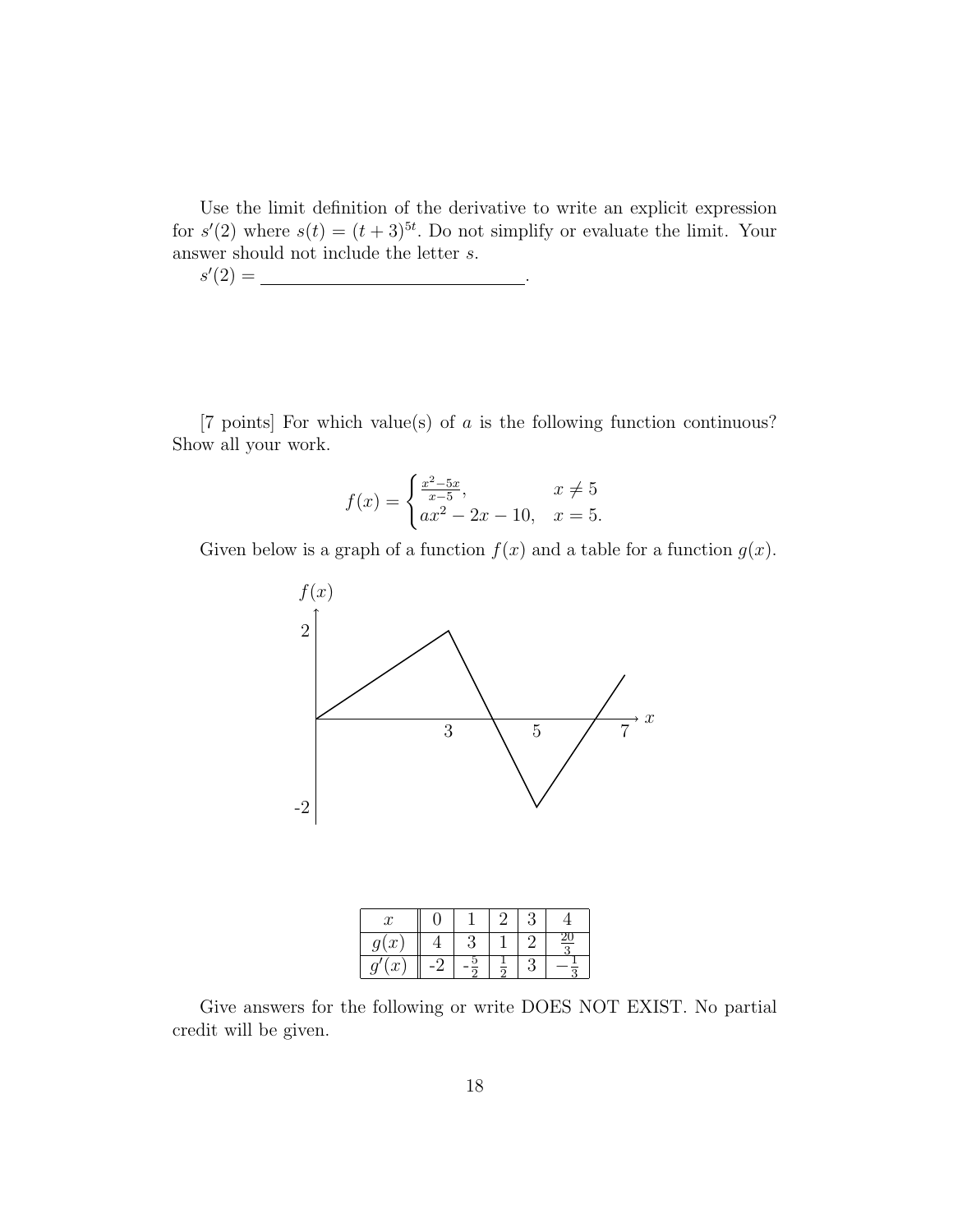i) 
$$
\frac{d}{dx}f(g(x))
$$
 at  $x = 0$ 

ii) 
$$
\frac{d}{dx}[f(x)g(x)]
$$
 at  $x = 2$ 

iii) 
$$
\frac{d}{dx} \left[ \frac{f(x)}{g(x)} \right]
$$
 at  $x = 4$ 

iv) 
$$
\frac{d}{dx}g(f(x))
$$
 at  $x = 3$ 

v)  $f(g'(3))$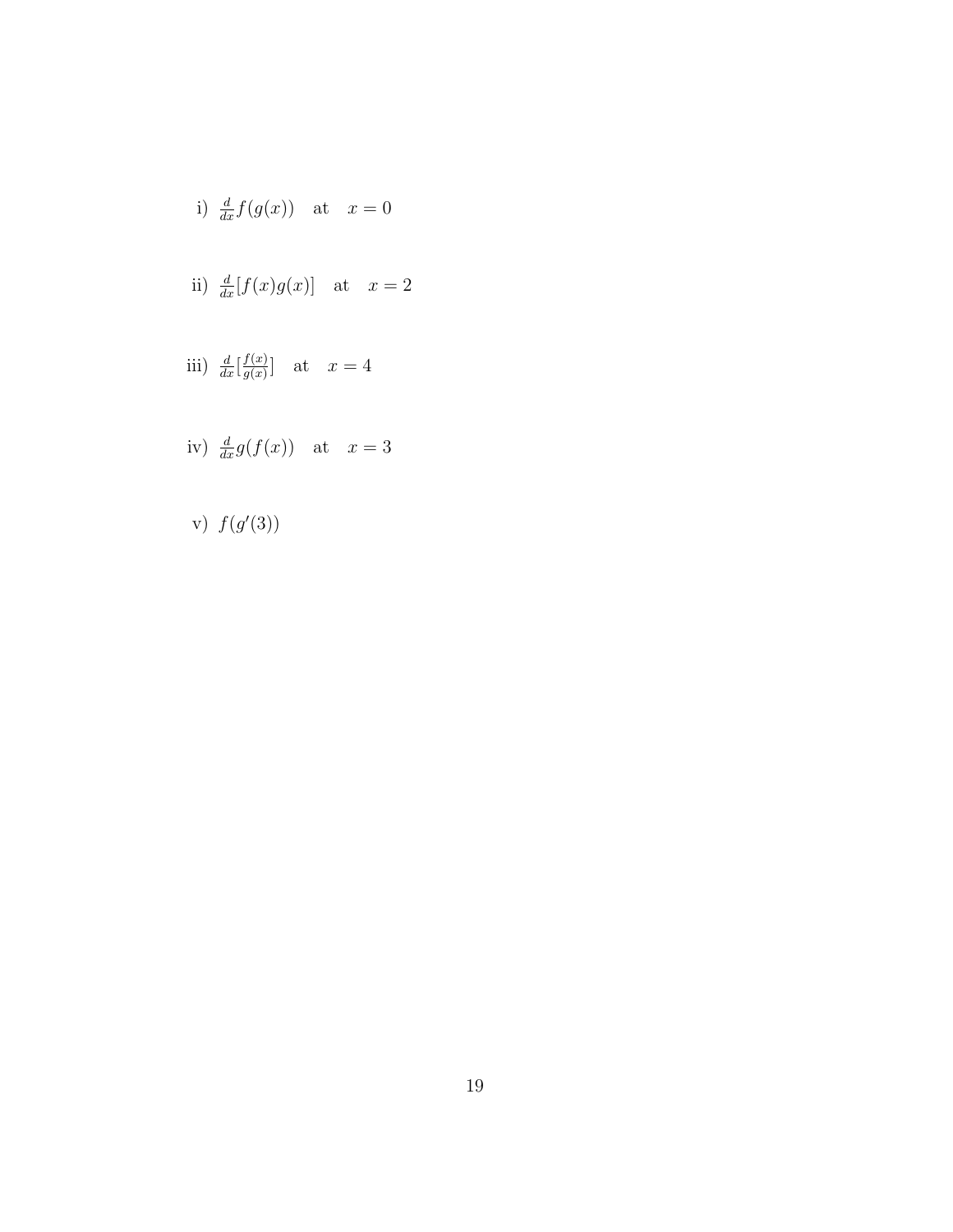## CHAPTER 3: APPLICATIONS OF DIFFERENTIATION

1. The cable of a suspension bridge with two supports 2L meters apart hangs  $H$  meters above the ground. The height  $H$  is given in terms of the distance in meters from the first support  $x$  (in meters) by the function

$$
H(x) = e^{x-L} + e^{L-x} + H_0 - 2
$$

where  $H_0$  and L are positive constants. Notice that x ranges from 0 (the first support) to  $2L$  (the second support).

- a. Find (but do not classify) the critical points for the function  $H(x)$ .
- b. Find the x and y coordinates of all global maxima and minima for the function  $H(x)$ . Justify your answers.
- 2. For the following questions, write "True" if the statement is always true, and otherwise write "False". No justification is necessary.
	- a. If  $f(x)$  is a function with a local maximum at  $x = c$ , then  $f'(c) = 0$ .
	- b. If  $g'(55) = g'(65) = 0$ , then  $g(x)$  is constant on the interval  $55 \le$  $x \leq 65$ .
	- c. The point  $(\pi, 1)$  is on the curve defined by the implicit function  $5\sin(xy) = \ln(y)$ .
	- d. If  $h'(x) < 0$  for all x in the interval [2, 8], then the global maximum of  $h(x)$  on that interval occurs at  $x = 2$ .
- 3. For the following questions, write "True" if the statement is always true, and otherwise write "False". No justification is necessary.
	- a. If a function  $f(x)$  is continuous on the interval  $(0, 100)$ , then  $f(x)$ has a global maximum and a global minimum on that interval.
	- b. If  $f(x)$  is a differentiable function with a critical point at  $x = c$ , then the function  $g(x) = e^{f(x)}$  also has a critical point at  $x = c$ .
	- c. If  $f(x)$  is a differentiable function,  $f'(x)$  is continuous, and  $f'(x) \neq$ 0 for all x, then  $f(0) \neq f(5)$ .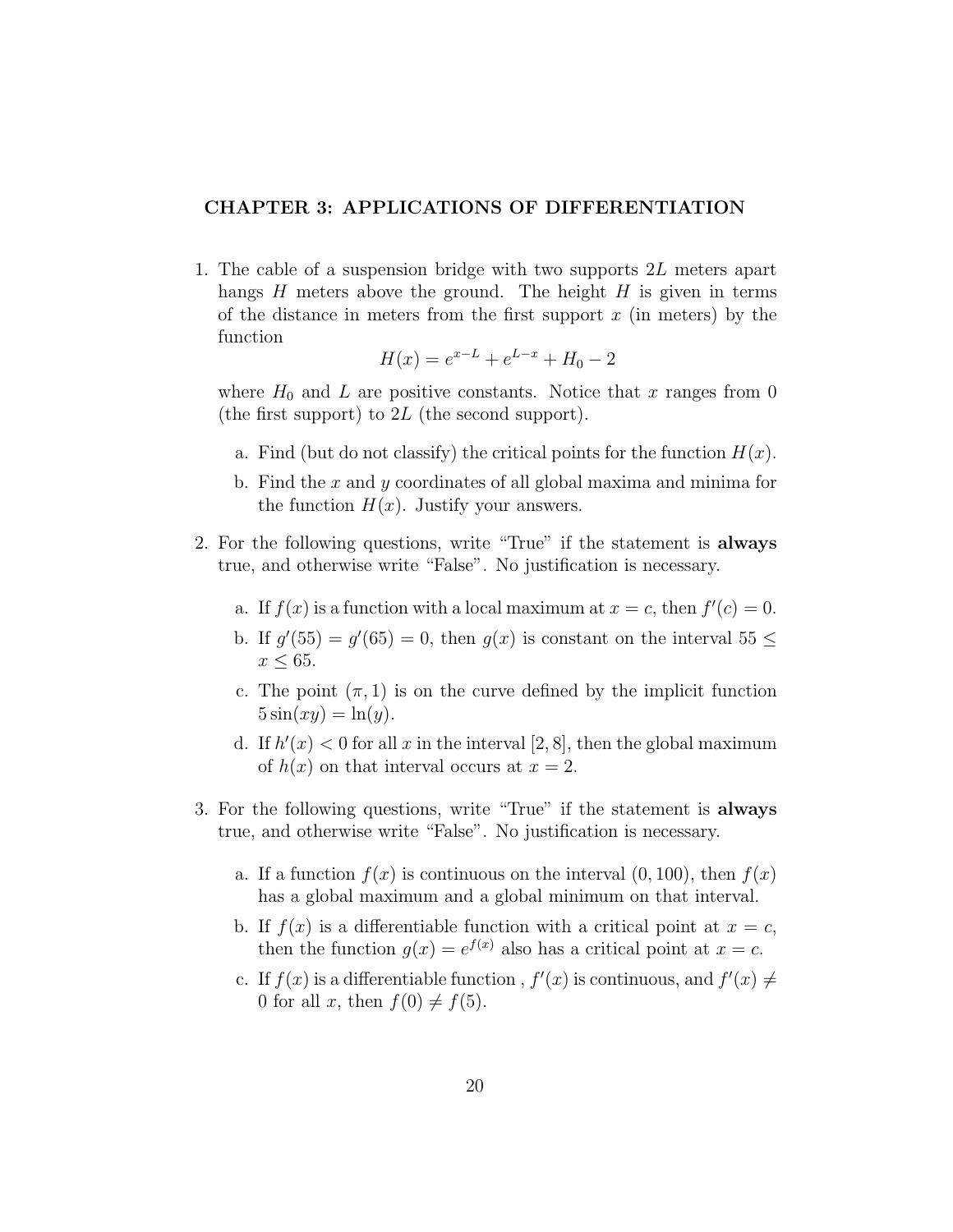4. Consider the function

$$
f(x) = ax \ln x - bx
$$

with domain  $x > 0$ , where a and b are positive constants. Note that this function has exactly one critical point.

- a. Find  $f'(x)$ .
- b. For which values of a and b does  $f(x)$  have a critical point at  $(e, -2)$ ?
- c. Using your values of a and b from part  $(b)$ , is the critical point from (b) a local maximum, local minimum, or neither? Justify your answer.
- 5. Below is the graph of the function

$$
f(x) = rxe^{-qx},
$$

where r and q are constants. Assume that both r and q are greater than 1. The function  $f(x)$  passes through the origin and has a local maximum at the point  $P = (\frac{1}{q}, \frac{r}{q})$  $(\frac{r}{q}e^{-1})$ , as shown in the graph.

![](_page_20_Figure_9.jpeg)

- a. Justify, using either the first-derivative test or second-derivative test, that the point  $P$  is a local maximum.
- b. What are the x-coordinates of the global maximum and minimum of  $f(x)$  on the domain [0, 1]? (If  $f(x)$  does not have a global maximum on this domain, say "no global maximum", and similarly if  $f(x)$  does not have a global minimum.)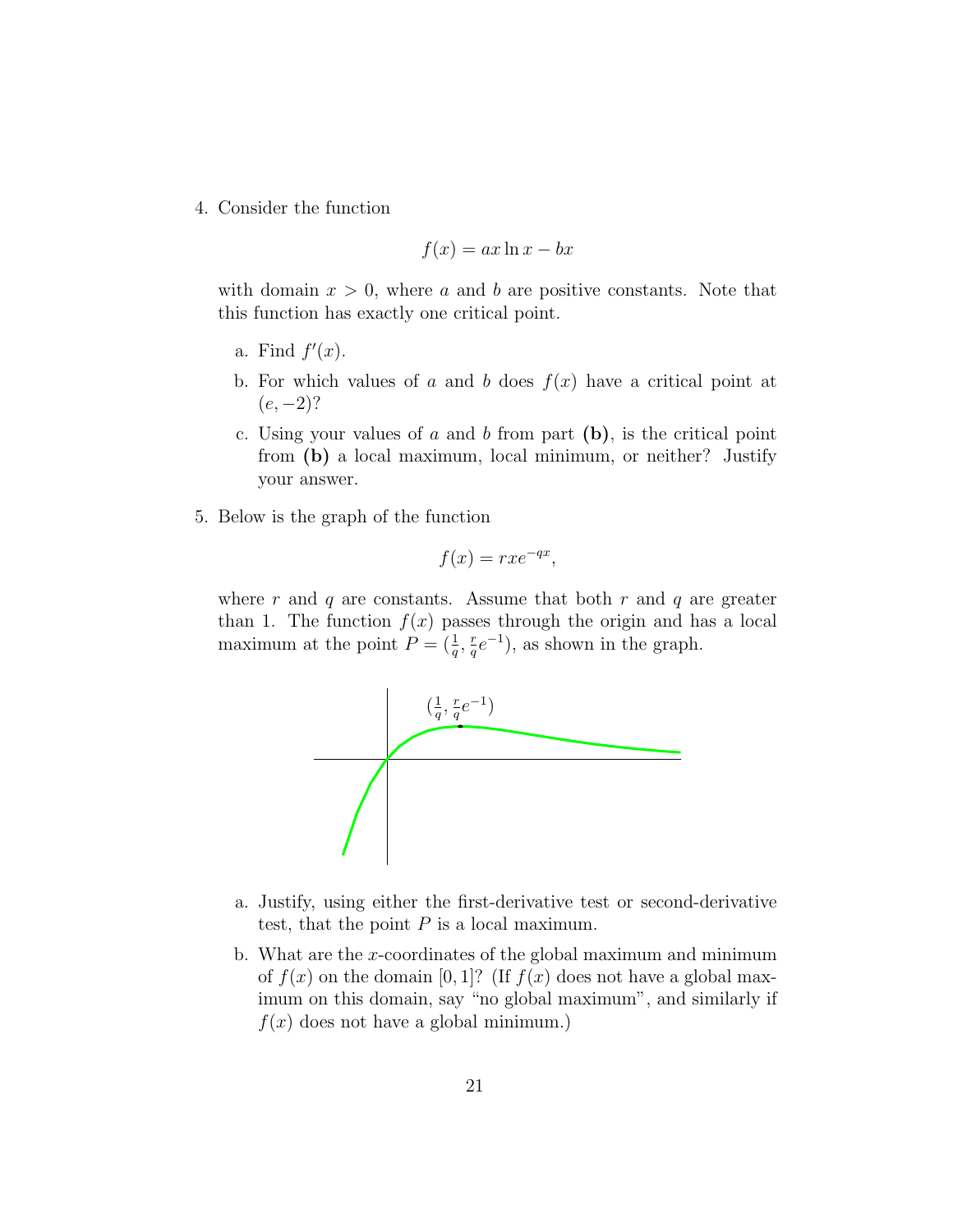- c. What are the x-coordinates of the global maximum and minimum of  $f(x)$  on the domain  $(-\infty,\infty)$ ? (If  $f(x)$  does not have a global maximum on this domain, say "no global maximum", and similarly if  $f(x)$  does not have a global minimum.)
- d. Suppose that  $g(x)$  is a function with  $g'(x) = f(x)$ . Find x-values of all local maxima and minima of  $q(x)$ . Justify that each maximum you find is a maximum and each minimum is a minimum.
- 6. Consider the graph  $j'(x)$  given here. Note that this is NOT the graph of  $j(x)$ .

![](_page_21_Figure_3.jpeg)

For each of (a)-(f) below, list all x-values labeled on the graph which satisfy the given statement in the blank provided. If the statement is not true at any of the labeled x-values, write "NP". You do not need to show your work. No partial credit will be given on each part of this problem.

- (a) The function  $j(x)$  has a local minimum at  $x = \square$
- (b) The function  $j(x)$  has a local maximum at  $x = \underline{\hspace{2cm}}$
- (c) The function  $j(x)$  is concave up at  $x = \underline{\hspace{2cm}}$ .
- (d) The function  $j(x)$  is concave down at  $x =$ .
- (e) The function  $j'(x)$  has a critical point at  $x = \underline{\hspace{2cm}}$ .
- (f) The function  $j''(x)$  is greatest at  $x =$  \_\_\_\_\_\_\_\_\_\_\_\_\_.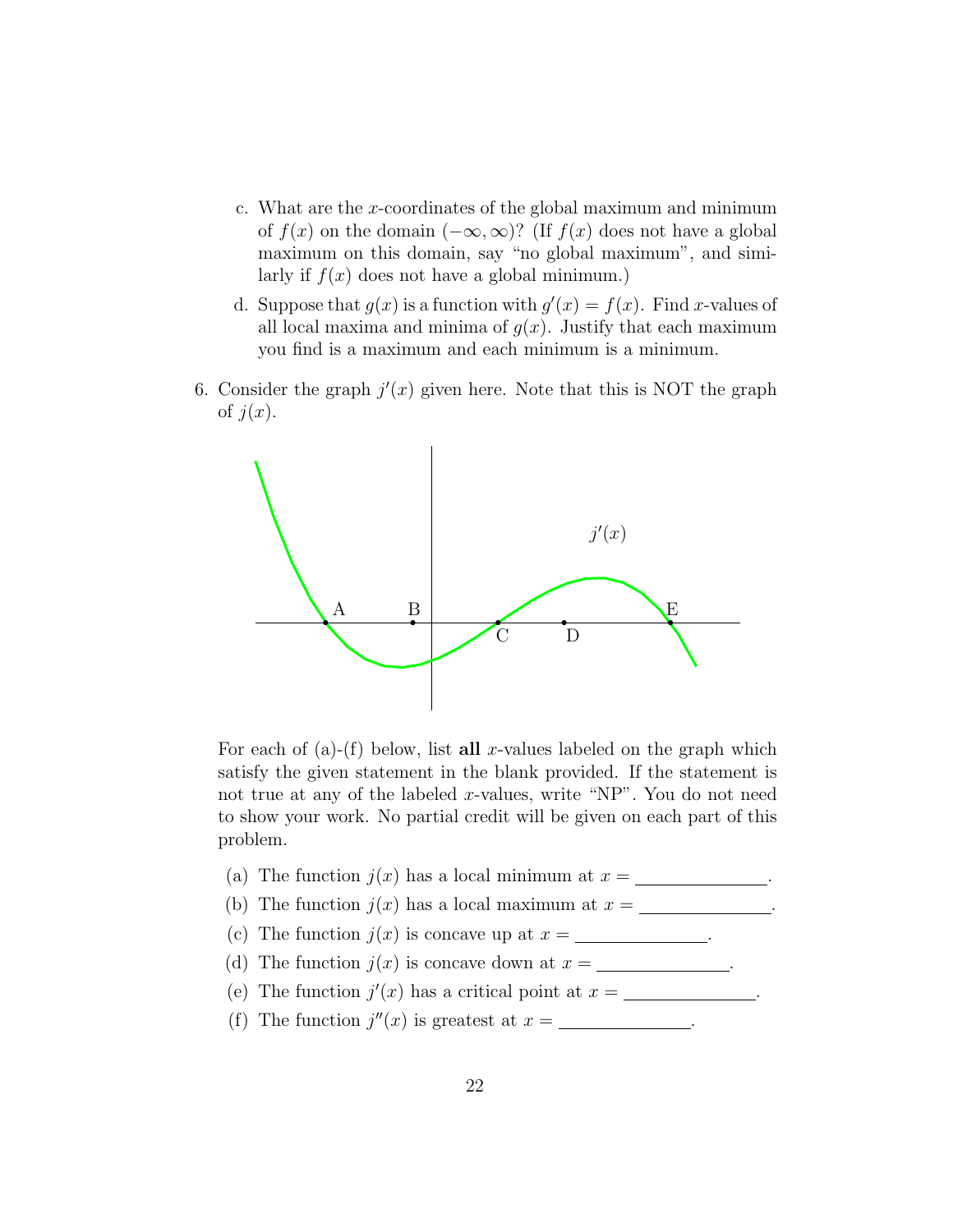#### §3.5 (Optimization problems)

1. For Valentine's Day, Jason decides to make a heart-shaped cookie for Sophie to try to win her over. Being mathematically-minded, the only kind of heart that Jason knows how to construct is composed of two half-circles of radius r and an isosceles triangle of height  $h$ , as shown below.

![](_page_22_Figure_2.jpeg)

Jason happens to know that Sophie's love for him will be determined by the dimensions of the cookie she receives; if given a cookie as described above, her love L will be

$$
L = hr^2
$$

where r and h are measured in centimeters and  $\bf{L}$  is measured in pitterpatters, a standard unit of affection. If Jason wants to make a cookie whose area is exactly  $300 \text{cm}^2$ , what should the dimensions be to maximize Sophie's love?

- 1. Does the function  $y = f(x) = \frac{1}{x}$  have an antiderivative on the interval  $[-1, 1]$ . If so state it, if not explain why not.
- 2. Find an anti-derivative of  $f(x) = \frac{x^3 + x}{\sqrt{x}}$  $\frac{+x}{x}$  on the interval  $(0, \infty)$ .
- 3. What constant acceleration is required to increase the speed of a car from  $30 \, km/h$  to  $50 \, km/h$  in 5 seconds?
- 4. Suppose that the speed of a car is given by  $v(t) = 10\sin(t)$  find the position of the car at time  $t = \pi/2$  if its position at time zero,  $S(0) = 2$ .

Mike and Lance decided to have a race down a straight portion of University Boulevard that is 1.1 kilometers long. Let  $M(t)$  and  $L(t)$  be Mike's and Lance's respective distances from starting point  $t$  seconds after the race began. A graph of  $M(t)$  and  $L(t)$  is shown below.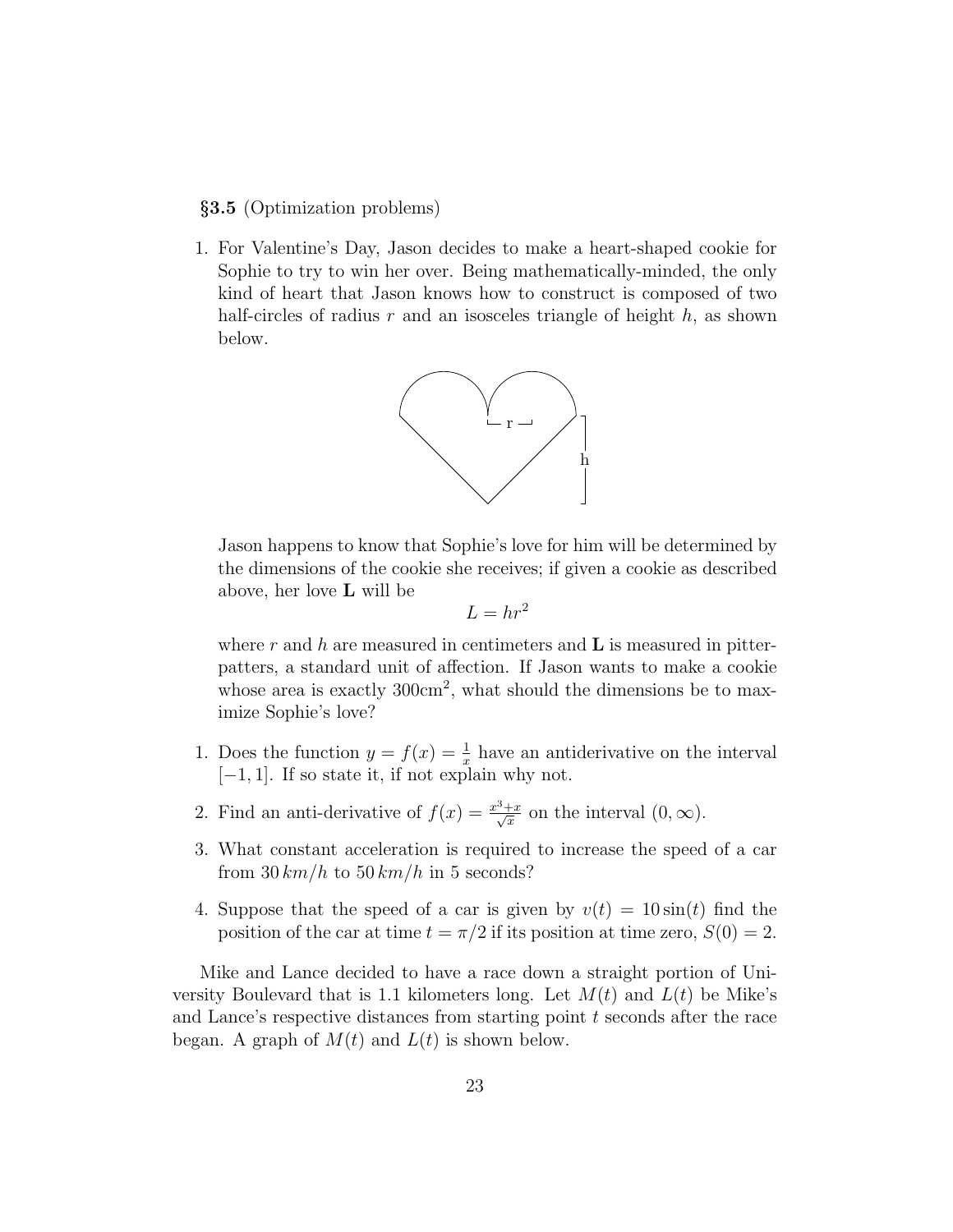![](_page_23_Figure_0.jpeg)

(a) ] Who won the race ? (circle your answer.)

![](_page_23_Figure_2.jpeg)

- (b) Estimate the times at which Mike and Lance were running at the same speed.
- (c) Estimate Mike's average velocity over the first 200 seconds of the race. Include units.
- (d) Estimate Mike's instantaneous velocity 100 seconds after the race began.Include units.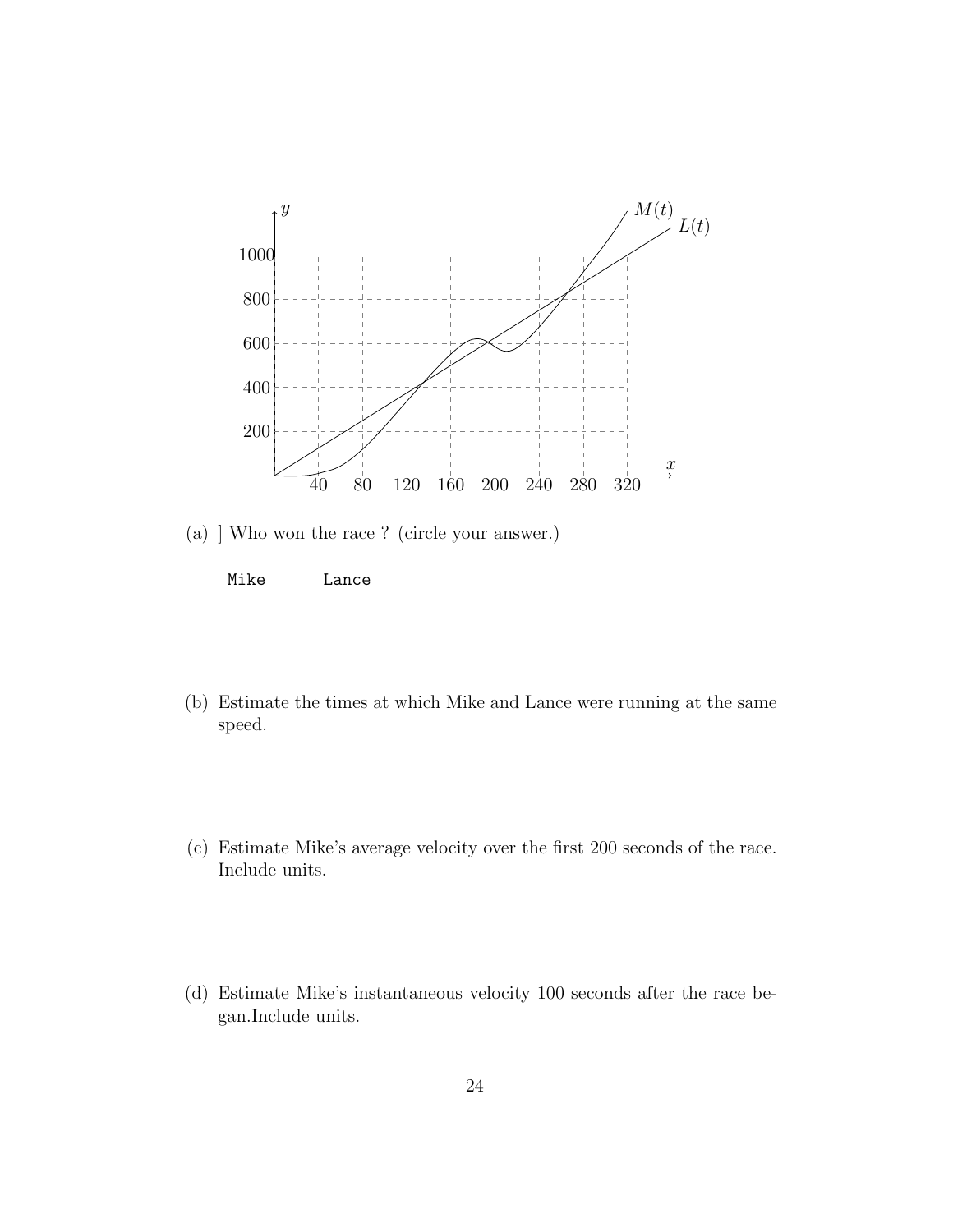(e) 150 seconds after the race began, is Mike's acceleration positive, negative, or equal to zero?

Given below is the graph of a differentiable function  $m(x)$  which is linear for  $x < -2$  and  $x > 3$ . On the second set of axes, sketch a possible graph of  $m'(x)$ . Make sure your graph is drawn carefully.

![](_page_24_Figure_2.jpeg)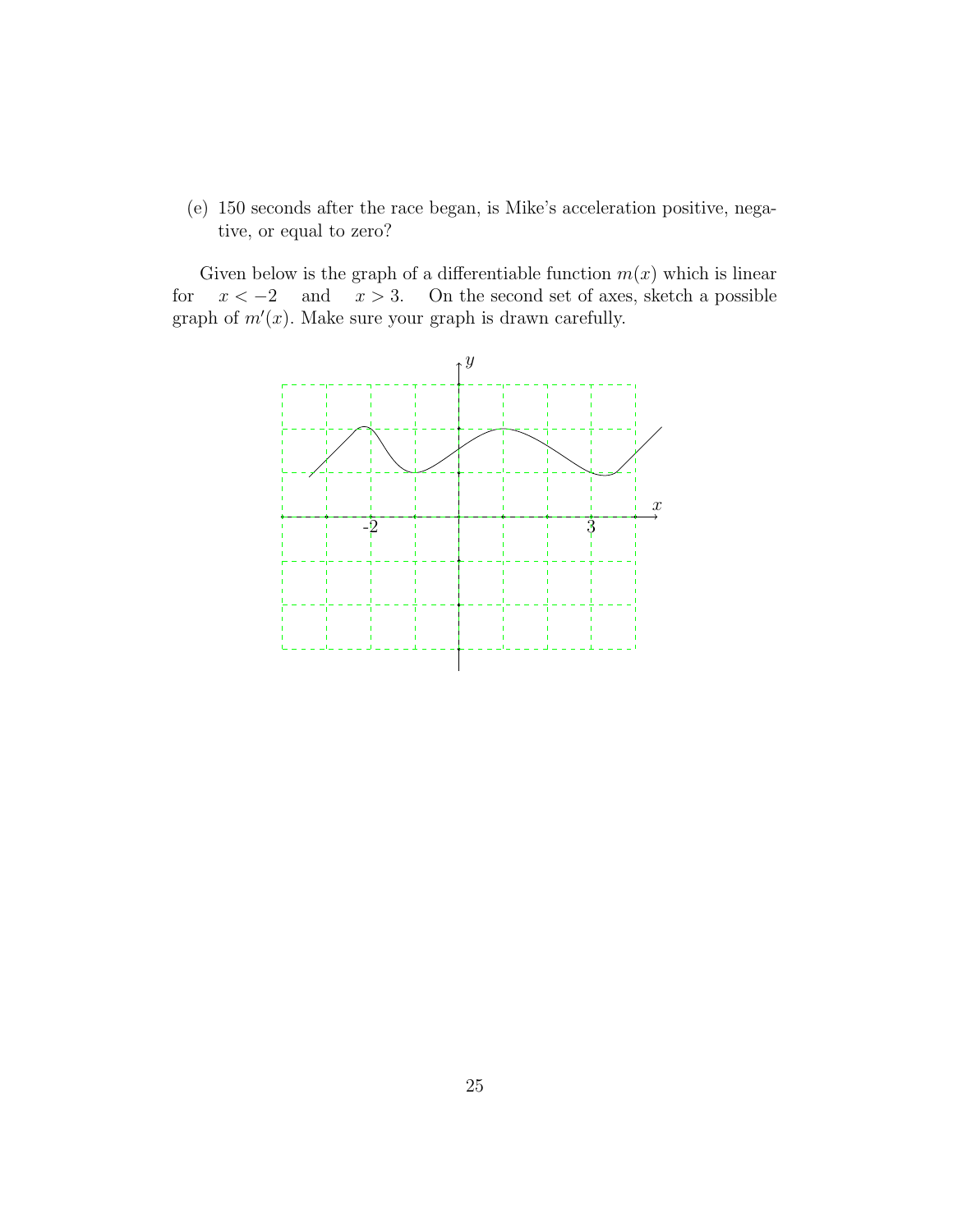![](_page_25_Figure_0.jpeg)

The graph of  $f(x)$ , the derivative of a function  $f'(x)$ , is shown below.

![](_page_25_Figure_2.jpeg)

For each of the following questions, circle ALL correct answers. You do not need to show your work.

(a) On which of the following intervals is  $f(x)$  increasing?  $0 < x < 2, \quad 2 < x < 4, \quad 4 < x < 6, \quad 6 < x < 8, \quad 8 < x < 10$  $10 < x < 12$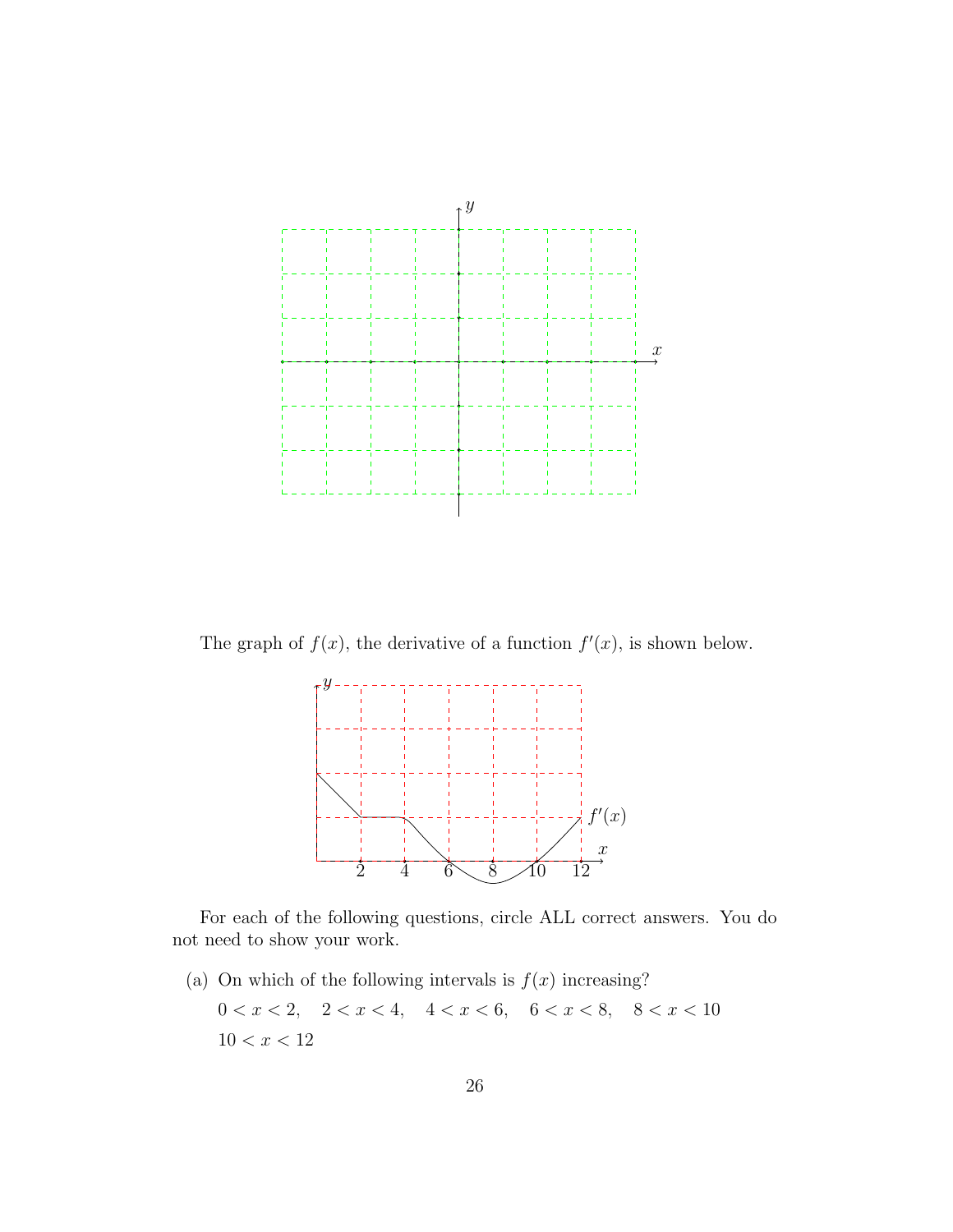- (b) On which of the following intervals is  $f(x)$  concave up ?  $0 < x < 2, \quad 2 < x < 4, \quad 4 < x < 6, \quad 6 < x < 8, \quad 8 < x < 10$  $10 < x < 12$
- (c) On which of the following intervals is  $f(x)$  linear ?  $0 < x < 2, \quad 2 < x < 4, \quad 4 < x < 6, \quad 6 < x < 8, \quad 8 < x < 10$  $10 < x < 12$
- (d) On which of the following intervals is  $f''(x)$  increasing?  $0 < x < 2, \quad 2 < x < 4, \quad 4 < x < 6, \quad 6 < x < 8, \quad 8 < x < 10$  $10 < x < 12$
- (e) Suppose  $f(0) = -1$  which of the following statements could be true?  $f(6) < -1$   $f(6) = -1$   $f(6) > -1$

Given that the graph of a function f passes through the point  $(1, 6)$  and that the slope of its tangent line at  $(x, f(x))$  is  $2x+1$ , find a formula for  $f(x)$ and evaluate  $f$  at 2.

Find a function f such that  $f'(x) = x^3$  and the line  $x + y = 0$  is tangent to the graph of  $f$ .

Determine whether the following statement is true or false. If it is true explain why. If it is false explain why or give an example that disaproves the statement.

Statement: If  $f'(x) = g'(x)$  for  $0 < x < 1$ , then  $f(x) = g(x)$  for  $0 < x < 1$ .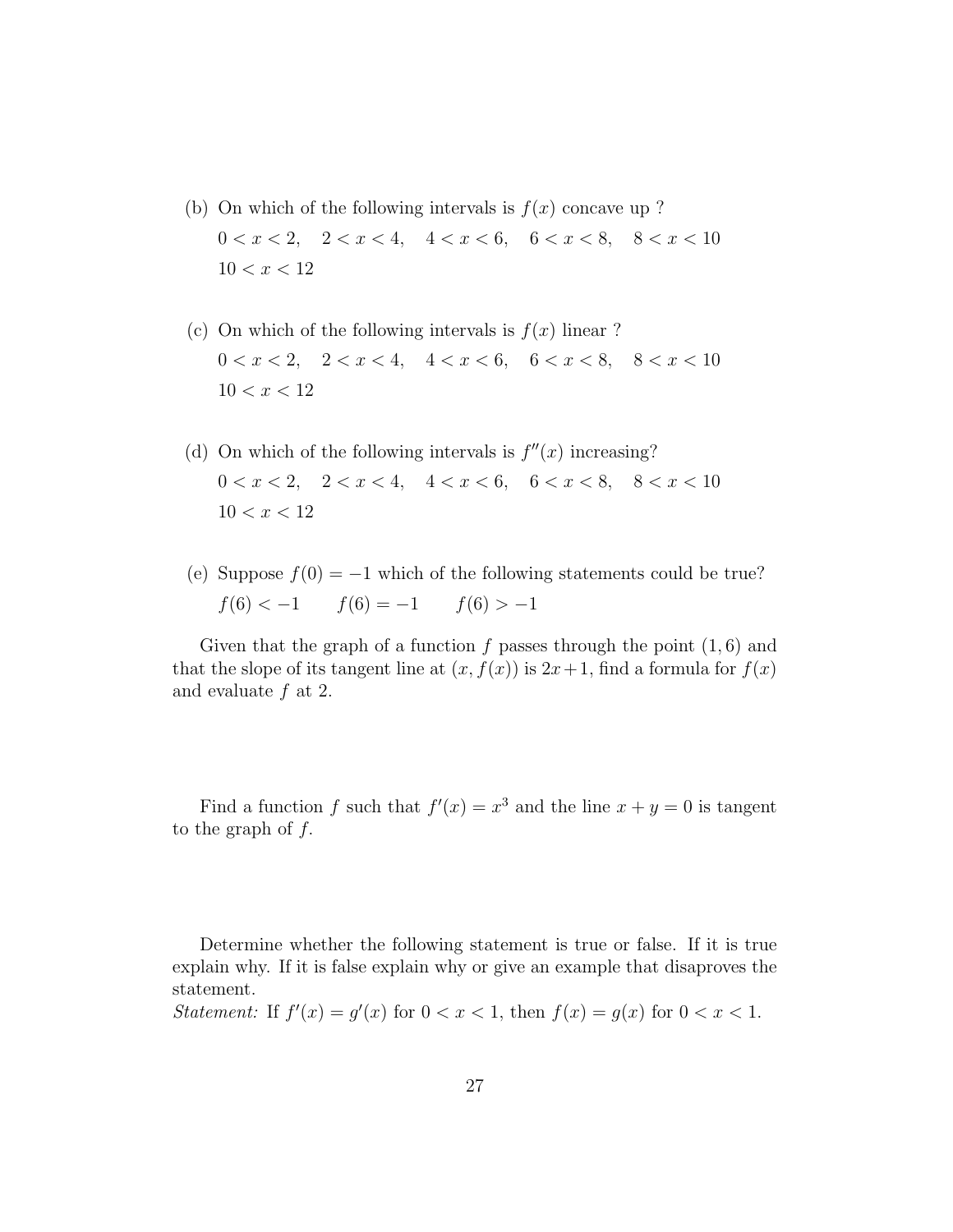A stone was dropped off a cliff and hit the ground with speed of 120ft/s. What was the height of the cliff?

Two balls are thrown upward from the edge of a cliff 432 ft above the ground. The first is thrown with a speed of 48ft/s and the other is thrown a second later with a speed of 24ft/s. Do the balls ever pass each other?

A car is travelling at 100km/h when the driver sees an accident 80m ahead and slams on the brakes. What constant deceleration is required to stop the car in time to avoid a pileup?

Oil leaked from a tank at a rate of  $r(t)$  liters per hour. The rate decreased as the time passed and the values of the rate at two-hour intervals are shown in the table. Find lower and upper estimates for the total amount of oil that leaked out.

| r(t) (L/h)    8.7    7.6    6.8    6.2    5.7    5.3 |  |  |  |
|------------------------------------------------------|--|--|--|

[14 points]grams, of caffeine in a bar of soap that causes a typical customer's bloodstream caffeine content to be x mg.

- (a) Assuming that  $M(x)$  is an invertible function, give a practical interpretation of the statement  $M^{-1}(2) = 12$ .
- (b) Under the same assumption, give a practical interpretation of the statement  $M'(13) = 0.7$ .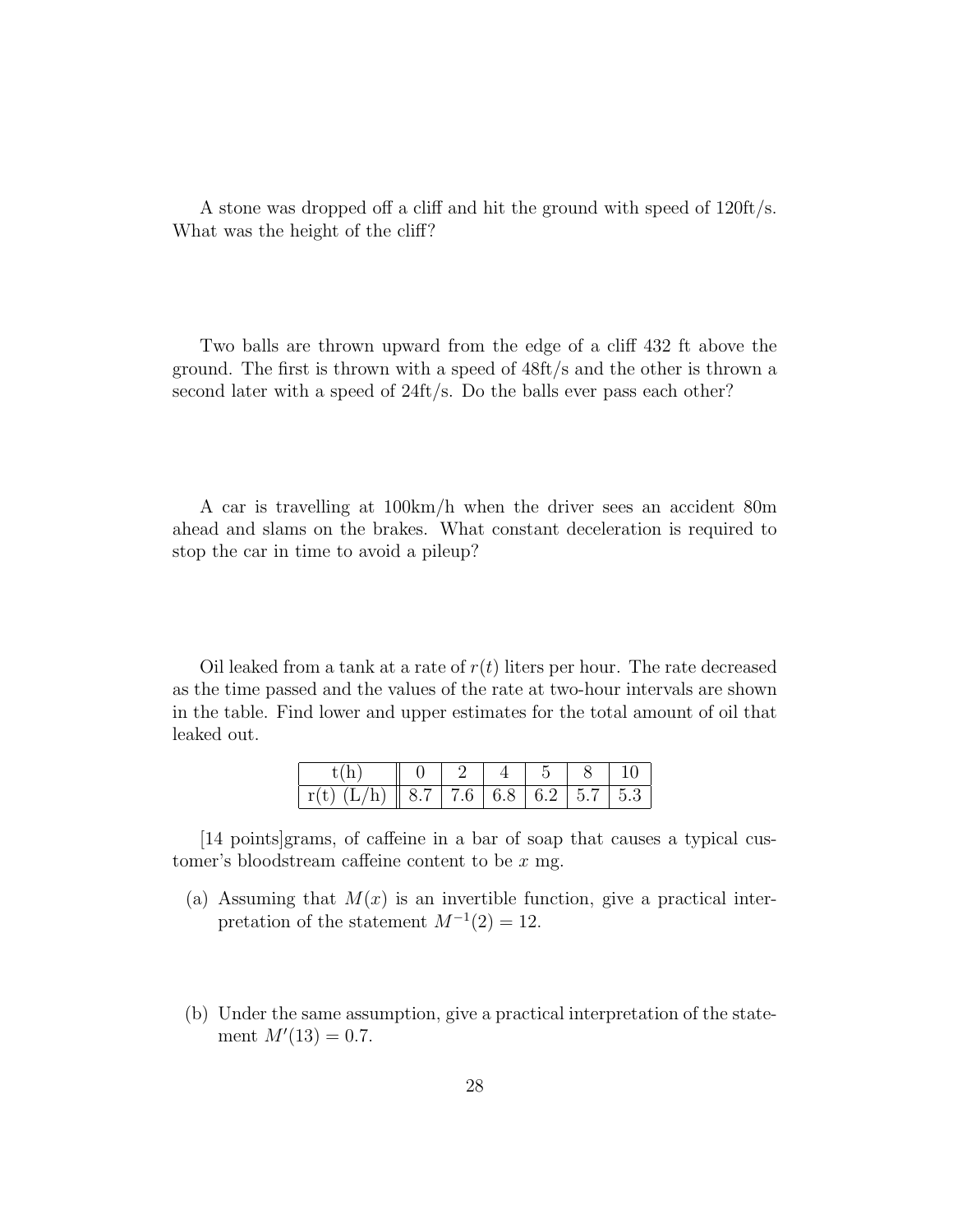- (c) Laura and Eddie know that  $M(x)$  is either a linear or an exponential function, but they aren't sure which. From experimenting, they know that  $M(12) = 2$  and  $M(14) = 4$ . They need more data to determine which is correct. For each of the following hypothetical experimental results, circle EXPONENTIAL if the result shows that  $M(x)$  could be exponential, circle LINEAR if the result shows that  $M(x)$  could be linear, or circle EITHER if the result does not rule out either of the possibility. Assume Laura and Eddie's equipment gives experimental evidence which is accurate to within 0.1 mg.
	- (i) Laura and Eddie discover that  $M(x)$  is an invertible function.

EXPONENTIAL LINEAR EITHER (ii) Laura and Eddie discover that  $M'(17.2) = M'(18.3)$ . EXPONENTIAL LINEAR EITHER

(iii) Laura and Eddie discover that when there are 7 grams of caffeine in the soap, the caffeine level in a typical customer's bloodstream is roughly 15.6mg.

EXPONENTIAL LINEAR EITHER

A motorcyclist heads north from an intersection after stoplight turns green. The table below records the data on the motorcyclist's speedometer, measuring her velocity,  $v(t)$ , in feet per second, t seconds after the spotlight turns green. Assume that the motorcyclist does not slow down at any point during the interval of time we are measuring.

|  | 45 |  |
|--|----|--|

- (a) Recall that the acceleration function  $a(t)$ , is the derivative of the velocity function. Use the table to estimate  $a(2)$ . Include units.
- (b) The jerk  $j(t)$  of a motorcycle is the derivative of the acceleration function. Use the table to estimate  $j(2)$ . Include units.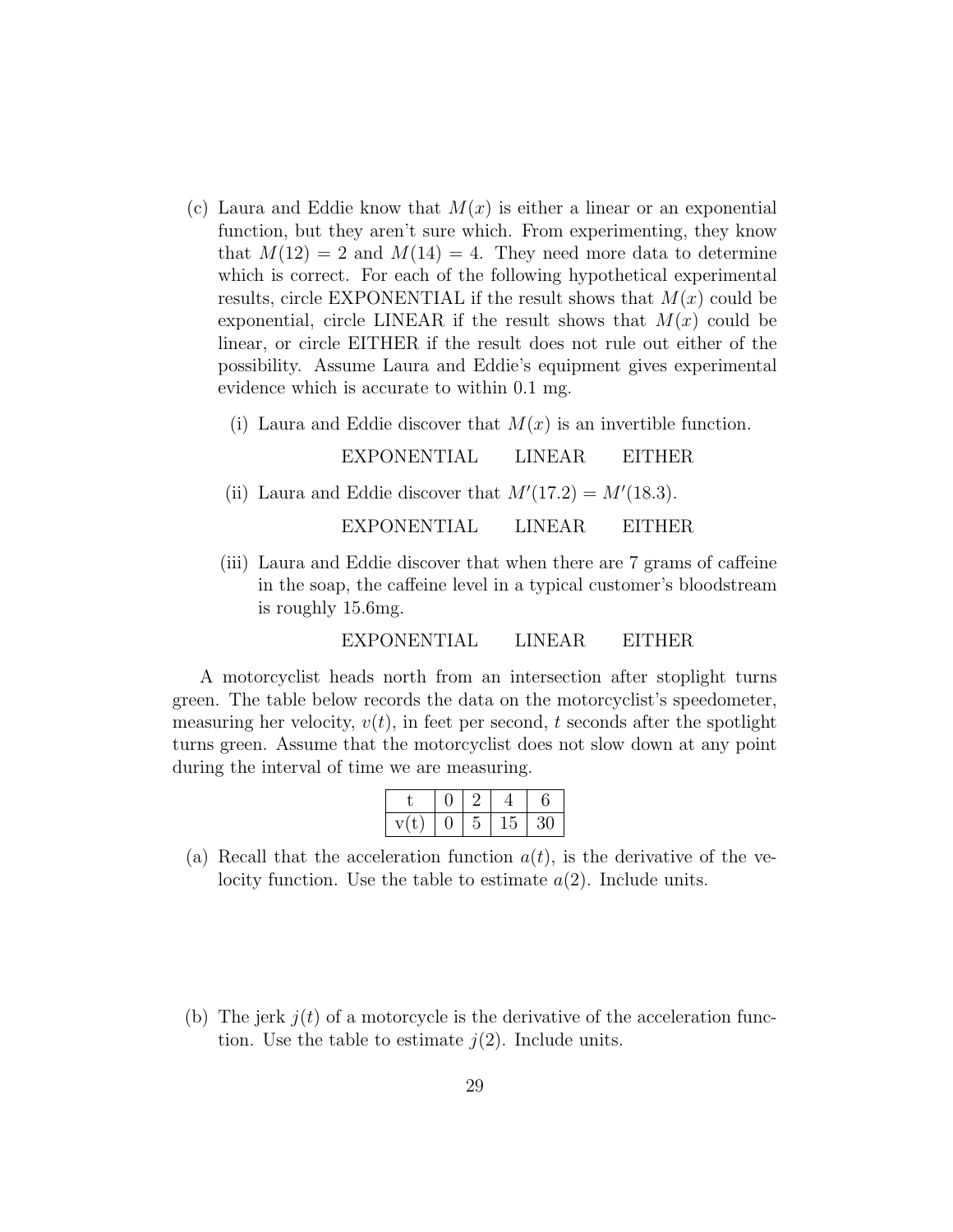(c) Given everything we know about the motorcyclist, can we definitely conclude that  $a(4) \leq 8$ ? If you answer YES, then explain your reasoning. If you answer NO, then sketch a graph of a velocity function  $v(t)$ which is consistent with all the information in this problem, but which has  $a(4) > 8$ .

Suppose  $n(x) = (x + \frac{1}{2})$  $(\frac{1}{2})e^x$ .

(a) Using the limit definition of the derivative, write an explicit expression for  $n'(2)$ . Your expression should not contain the letter n. Do not try to evaluate your expression.

$$
n'(2) = \underline{\hspace{2cm}} \underline{\hspace{2cm}} \underline{\hspace{2cm}} \underline{\hspace{2cm}} \underline{\hspace{2cm}} \underline{\hspace{2cm}} \underline{\hspace{2cm}} \underline{\hspace{2cm}} \underline{\hspace{2cm}} \underline{\hspace{2cm}} \underline{\hspace{2cm}} \underline{\hspace{2cm}} \underline{\hspace{2cm}} \underline{\hspace{2cm}} \underline{\hspace{2cm}} \underline{\hspace{2cm}} \underline{\hspace{2cm}} \underline{\hspace{2cm}} \underline{\hspace{2cm}} \underline{\hspace{2cm}} \underline{\hspace{2cm}} \underline{\hspace{2cm}} \underline{\hspace{2cm}} \underline{\hspace{2cm}} \underline{\hspace{2cm}} \underline{\hspace{2cm}} \underline{\hspace{2cm}} \underline{\hspace{2cm}} \underline{\hspace{2cm}} \underline{\hspace{2cm}} \underline{\hspace{2cm}} \underline{\hspace{2cm}} \underline{\hspace{2cm}} \underline{\hspace{2cm}} \underline{\hspace{2cm}} \underline{\hspace{2cm}} \underline{\hspace{2cm}} \underline{\hspace{2cm}} \underline{\hspace{2cm}} \underline{\hspace{2cm}} \underline{\hspace{2cm}} \underline{\hspace{2cm}} \underline{\hspace{2cm}} \underline{\hspace{2cm}} \underline{\hspace{2cm}} \underline{\hspace{2cm}} \underline{\hspace{2cm}} \underline{\hspace{2cm}} \underline{\hspace{2cm}} \underline{\hspace{2cm}} \underline{\hspace{2cm}} \underline{\hspace{2cm}} \underline{\hspace{2cm}} \underline{\hspace{2cm}} \underline{\hspace{2cm}} \underline{\hspace{2cm}} \underline{\hspace{2cm}} \underline{\hspace{2cm}} \underline{\hspace{2cm}} \underline{\hspace{2cm}} \underline{\hspace{2cm}} \underline{\hspace{2cm}} \underline{\hspace{2cm}} \underline{\hspace{2cm}} \underline{\hspace{2cm}} \underline{\hspace{2cm}} \underline{\hspace{2cm}} \underline{\hspace{2cm}} \underline{\hspace{2cm}} \underline{\hspace{2cm}} \underline{\hspace{2cm}} \underline{\hspace{2cm}} \underline{\hspace{2cm}} \underline{\hspace{2cm}} \underline{\hspace{2cm}} \underline{\hspace{2cm}} \underline{\hspace{2cm}} \underline{\hspace{2cm}} \underline{\hspace{2cm}} \underline{\hspace{2cm}} \underline{\hspace{2cm}} \underline{\hspace{2cm}} \underline{\hspace{2cm}} \underline{\hspace{2
$$

The derivative of  $n(x)$  is  $n'(x) = (x + \frac{3}{2})$  $\frac{3}{2}$ ) $e^x$ .

- (b) Using the given formula for  $n'(x)$ , write an equation for the tangent line to the graph of  $n(x)$  at  $x = 2$ .
- (c) Write an equation for the tangent line to the graph of  $n(x)$  at  $x = a$ where *a* is an unknown constant.
- (d) Using your answer from  $(c)$ , find a value of a so that the tangent line to the graph of  $n(x)$  at  $x = a$  passes through the origin.

In each of the following problems, give a formula for a function whose domain is all real numbers, with all of the indicated properties. If there is no such function, then write NO SUCH FUNCTION EXISTS. You do not need to show your work.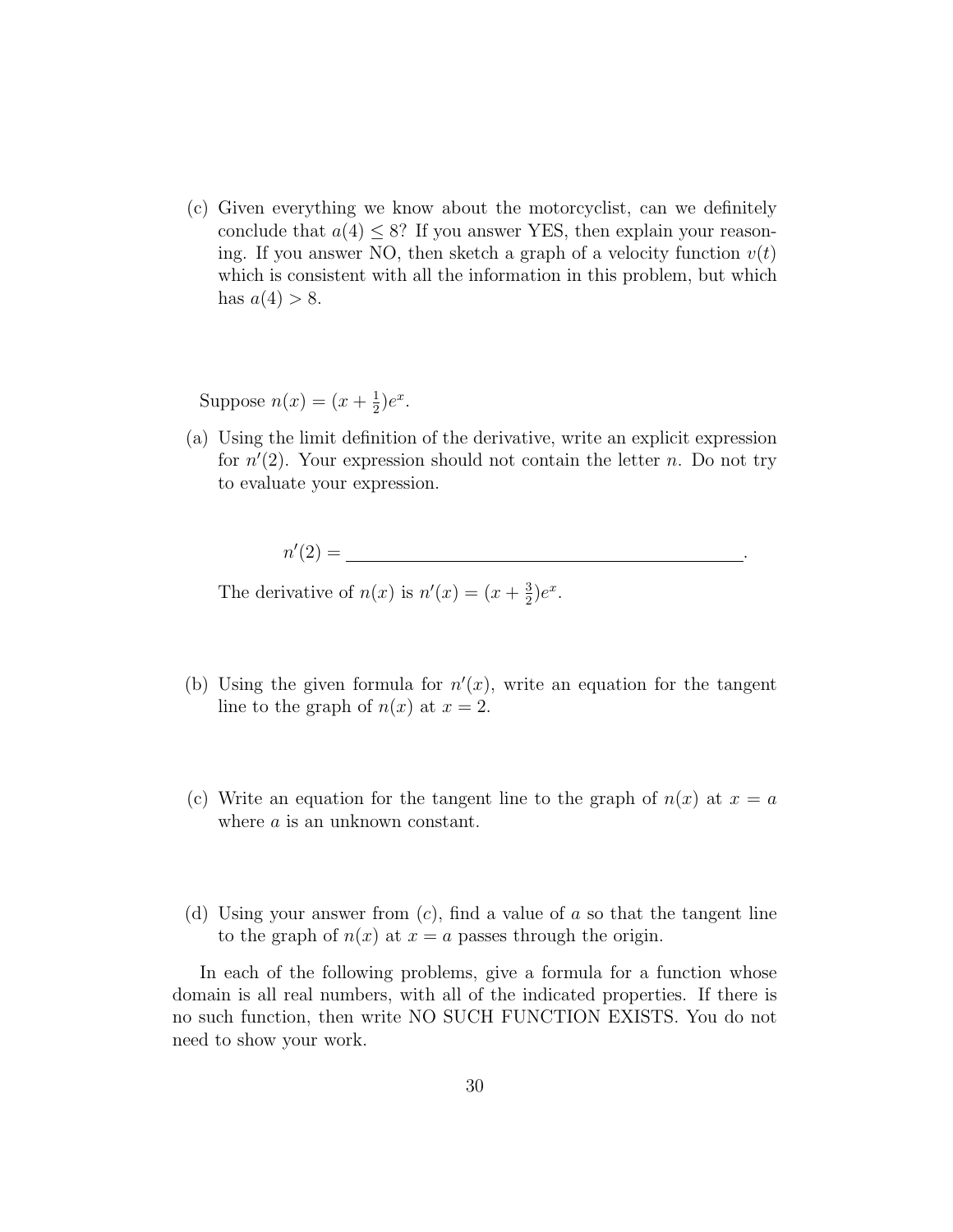a A sinusoidal function  $P(t)$  with the following three properties

- (i.) The period of the graph of  $P(t)$  is 7.
- (ii.) The graph of  $P(t)$  attains a maximum value at the point  $(1, 20)$ .
- (iii.) The graph of  $P(t)$  attains a minimum value at the point  $(-2.5, -6)$ .

P(t) = .

**b** A function  $h(x)$  with the following two properties:

- (i.)  $h(x)$  is concave down for all x.
- (ii.)  $h(x) > 0$  for all x.

$$
h(x) = \underline{\hspace{2cm}}.
$$

**c** A function  $j(x)$  with the following two properties:

- (i.)  $j(x)$  is decreasing for all x.
- (ii.)  $j(x)$  is concave up for all x.

$$
j(x) = \underline{\hspace{2cm}}.
$$

**d** A rational function  $\ell(x)$  with the following two properties:

- $(i.) \ell(0) = 2.$
- (ii.) The line  $y = 2$  is a horizontal asymptote to the graph of  $\ell(x)$ .
	- $\ell(x) =$  .

The graph of a function  $h(x)$  is given below.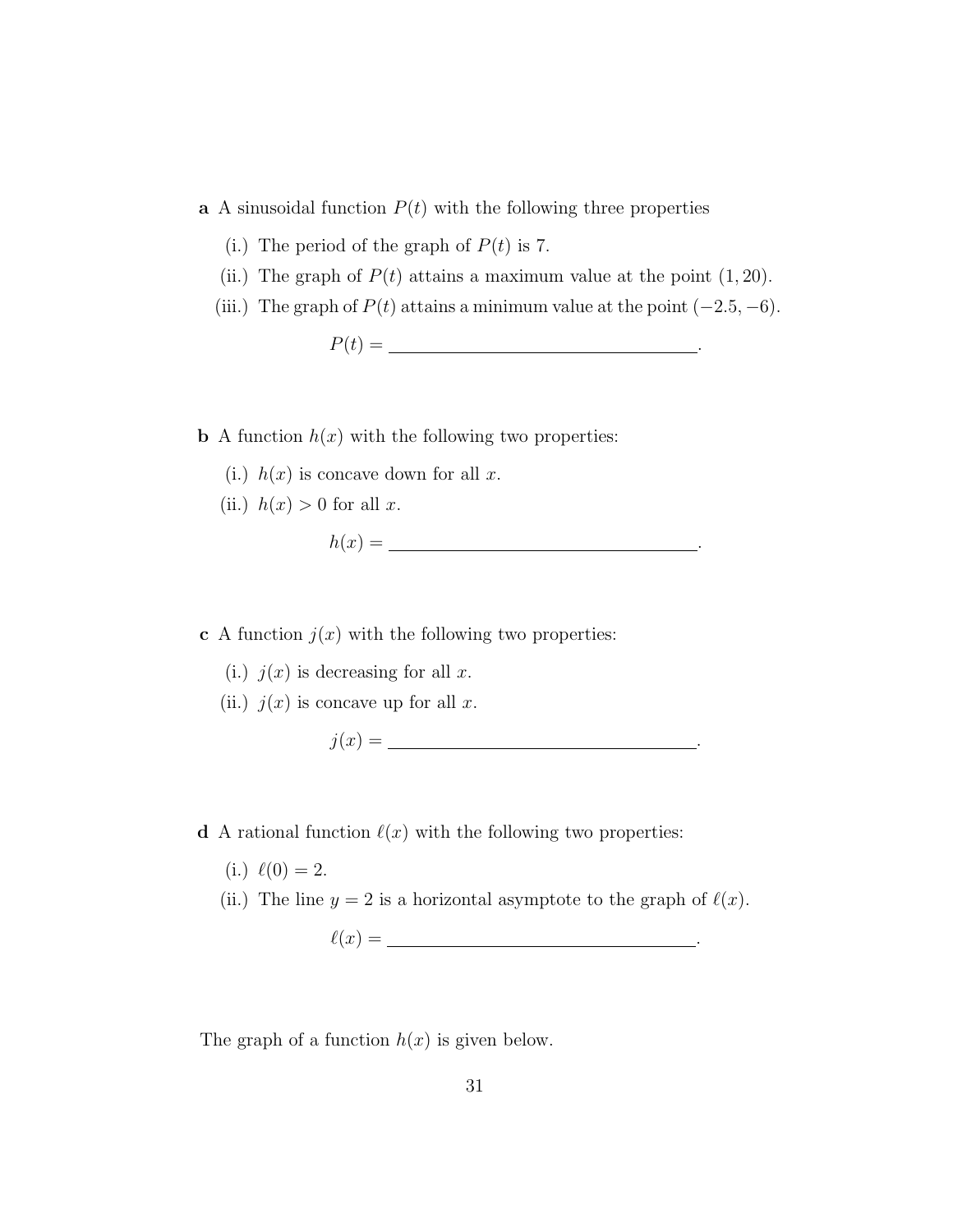![](_page_31_Figure_0.jpeg)

- a List all x- values with  $-4 < x < 4$  where  $h(x)$  is not continuous. If there are none, write NONE.
- b List all x– values with  $-4 < x < 4$  where  $h(x)$  is not differentiable. If there are none, write NONE.
- c On the axes provided, carefully draw a graph of  $h'(x)$ . Be sure to label important points or features on your graph.

![](_page_31_Figure_4.jpeg)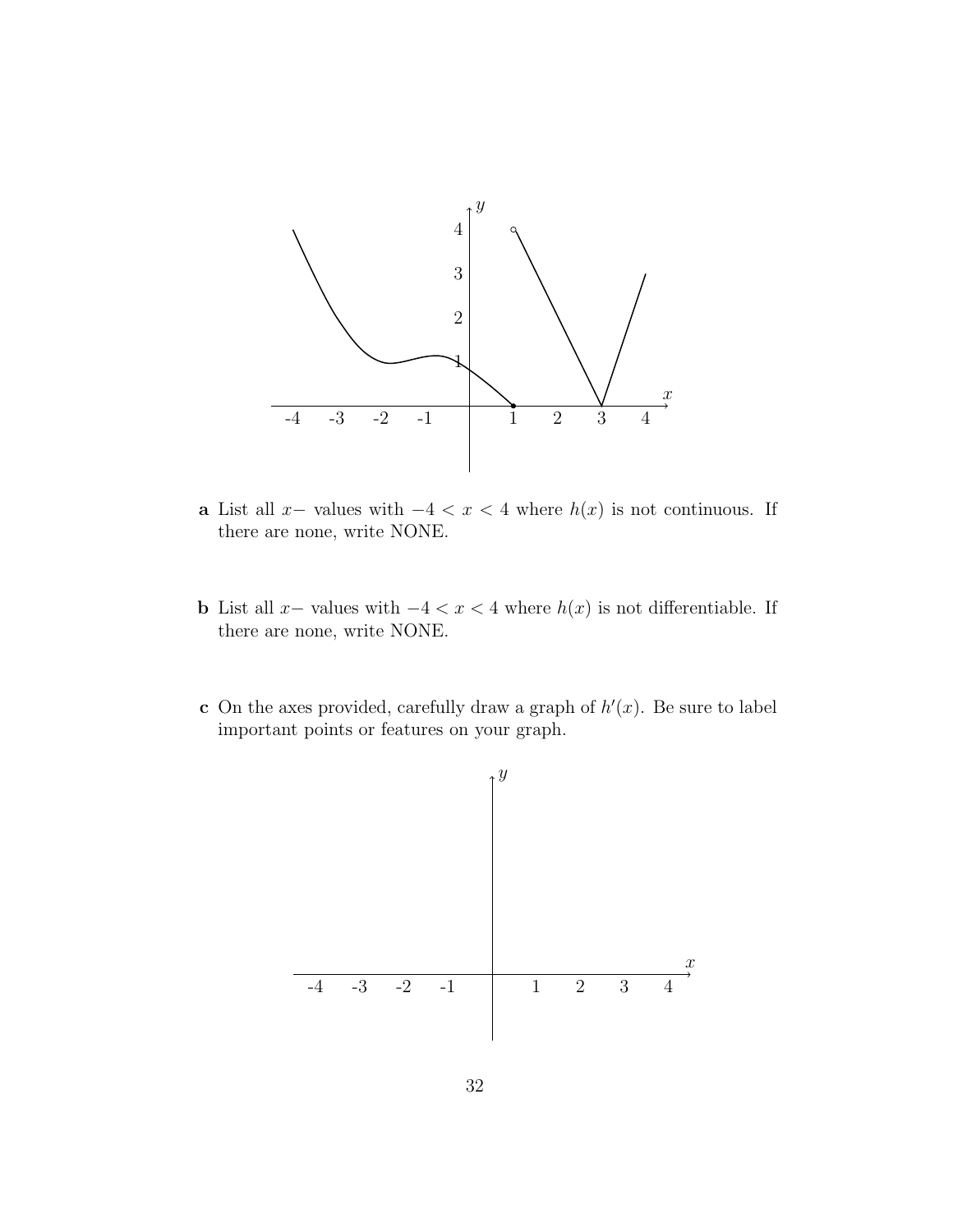[7 points] The air in a factory is being filtered so that the quantity of a pollutant,  $P$  (in mg/liter), is decreasing exponentially. Suppose t is the time in hours since the factory began filtering the air. Also assume 20% of the pollutant is removed in the first five hours.

a What percentage of the pollutant is left after 10 hours?

b How long is it before the pollution is reduced to 50%

[14 points] The table for the derivative of a function  $h$  with continuous first derivative is given below. Assume that between each consecutive values of  $x$ , the derivative  $h'$  is either increasing or decreasing. For each statement below, indicate whether the statement is true, false, or cannot be determined from the information given. No partial credit will be given.

|   |  | $\sim$ 1 |  |  |  |
|---|--|----------|--|--|--|
| u |  |          |  |  |  |

a.) The function h has a local maximum on the interval  $-2 < x < 1$ .

True False Not enough information

**b.**) The function h is negative on the interval  $-1 < x < 1$ .

True False Not enough information

c.) The function h is concave up on the interval  $0 < x < 4$ .

True False Not enough information

d.) The function h is decreasing on the interval  $-3 < x < -2$ .

True False Not enough information

e.) The function h has an inflection point on the interval  $-1 < x < 1$ .

True False Not enough information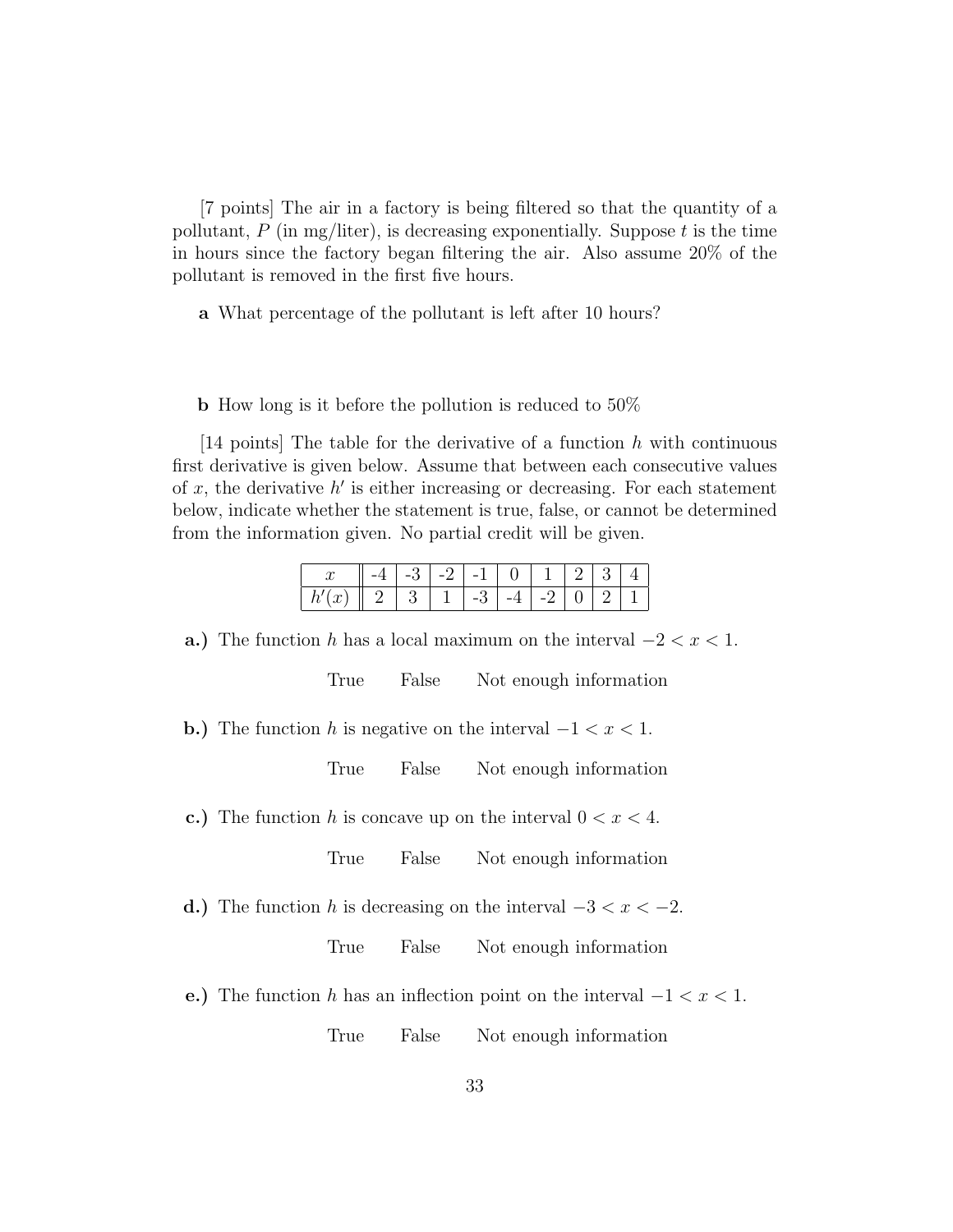**f.**) The derivative function,  $h'$ , has a critical point at  $x = 2$ .

True False Not enough information

**g.**) The second derivative function,  $h''$ , is positive on the interval  $0 < x < 3$ . True False Not enough information

[10 points] Farmer Fred is designing a fence next to his barn for his grassfed herd of cattle. The fence will be rectangular in shape with wooden fence on three sides and a chain link fence on the side closest to his barn. The wooden fence costs \$6 per foot and the chain link fence costs \$3 per foot. If he wants the fenced area to be 40,000 square feet, what should the dimensions of his fence be in order to minimize his total cost?

[15 points] Answer True or False for each of the following, and include a brief explanation of your answer. A picture may be sufficient explanation, if appropriate. The functions  $h, h', m$  and  $m'$  referred to in the problem are all differentiable on their domain. The letters  $a$  and  $b$  represent constants. (Note: Answer True only if the statement is always true.)

i) If 
$$
y = h'(x)m(x) - h(x)m'(x)
$$
, then  $\frac{dy}{dx} = h''(x)m(x) - h(x)m''(x)$ .  
True  
False

ii) If 
$$
m''(a) = 0
$$
, then  $m(x)$  has an inflection point at  $x = a$ .  
True False

iii) If  $h''(x) > 0$  on the interval  $[a, b]$  and  $h(a) > h(b)$ , then  $h(a)$  is the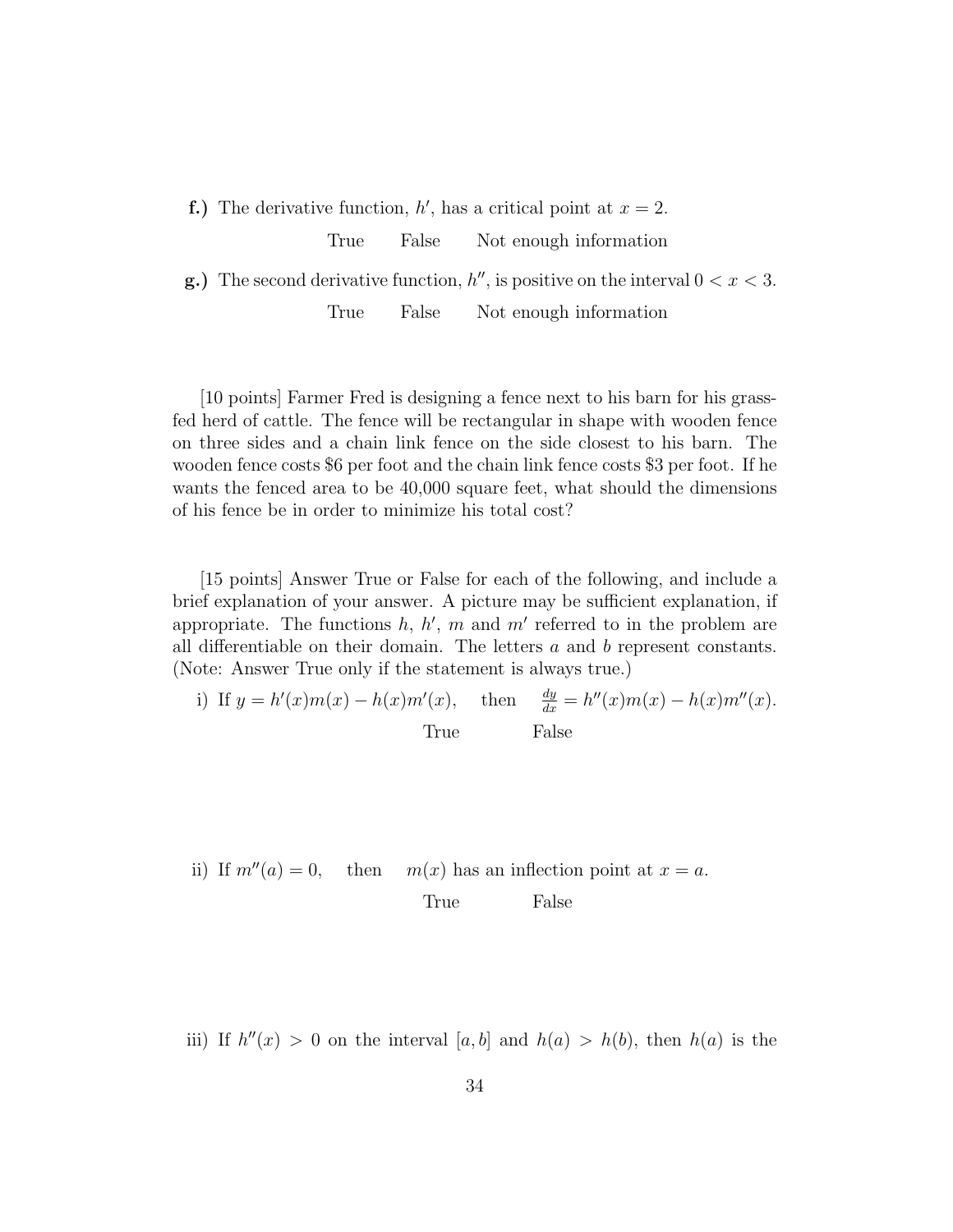absolute maximum value of  $h(x)$  in [a, b].

True False

iv) There exists a continuous function  $f(x)$  which is not differentiable at  $x = 0$  with a local maximum at  $(0, 5)$ .

True False

v) The function  $g(x) = e^{-\frac{(x-a)^2}{b}}$  has a local maximum at  $x = b$ .

True False

[14 points] Business owner Abbey Alexander is constructing a building for her latest business. Abbey wants her building to be energy efficient in order to save money on utility costs. Abbey has been given the following graph to help her decide on how much to spend on improvements.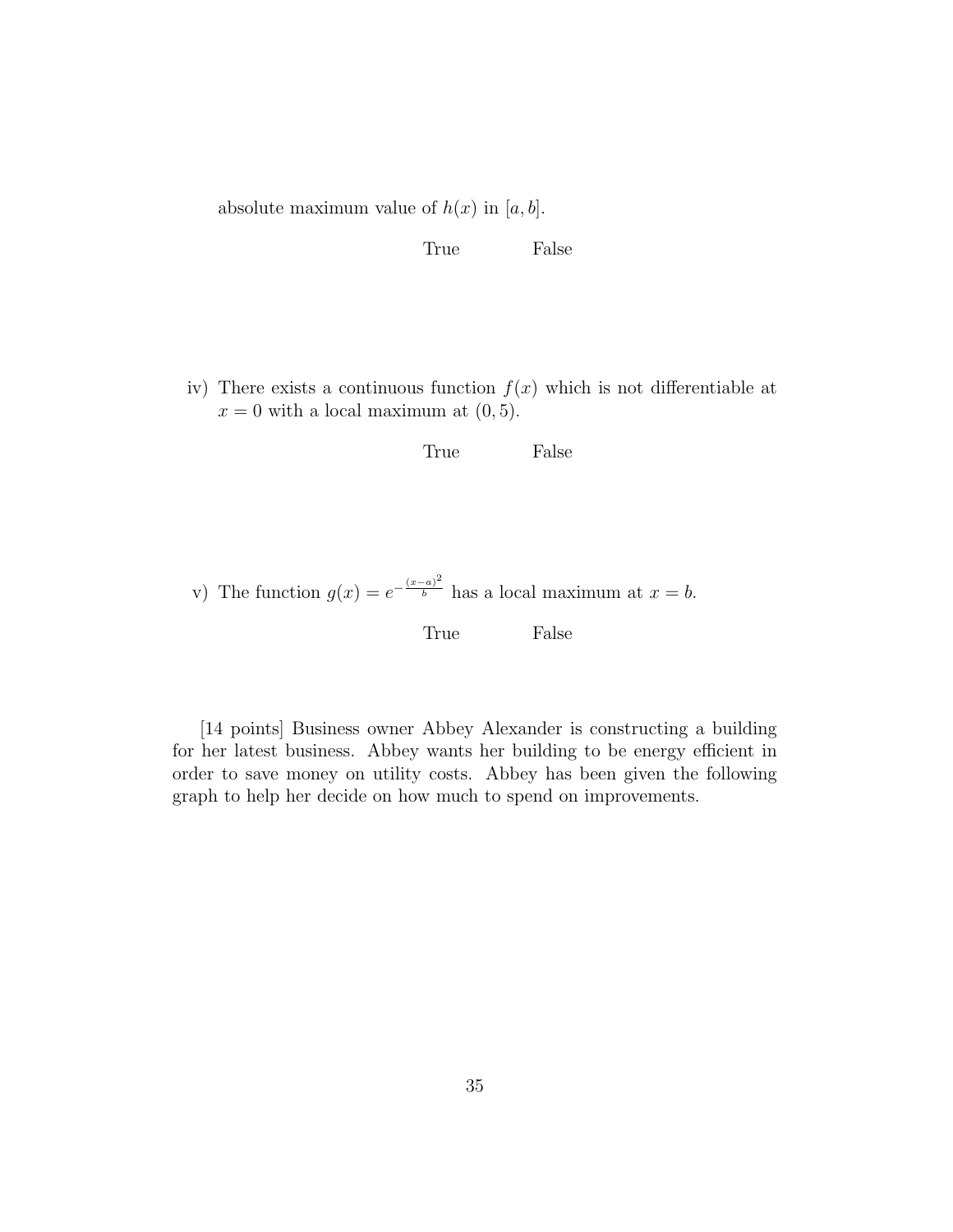![](_page_35_Figure_0.jpeg)

In the graph,  $K$  is the expected savings in thousands of kilowatt hours  $(kWh)$  per year if Abbey spends C thousand dollars on the energy-efficiency improvements. The dark point on the curve is (200, 35) and the dotted line is a horizontal asymptote at  $K = 45$ .

- **a** Write a function of the form  $K = a(1 e^{-bC})$  for the curve in the graph above.
- b The current price of energy from Abbey's power company is \$250 per thousand kWh. Assuming this price stays constant, write a function  $F(C)$  which gives Abbey's total savings (in thousands of dollars) on utility costs over the first 20 years.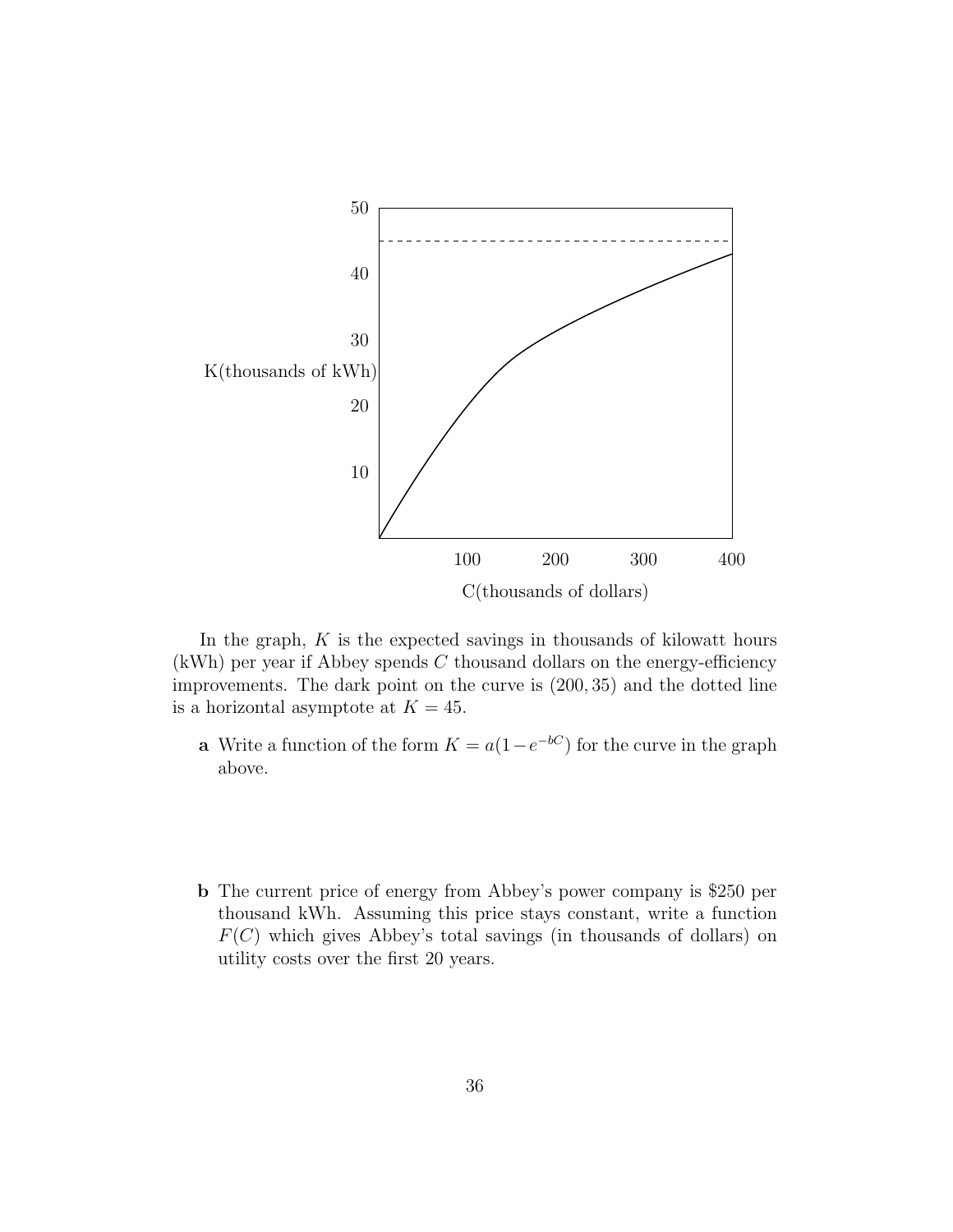c [6 points] If Abbey spends C thousand dollars on energy-efficiency improvements, her net monetary savings.N, over 20 years, is given by the formula

$$
N = F(C) - C
$$

Where  $F(C)$  is from part **b**. How much should Abbey spend on energyefficiency improvements in order to maximize her net monetary savings over the first 20 years? Be sure to justify your answer.

The graph of a piecewise linear function  $f(x)$  is shown below. On the axes provided, sketch a well labelled graph of an antiderivative  $F(x)$  of  $f(x)$ satisfying  $F(0) = -1$ . Be sure to make the concavity of F clear and to label the y–coordinate of the local minima and maxima of  $F$  and the y– coordinates of F at  $x = 5$  and  $x = -5$ .

![](_page_36_Figure_4.jpeg)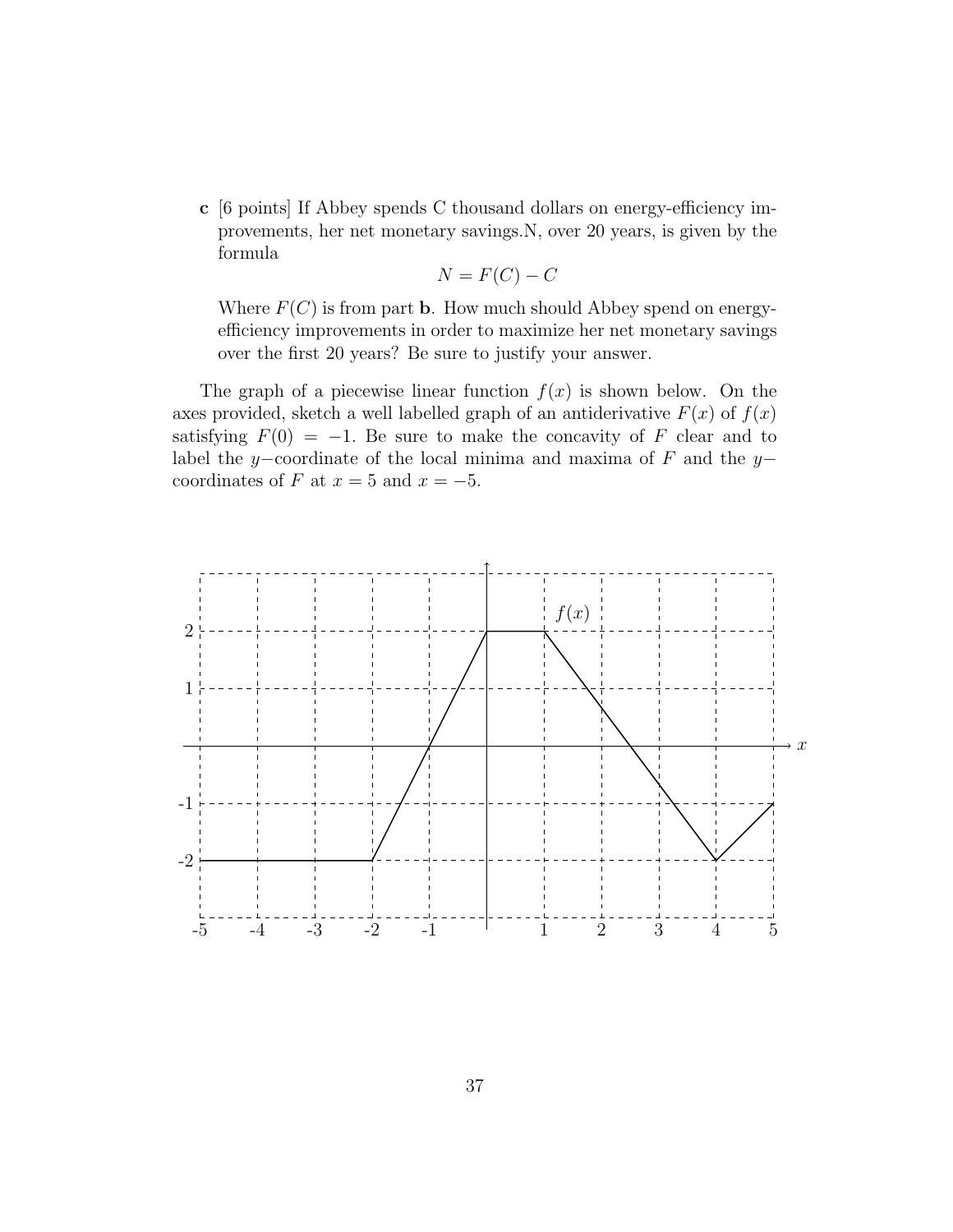![](_page_37_Figure_0.jpeg)

It is projected that the number of marine plant and animal species on earth will decrease by 40% by the year 2050. The current (2010) instantaneous rate of marine species loss is 80,000 species per year.

a [6 points] Assuming the number of marine species is modeled by an exponential function, write an exponential function  $M = f(t)$  which outputs the total number of marine species  $t$  years after 2010.

b According to your model, about how many marine species are there currently (in 2010)? About how many will be there in 2050?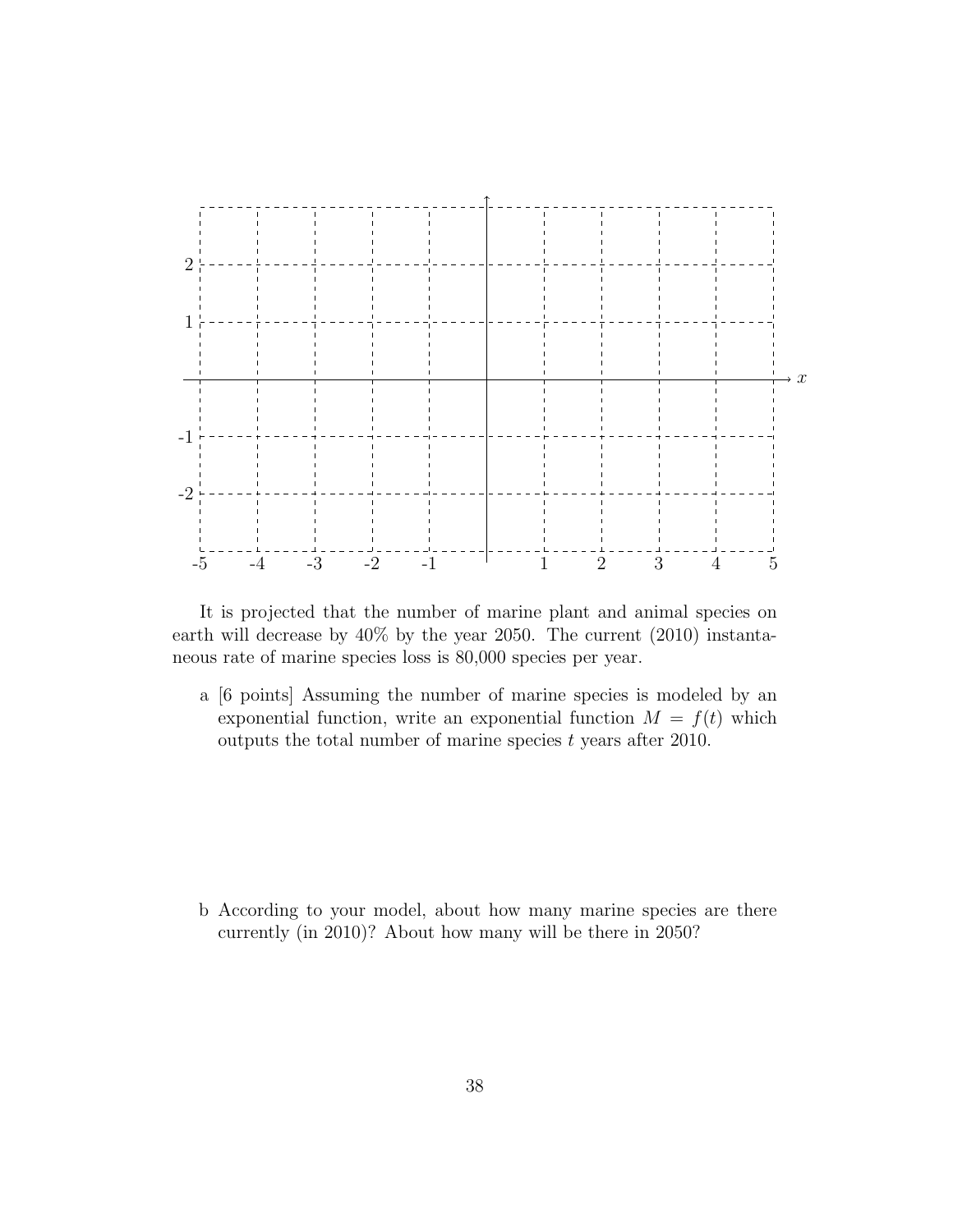c In what year will there be half as many marine species as there are currently (in 2010)? Using derivatives, approximate how many marine species will be lost that year.

The U-value of a wall of a building is a positive number related to the rate of energy transfer through the wall. Walls with a lower U-value keep more heat in during the winter than ones with higher U-value. Consider a wall which consists of two materials, material A with U-value a and material B with U-value b. The U-value of the wall  $w$  is given by

$$
w = \frac{ab}{a+b}
$$

Considering a as a constant, we can think of w as a function of b,  $w = u(b)$ .

- a Write the limit definition of the derivative of  $u(b)$ .
- b Calculate  $u'(b)$ . (You do not need to use the limit definition of the derivative for your calculation.)
- c Find the x−and y−coordinates of the global minimum and maximum of  $u(b)$  for b in the interval [1, 2]. Your answer may involve the parameter a. [Recall that  $a, b > 0$ ]

Global minimum on  $[1, 2] : \_$ 

Global maximum on  $[1,2]$  :  $\begin{tabular}{|c|c|c|} \hline \rule{0pt}{3ex} \multicolumn{3}{c|}{\textbf{1}}\\ \hline \end{tabular}$ 

The Green Bag Company (GBC) makes hand bags out of recycled materials. A table of the company's marginal cost, MC, and marginal revenue,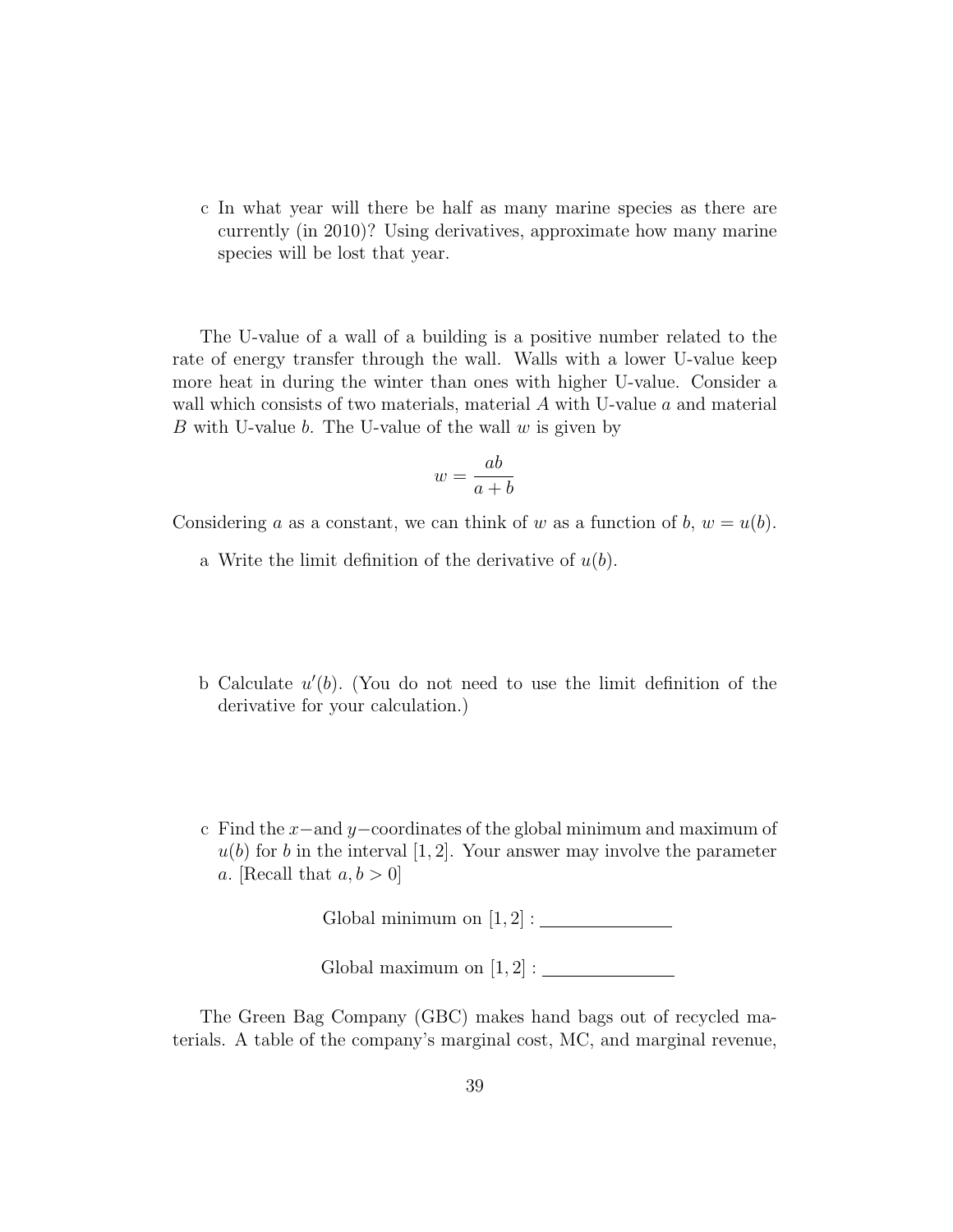MR, at various production levels q is given below. The variable q is the number of hand bags produced, and marginal cost and marginal revenue are measured in dollars per bag.

|                    |     | $1000$   2000   3000   4000   5000   6000 |       |     |       |
|--------------------|-----|-------------------------------------------|-------|-----|-------|
| $MC \parallel 100$ | -81 | 75                                        | -96   | 112 | - 123 |
| $MR \parallel 125$ | 123 | 114                                       | $110$ | 107 | 106   |

Assume for this problem that GBC's cost and revenue functions are twice differentiable and that  $MC$  and  $MR$  are either increasing or decreasing on each interval shown in the table.

- a At which production level from the table is GBC's profit increasing the fastest? Explain your answer.
- b The CEO of the company thinks profit is maximized at 3000 bags, but the CFO of the company thinks profits will be maximized at 4500 bags. Who could be correct, and why ? [Note: The terms "CEO" and "CFO" refer to officers in the company.]
- c Assuming GBC has no fixed costs, use a right-hand sum to estimate the cost to produce the first 3000 bags. Be sure to show your work.

[10 points] Given below is a graph of  $h'(x)$ , the derivative of a function  $h(x)$ .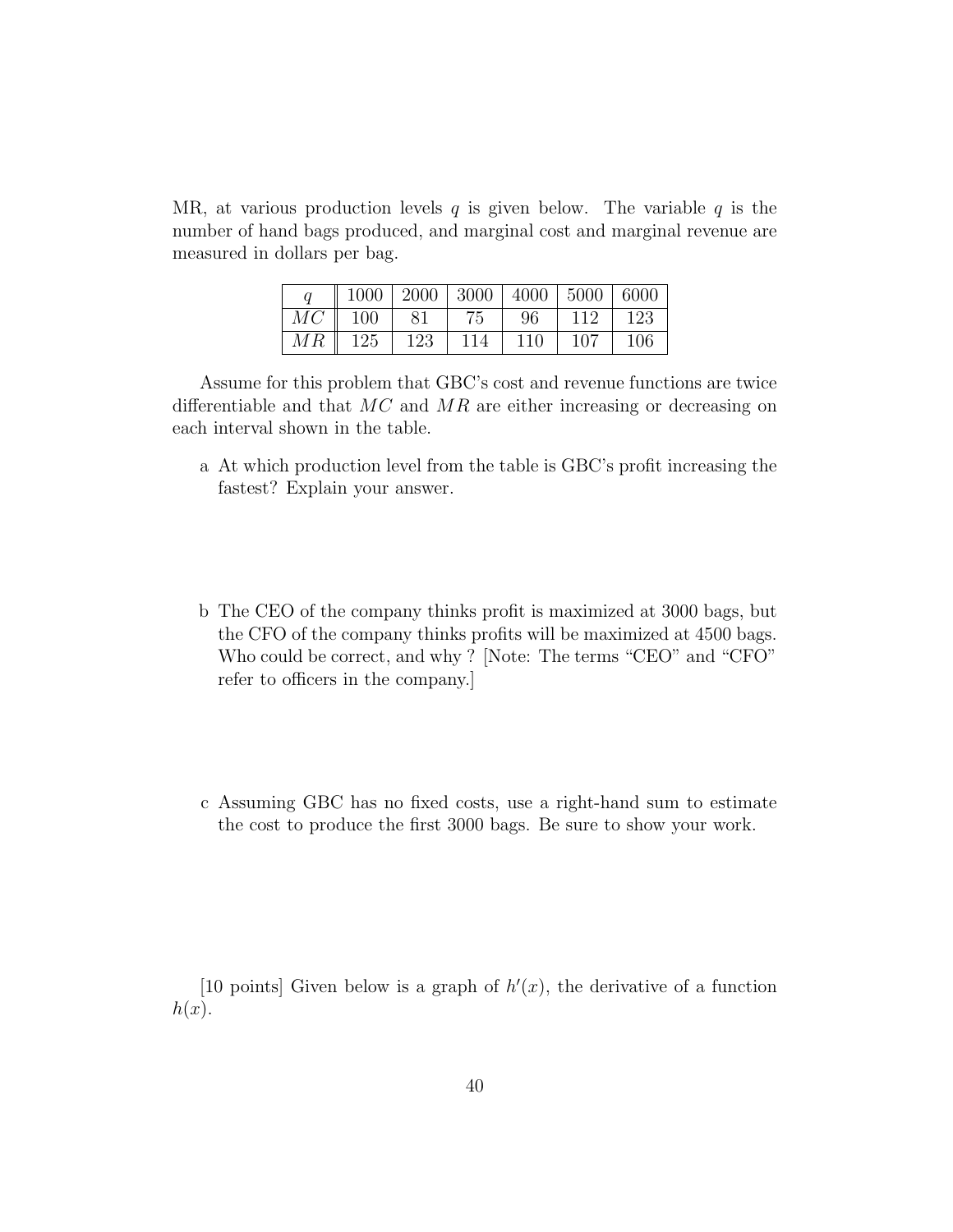![](_page_40_Figure_0.jpeg)

(a) On the axes below, sketch a possible graph of  $h(x)$ .

![](_page_40_Figure_2.jpeg)

(b) List the x-coordinates of all inflection points of  $h$ .

- (c) Give the x-coordinate of the global minimum of  $h$  on  $[-3, 3]$ .
- (d) Give the  $x-$  coordinate of the global maximum of  $h$  on  $[-3, 3]$ .

[12 points] A continous (but not necessarily differentiable) function,  $f$ , is defined for all real numbers and has the following properties:

**a**  $f'(x) = 1$  for  $x < -1$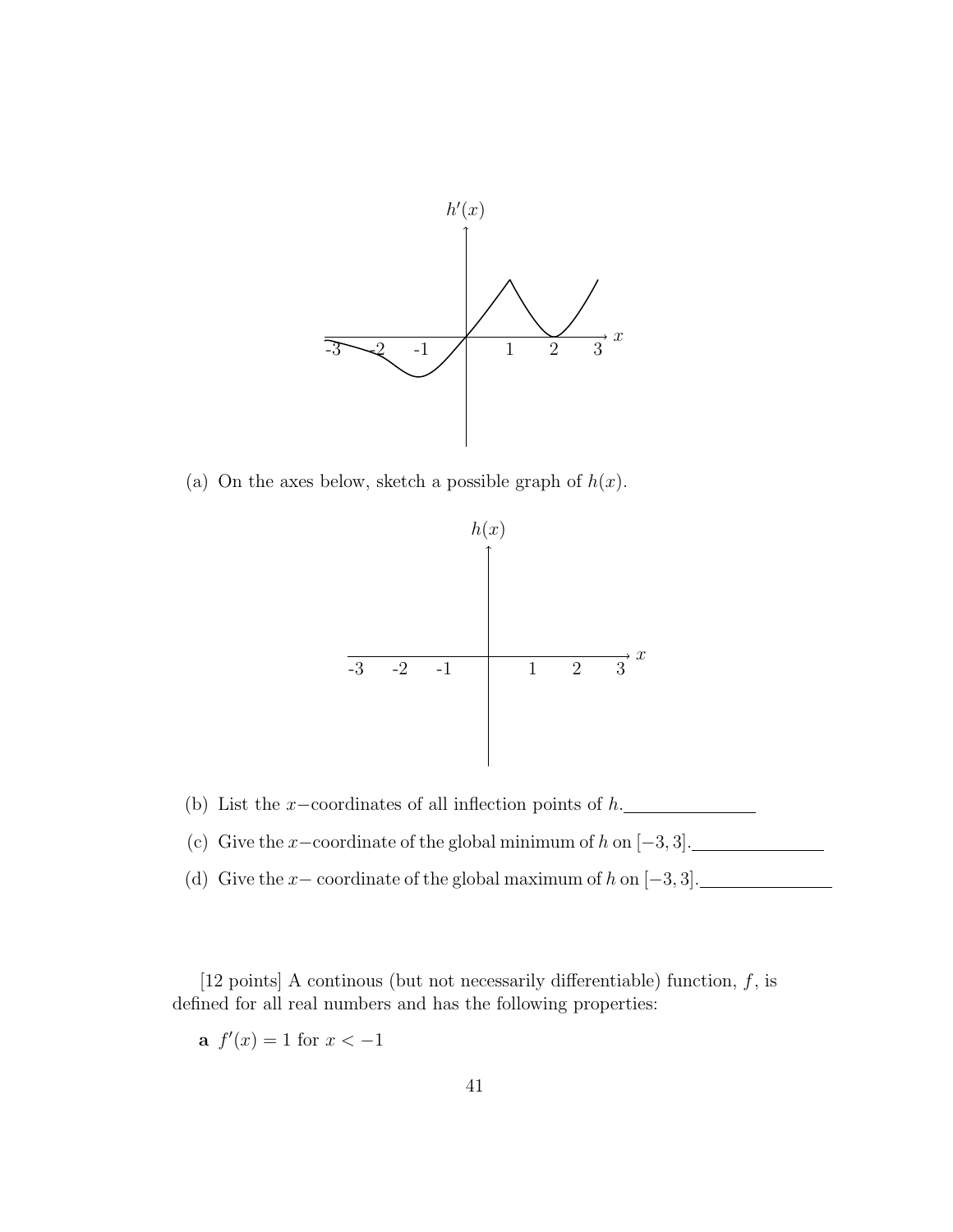- **b**  $f$  is concave up for  $-1 < x < 3$
- c  $f(2) = 1$
- **d**  $f'(2) = 0$
- e  $\lim_{x\to+\infty}f(x)=2$
- **f**  $f''(x) > 0$  for  $x > 5$

On the axes below, draw a possible sketch of  $y = f(x)$  including labels where appropriate

![](_page_41_Figure_6.jpeg)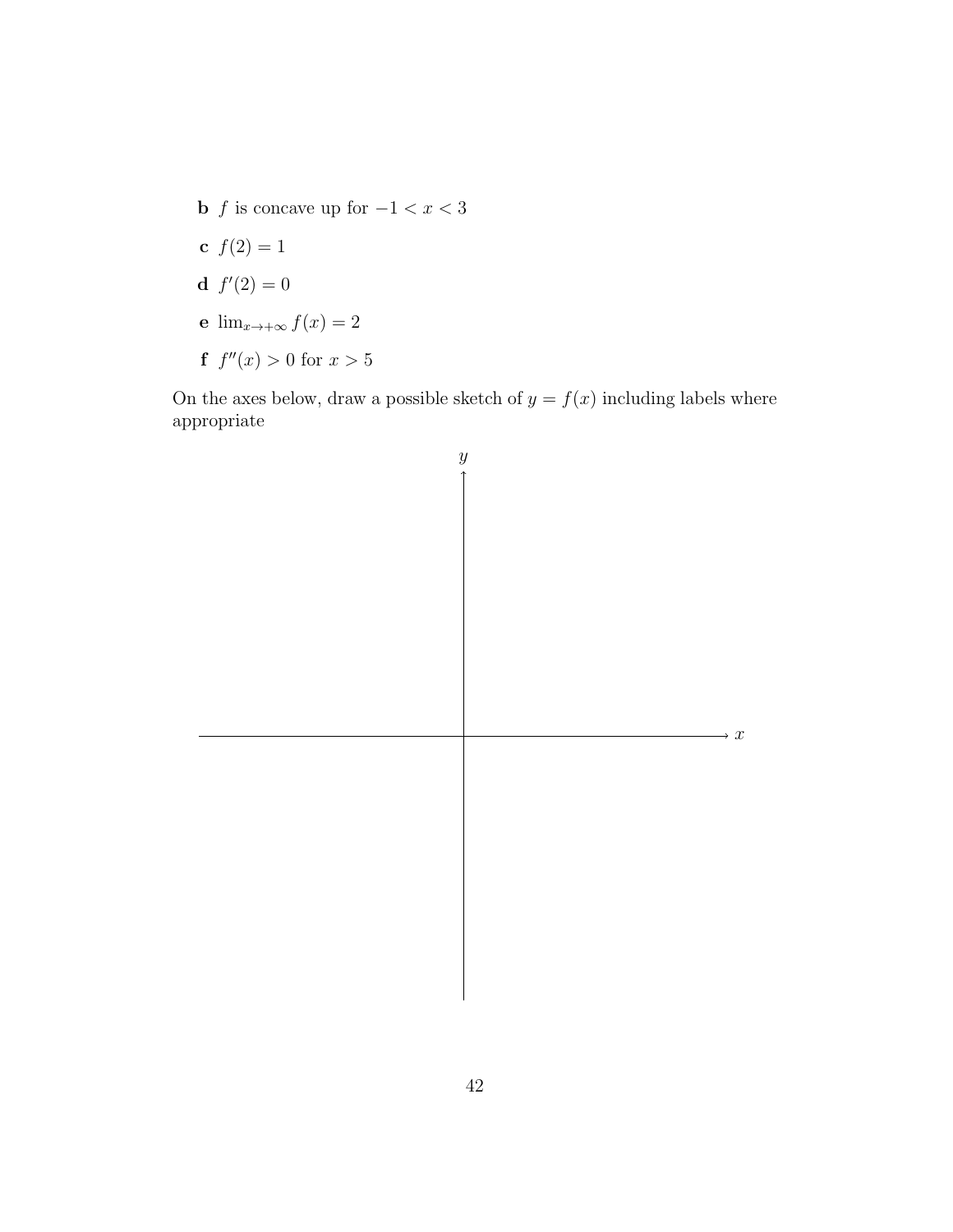## CHAPTER 4: INTEGRALS

- 1. Suppose a function  $y = f(x)$  must satisfy  $1 \le f(x) \le 3$  for all  $0 \le x \le 3$ One such function is plotted here, but there are many more... What is the minimal possible value of  $\int_0^3 f(x) dx$ ? What is the maximal possible value of  $\int_0^3 f(x) dx$ ? Write your answers in two boxes:  $\boxed{\phantom{\big|}} \leq \int_0^3 f(x) dx \leq \boxed{\phantom{\big|}}$
- $\boldsymbol{y}$ 0 1 2 3  $0\frac{L}{0}$ 1 2 3  $\ddot{x}$  $\mathcal{Y}$ 0 1 2 3  $0\frac{L}{0}$ 1 2 3  $\boldsymbol{x}$  $\boldsymbol{y}$ 0 1 2 3  $0\frac{L}{0}$ 1 2 3
- **2.** Suppose a function  $y = f(x)$  is linear, as shown in the plot: Find the value of its integral: R <sup>3</sup>  $\int_{0}^{3} f(x) dx =$

**3.** Suppose the graph of a function  $y = f(x)$ is triangular, as shown in the plot:

Find the value of its integral: R <sup>3</sup>  $\int_{0}^{\infty} f(x) dx =$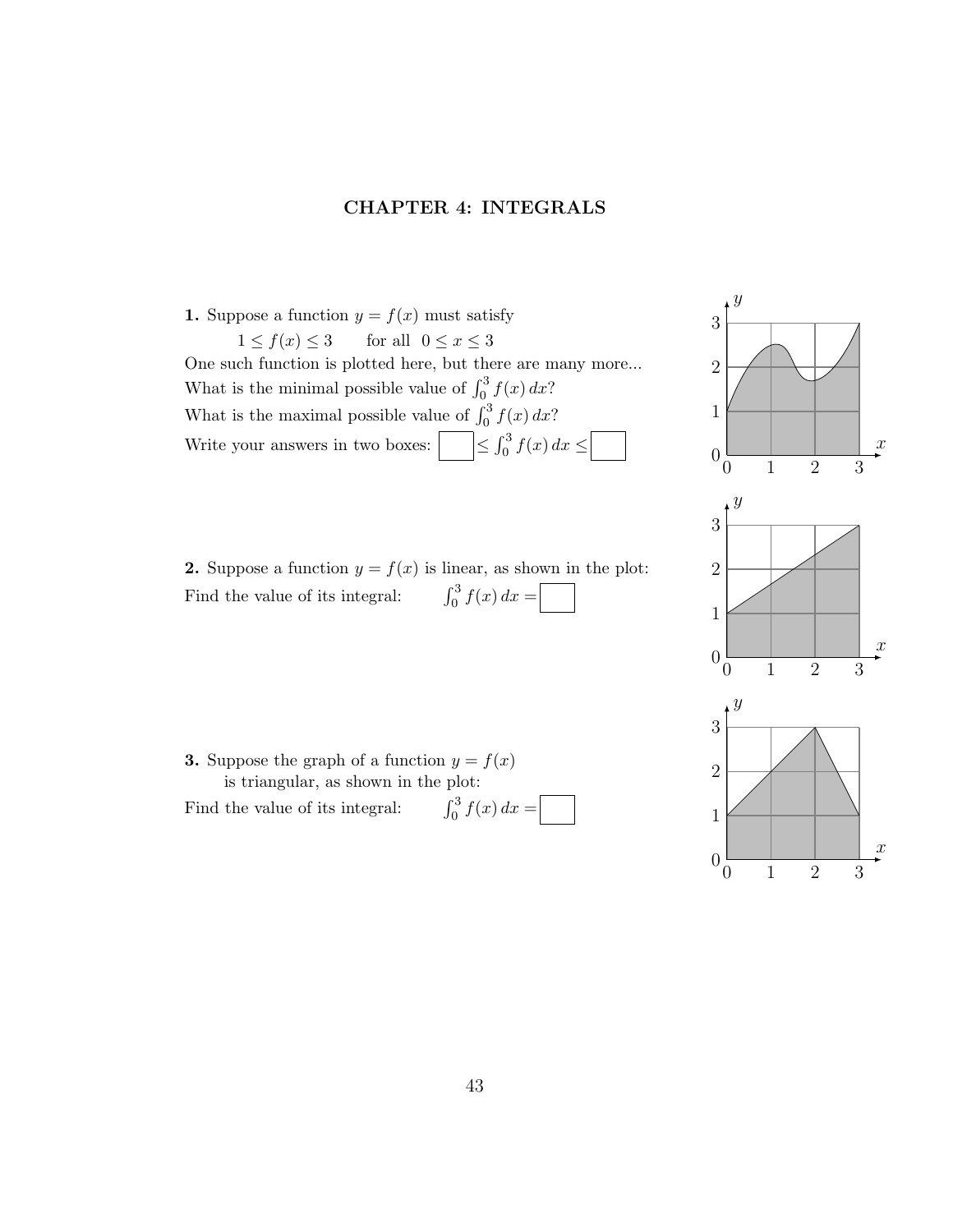**4.** Suppose the graph of a function  $y = f(x)$ is a curve shown in the plot: Which statement below is correct?

(a)  $\int_0^3 f(x) \, dx > 6$ (b)  $\int_0^3 f(x) \, dx < 6$ (c)  $\int_0^3 f(x) \, dx = 6$ 

choose one: (a), (b), or  $(c)$ .

**5.** Suppose a function  $y = f(x)$  must be continuous on [0 , 3] and satisfy

 $1 \le f(x) \le 3$  for all  $0 \le x \le 3$  $f(0) = 1,$   $f(2) = 3,$   $f(3) = 1$ Sketch the graph of such a function trying to

make its integral  $\int_0^3 f(x) dx$  as **large** as possible.

**6.** Suppose the graph of a function  $y = f(x)$ is a curve shown in the plot: Which statement below is correct?

(a)  $\int_0^3 f(x) dx > 6$ (b)  $\int_0^3 f(x) dx < 6$ (c)  $\int_0^3 f(x) dx = 6$ 

choose one:  $(a)$ ,  $(b)$ , or  $(c)$ .

7. Suppose a function  $y = f(x)$  must be continuous on  $[0,3]$  and satisfy

> $1 \le f(x) \le 3$  for all  $0 \le x \le 3$  $f(0) = 1,$   $f(2) = 3,$   $f(3) = 1$

Sketch the graph of such a function trying to make its integral  $\int_0^3 f(x) dx$  as **small** as possible.

![](_page_43_Figure_12.jpeg)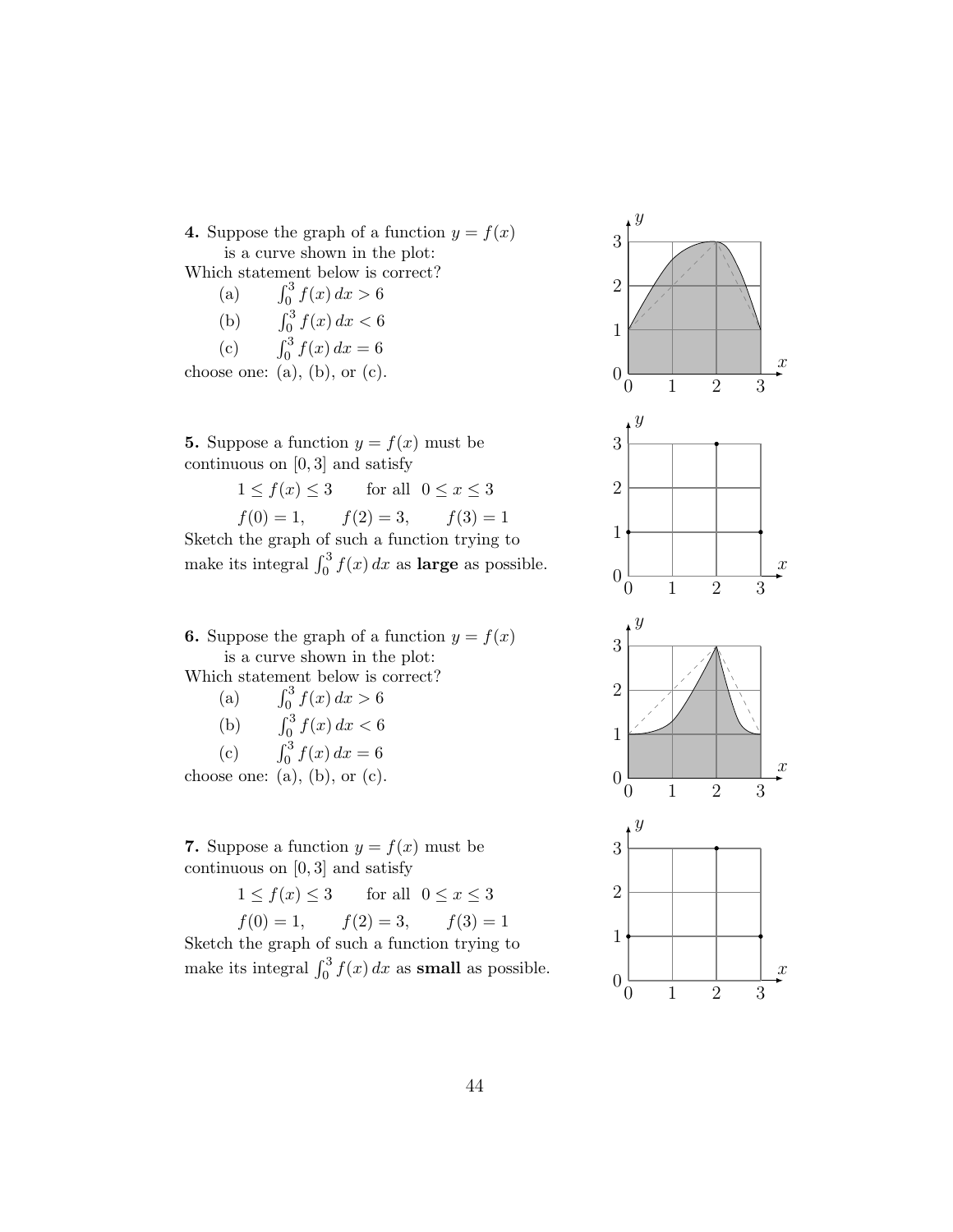8. Let  $y = f(x)$  be a continuous function on the interval  $[0,2]$  and  $F(x) = \int_0^x f(t) dt$ . Is it possible that  $f(x)$  is **decreasing** on [0, 2], but  $F(x)$  is **increasing** on [0, 2]? If yes, sketch the graph of such a function  $y = f(x)$ . If not, simply say "not possible".

**9.** Let  $y = f(x)$  be a continuous function on the interval [0, 2] and  $F(x) = \int_0^x f(t) dt$ . Is it possible that  $f(x)$  is **increasing** on [0, 2], but  $F(x)$  is decreasing on [0, 2]? If yes, sketch the graph of such a function  $y = f(x)$ . If not, simply say "not possible".

10. Let  $y = f(x)$  be a continuous function on the interval  $[0,2]$  and  $F(x) = \int_0^x f(t) dt$ . Is it possible that  $f(x)$  is **increasing** on [0, 2] and  $F(x)$  is decreasing on [0, 1] but increasing on [1, 2]? If yes, sketch the graph of such a function  $y = f(x)$ . If not, simply say "not possible".

11. Let  $y = f(x)$  be a continuous function on the interval [0, 2] and  $F(x) = \int_0^x f(t) dt$ . Is it possible that  $f(x)$  is **increasing** on [0, 2] and  $F(x)$  is increasing on [0, 1] but decreasing on [1, 2]? If yes, sketch the graph of such a function  $y = f(x)$ . If not, simply say "not possible".

![](_page_44_Figure_4.jpeg)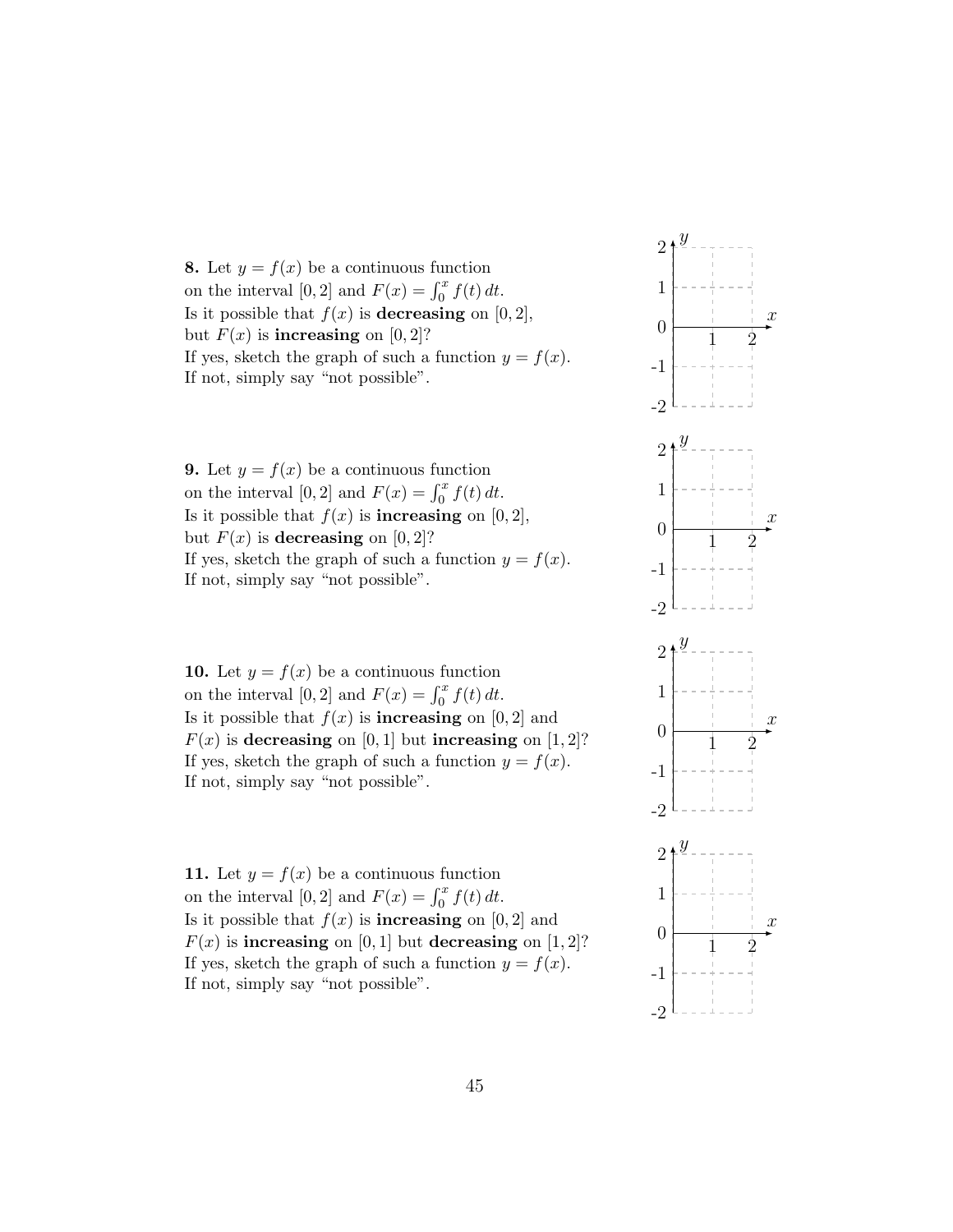Use a Riemann sum with two terms and the midpoint rule to evaluate  $\int_1^2$ 1  $\frac{1}{t}$  dt and use this to estimate ln(2). [Do not use your calculator to obtain this value.] However, do compare this value with the value obtained by your calculator for  $\ln(2)$  and state the difference.

![](_page_45_Figure_1.jpeg)

The graph of a function  $y = f(x)$  is shown above. The area between the graph and the x axis is shaded;

it consists of four parts: A, B, C, D. The area of each part is measured and recored in the chart below:

| ∽arı |  |  |
|------|--|--|
| Area |  |  |

Let  $F(x) = \int_0^x f(t) dt$ . Find the following values of F:

| $F(2) = \begin{bmatrix} F(4) = \end{bmatrix}$ $F(6) = \begin{bmatrix} F(8) = \end{bmatrix}$ |  |
|---------------------------------------------------------------------------------------------|--|
| $F(1) = \begin{bmatrix} F(3) = \end{bmatrix}$ $F(5) = \begin{bmatrix} F(7) = \end{bmatrix}$ |  |

Describe the behavior of  $F(x)$  on the following intervals:

on  $[0, 2]$ ,  $F(x)$  is increasing/decreasing and stays positive/negative

on  $[2, 4]$ ,  $F(x)$  is increasing/decreasing and stays positive/negative

on  $[5, 6]$ ,  $F(x)$  is increasing/decreasing and stays positive/negative

on [7,8],  $F(x)$  is increasing/decreasing and stays positive/negative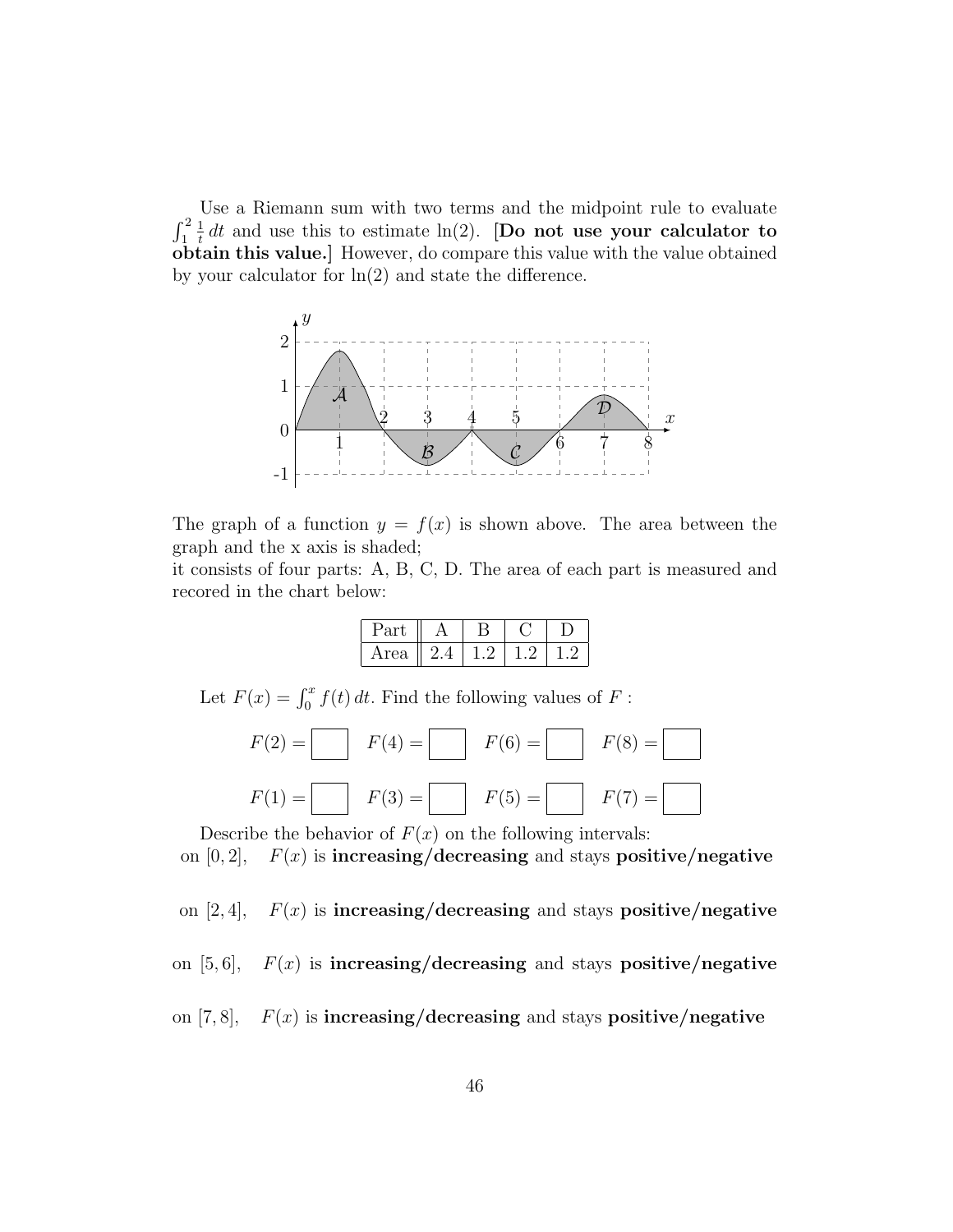For each interval, circle either the word increasing or the word decreasing as your answer, and circle either the word positive or the word negative as your answer. Make sure you circle two words for each interval.

Let  $A$  be the area under the graph of a decreasing continuous function  $f$ from a to b, and let  $L_n$  and  $R_n$  be the approximations to A with n subintervals using the left and right endpoints respectively.

(a) How are  $A, L_n$  and  $R_n$  related ?

(b) Show that 
$$
L_n - R_n = \frac{b-a}{n} [f(b) - f(a)].
$$

(c) Deduce that 
$$
L_n - A < \frac{b-a}{n} [f(b) - f(a)].
$$

If 
$$
\int_0^9 f(x) dx = 37
$$
 and  $\int_0^9 g(x) dx = 16$ . Find  $\int_0^9 [2f(x) - 3g(x)] dx$ .

The table below gives the values of a function  $f$  obtained from an experiment.

| $\mid f(x) \mid -3.4 \mid -2.1 \mid -0.6 \mid 0.3 \mid 0.9 \mid 1.4 \mid 1.8 \mid$ |  |  |  |  |
|------------------------------------------------------------------------------------|--|--|--|--|

Use them to estimate  $\int_3^9 f(x) dx$  using three equal subintervals with: (a) right endpoints,

- (b) left endpoints, and
- (c) midpoints.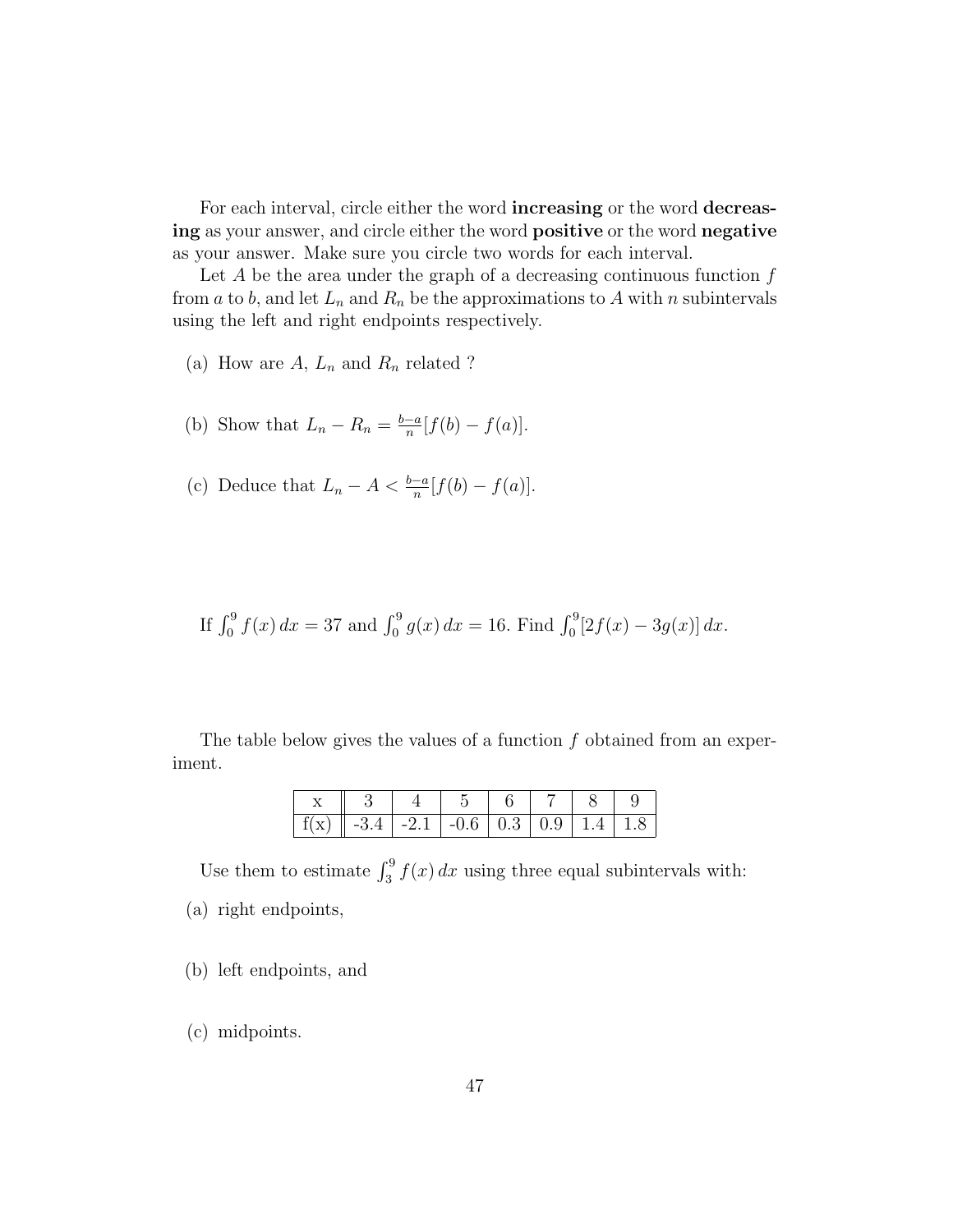If the function  $f$  is known to be an increasing function, can you say whether your estimates are less than or greater than the exact value of the integral?

What is wrong with the equation

 $\int_{-1}^{3}$  $\frac{1}{x^2} dx = \int_{-1}^{3} x^{-2} dx = \frac{x^{-1}}{-1}$  $\left[\frac{x-1}{-1}\right]^3$  $\frac{1}{-1} = -\frac{4}{3}$ 3 Find a function  $f$  and a (real) number  $a$  such that

$$
6 + \int_a^x \frac{f(t)}{t^2} dt = 2\sqrt{x} \quad \text{for all} \quad x > 0.
$$

Determine whether the following statement is true or false. If it is true, explain why. If it is false, explain why or give an example that disproves the statement.

*Statement:* If f is continuous on  $[a, b]$ , then

$$
\frac{d}{dx}\left(\int_a^b f(x) \, dx\right) = f(x)
$$

Let  $f(x) = (x - 3)^2$  on the closed interval [2, 5].

- (a) Find the average value of  $f$ .
- (b) Find a number c such that  $f_{ave} = f(c)$ .
- (c) Sketch (on the same frame) the graph of  $f$  and a rectangle whose area is the same as the area under the graph of  $f$ .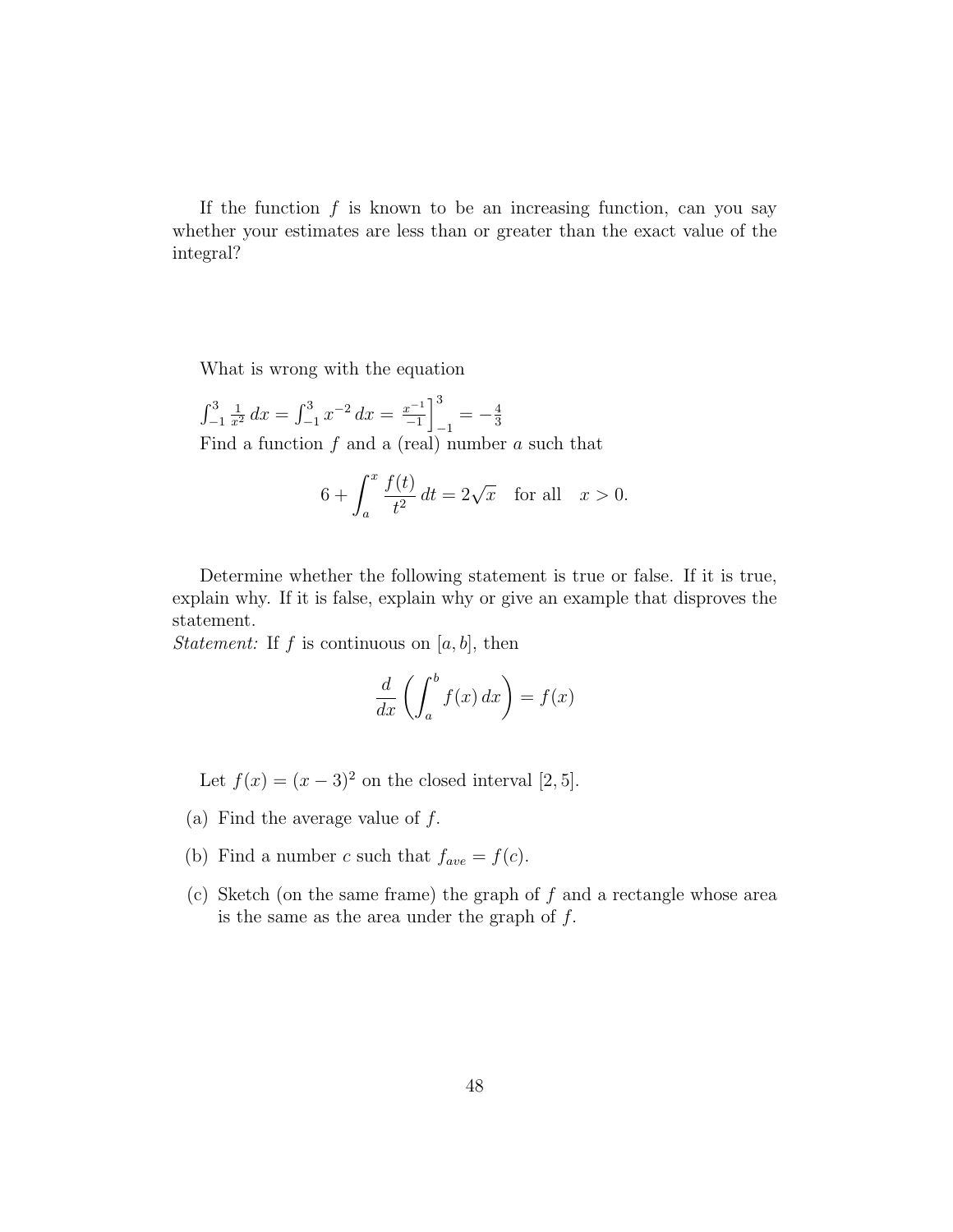![](_page_48_Figure_0.jpeg)

If f is continuous and  $\int_0^9 f(x) dx = 4$ , find  $\int_0^3 x f(x^2) dx$ .

If f is continuous on R, show that  $\int_a^b f(x+c) dx = \int_{a+c}^{b+c} f(x) dx$ .

[12 points] Shown below is a graph of a function  $r(t)$ . The graph consists of a straight line between  $t = 0$  and  $t = 2$  and a quarter circle between  $t = 2$ and  $t = 3$ .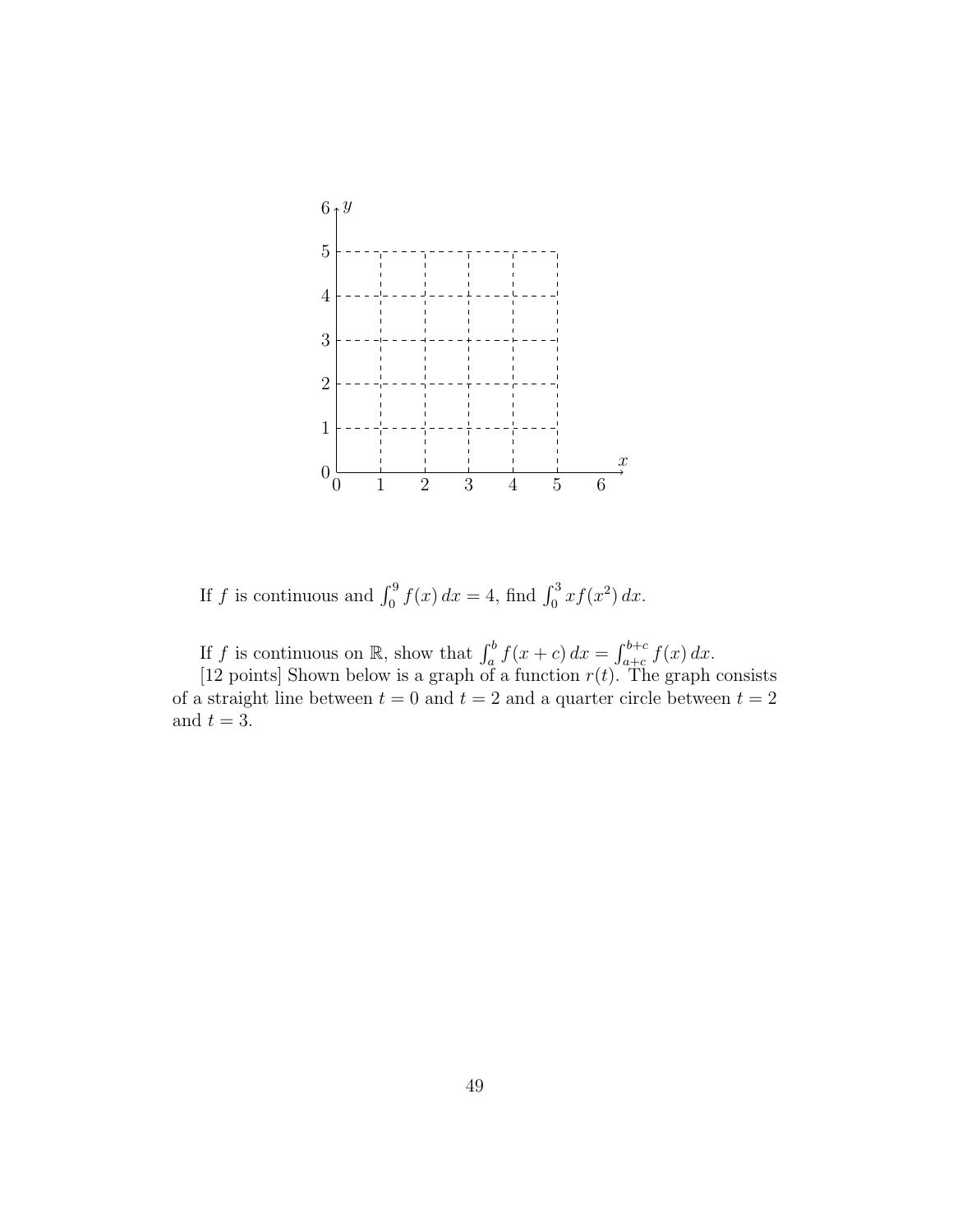![](_page_49_Figure_0.jpeg)

Calculate the following using the properties of integrals.

**a** 
$$
-3 \int_0^3 (2 + r(t)) dt
$$
.

**b** 
$$
\int_{\frac{1}{2}}^{\frac{3}{2}} r'(t) dt
$$
.

**c** The average value of  $r$  on the interval  $[1, 3]$ .

[12 points] Let  $f(x)$  and  $g(x)$  be increasing continuous functions defined on the interval [0, 10] with  $f(0) = g(0) = 0$ . Also suppose f is always concave down and  $g$  is always concave up. For each of the following statements, determine whether it is always true, sometimes true, or never true, and circle only one option. Explanations are not necessary and they will not be counted for credit.

a) 
$$
\int_0^{10} f(x) dx > \int_0^{10} g(x) dx
$$
.  
always sometimes never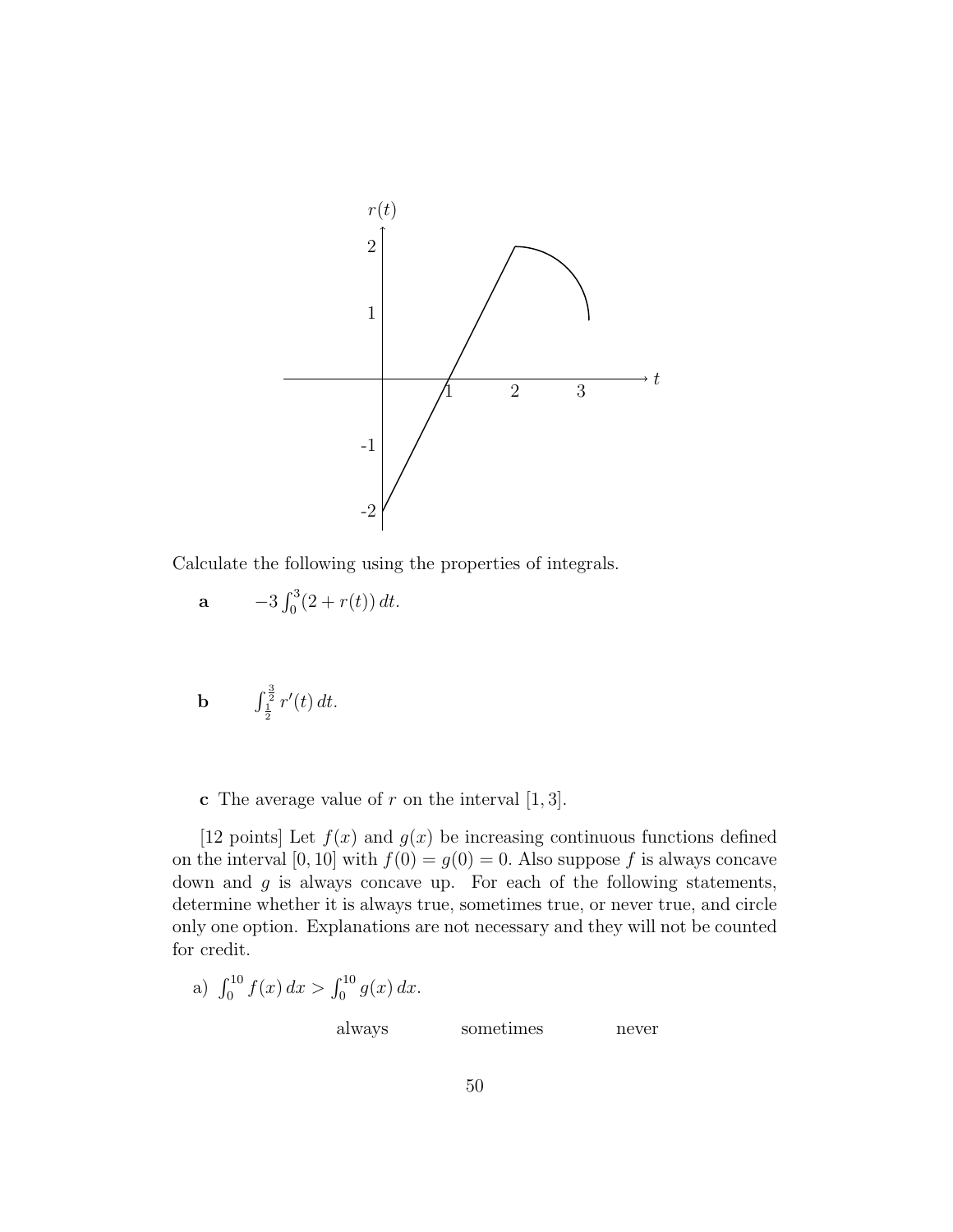| b) $f'(10) < g'(10)$ .                             |        |                                                        |       |
|----------------------------------------------------|--------|--------------------------------------------------------|-------|
|                                                    | always | sometimes                                              | never |
|                                                    |        |                                                        |       |
| c) $g'(0) > g'(2)$ .                               |        |                                                        |       |
|                                                    | always | sometimes                                              | never |
|                                                    |        |                                                        |       |
| d) $\int_0^{10}  f(x)  dx = \int_0^{10} f(x) dx$ . |        |                                                        |       |
|                                                    | always | sometimes                                              | never |
|                                                    |        |                                                        |       |
| e) $\int_0^{10} f'(x) dx > 0.$                     |        |                                                        |       |
|                                                    | always | sometimes                                              | never |
|                                                    |        |                                                        |       |
|                                                    |        | f) If G is the antiderivative of g, then $G(10) > 0$ . |       |

| always | sometimes | never |
|--------|-----------|-------|
|        |           |       |

[14 points] The rate which a coal plant releases  $CO<sub>2</sub>$  into the atmosphere t days after 12:00 am on Jan 1, 2010 is given by the function  $E(t)$  measured in tons per day. Suppose  $\int_0^{31} E(t) dt = 223$ .

- a) Give a practical interpretation of  $\int_{31}^{59} E(t) dt$ .
- b Give a practical interpretation of  $E(15) = 7.1$
- c The plant is upgrading to clean coal technology which will cause its July 2010  $CO_2$  emissions to be one fourth of its January 2010  $CO_2$  emissions. How much  $CO<sub>2</sub>$  will the coal plant release into the atmosphere in July?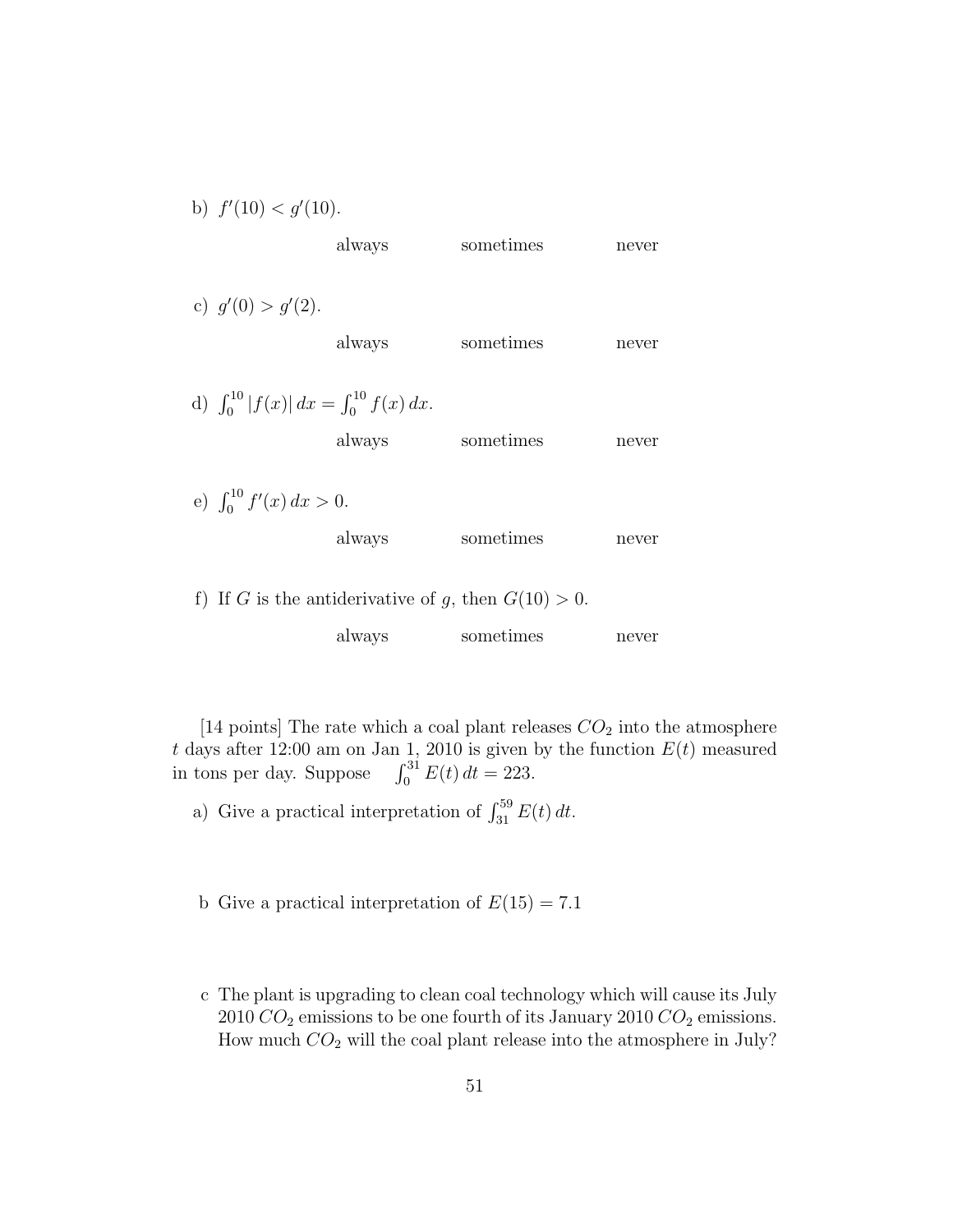d Using a left-hand sum with four subdivisions, write an expression which approximates

$$
\int_{31}^{59} E(t) dt.
$$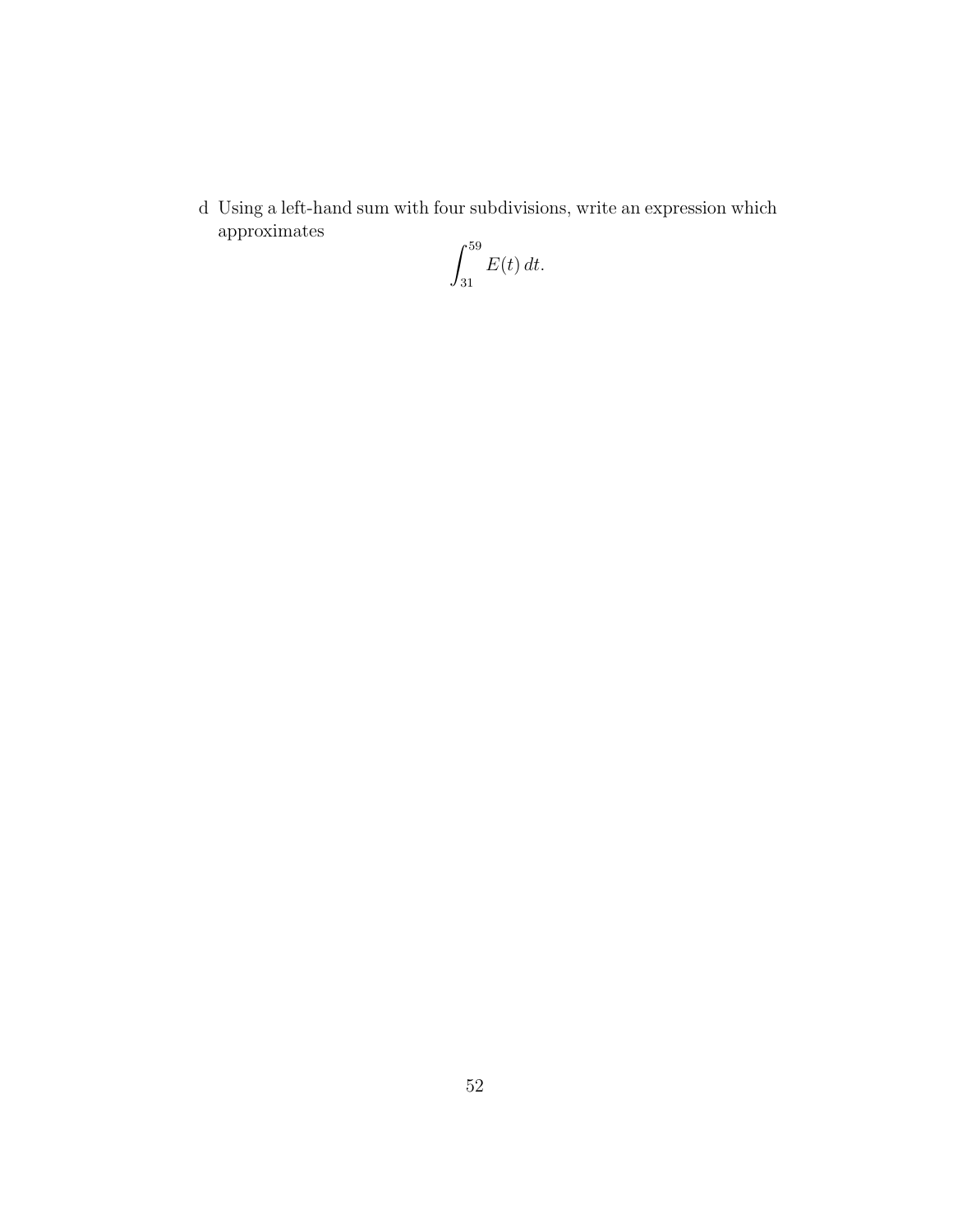## CHAPTER 5: INVERSE FUNCTIONS

Given a graph of  $y = \ln(x)$  read off:

- (1) the value  $y = \ln(2)$
- (2) the value of  $x = e^{1.5}$

Indicate in the graph how you found your values; do not use your calculator to find these values!

![](_page_52_Figure_5.jpeg)

Given a graph of  $y = e^x$  read off:

- (1) the value  $y = e^2$
- (2) the value of  $x = \ln(2)$

Indicate in the graph how you found your values; do not use your calculator to find these values!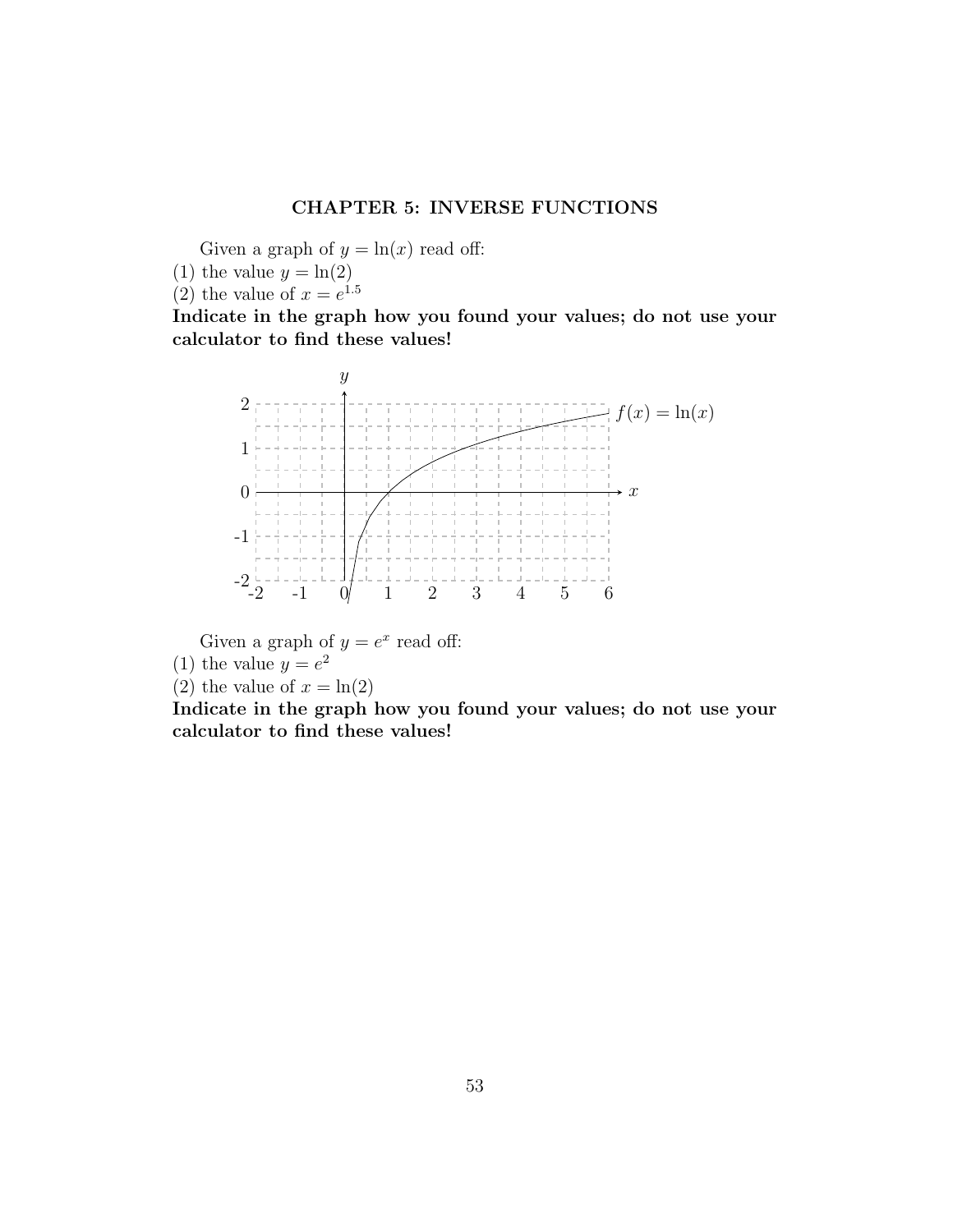![](_page_53_Figure_0.jpeg)

Suppose that  $f(x) = x^{10}$  and  $g(x) = e^x$ . Compare the values  $f(1000) =$  $1000^{10}$  and  $g(1000) = e^{1000}$ ; which one is bigger? Justify your answer (Do not try to use your calculator to compare these values)!

[10 points] Muthoka's new car came with an information sheet about the typical fuel efficiency of the car at different speeds. The fuel efficiency,  $E$ , is measured in miles per gallon  $(mpg)$  and the speed,  $v$ , is measured in miles per hour (mph). A portion of the spreadsheet is given here:

|                          |       |      | $E$    15    20    22.925    25    26.61    27.925 |
|--------------------------|-------|------|----------------------------------------------------|
| $v \parallel 10 \mid 20$ | - 30- | - 50 |                                                    |

a Muthoka notices that, for the range of the values in this table,  $v$  grows exponentially with E. Find an exponential function f so that  $v = f(E)$ .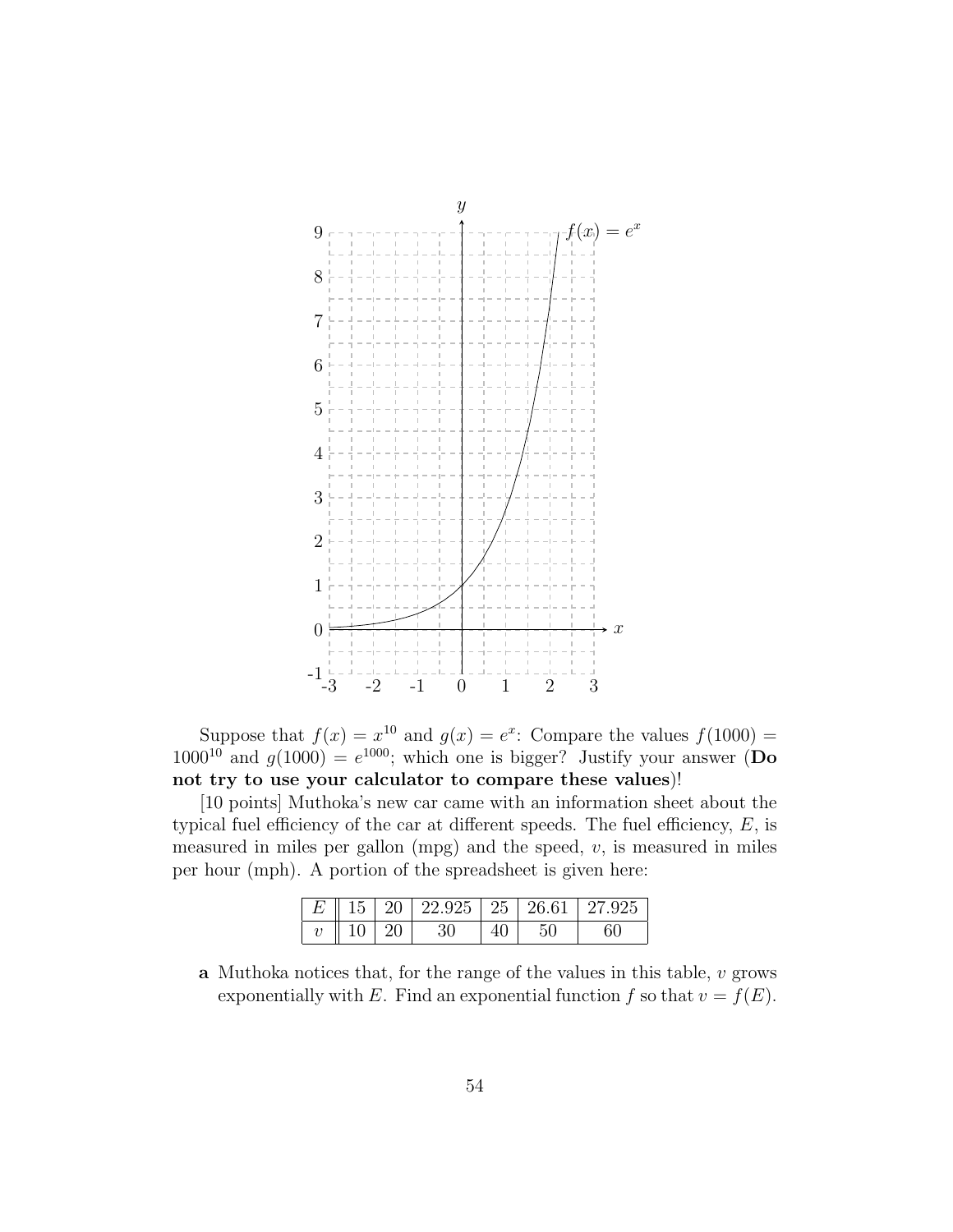**b** Give a practical interpretation of  $f^{-1}(17) = 19$ .

c Give a practical interpretation of  $(f^{-1})'(25) = 0.3$ .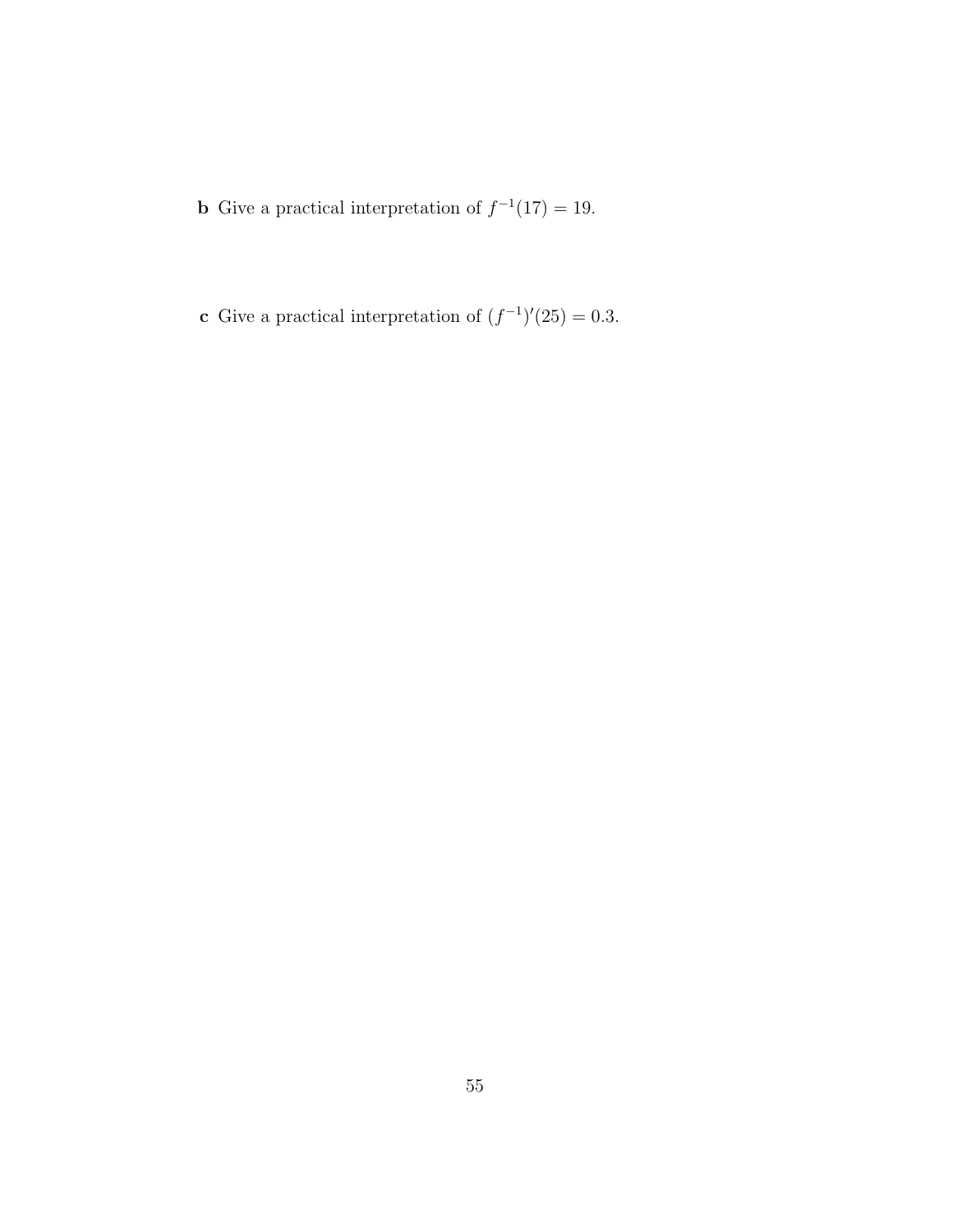# CHAPTER 6: TECHNIQUES OF INTEGRATION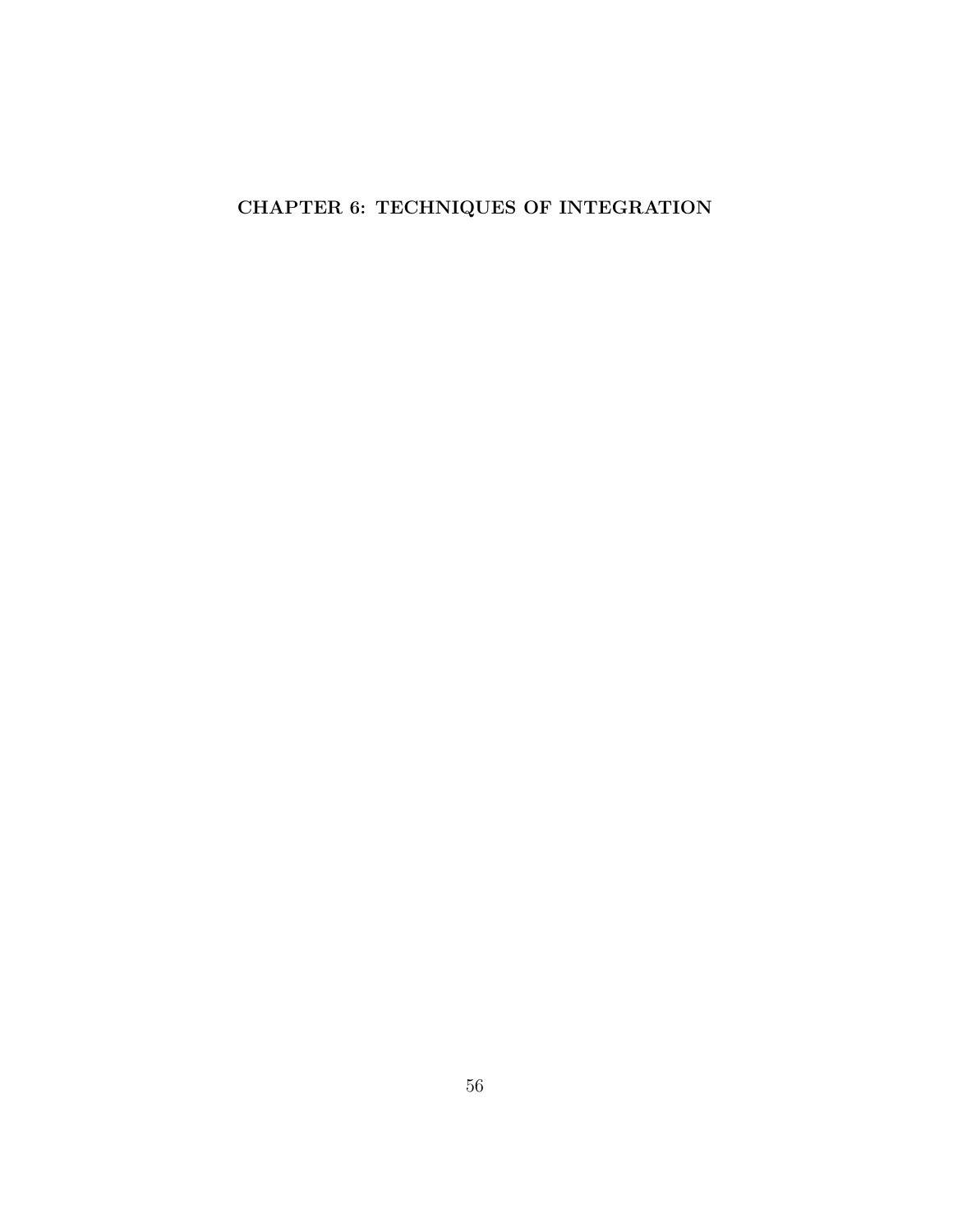## CHAPTER 7: APPLICATIONS OF INTEGRATION

Consider the region in the xy−plane bounded by the y−axis, the hori-Consider the region in the  $xy$ -plane<br>zontal line  $y = 1$ , and the curve  $y = \sqrt[4]{x}$ .

(a) Sketch this region in the xy−plane.

![](_page_56_Figure_3.jpeg)

(b) Find the area of this region by writing  $x$  as a function of  $y$  and intergrating with respect to y.

A honeybee population starts with 100 bees and increases at a rate of  $n'(t)$  bees per week. What does  $100 + \int_0^{15} n'(t) dt$  represent?

Water flows from the bottom of a storage tank at a rate of  $r(t) = 200-4t$ liters per minute, where  $0 \le t \le 50$ . Find the amount of water that flows from the tank during the first 10 minutes.

Breathing is cyclic and a full respiratory cycle from beginning of inhalation to the end of exhalation takes about 5s. The maximum rate of air flow into the lungs is about  $0.5L/s$ . This explains in part why the (oscillatory) function  $f(t) = \frac{1}{2} \sin(2\pi t/5)$  has often been used to model the rate of air flow into the lungs. Use this model to find the volume of air inhaled in the lungs at time t.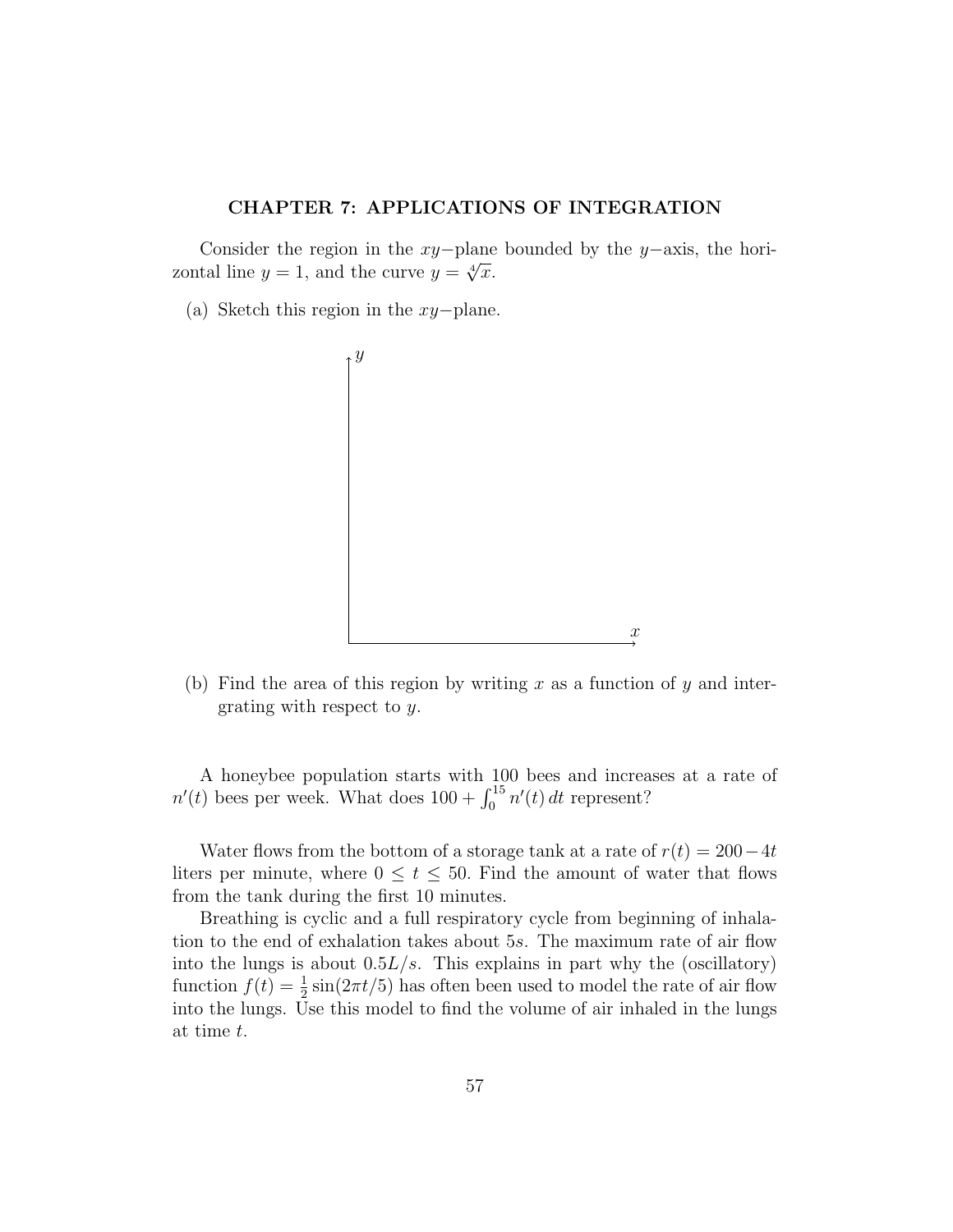[6 points] The force, F between two magnets arranged in an array depends on the distance  $r$  separating them. Looking at the graph below, a positive  $F$ represents a repulsive force; a negative  $F$  represents an attractive force. The horizontal intercept of the graph is  $r = a$ .

![](_page_57_Figure_1.jpeg)

- (a) ] What happens to the force if the magnets start with  $r = a$  and are pulled slightly farther apart?
- (b) ] What happens to the force if the magnets start with  $r = a$  and are pushed slightly closer together?
- (c) The magnets are said to be in equilibrium if the force between them is zero and the magnets tend to return to the equilibrium after a minor disturbance. Does  $r = a$  represent a stable equilibrium ? Give a brief explanation.